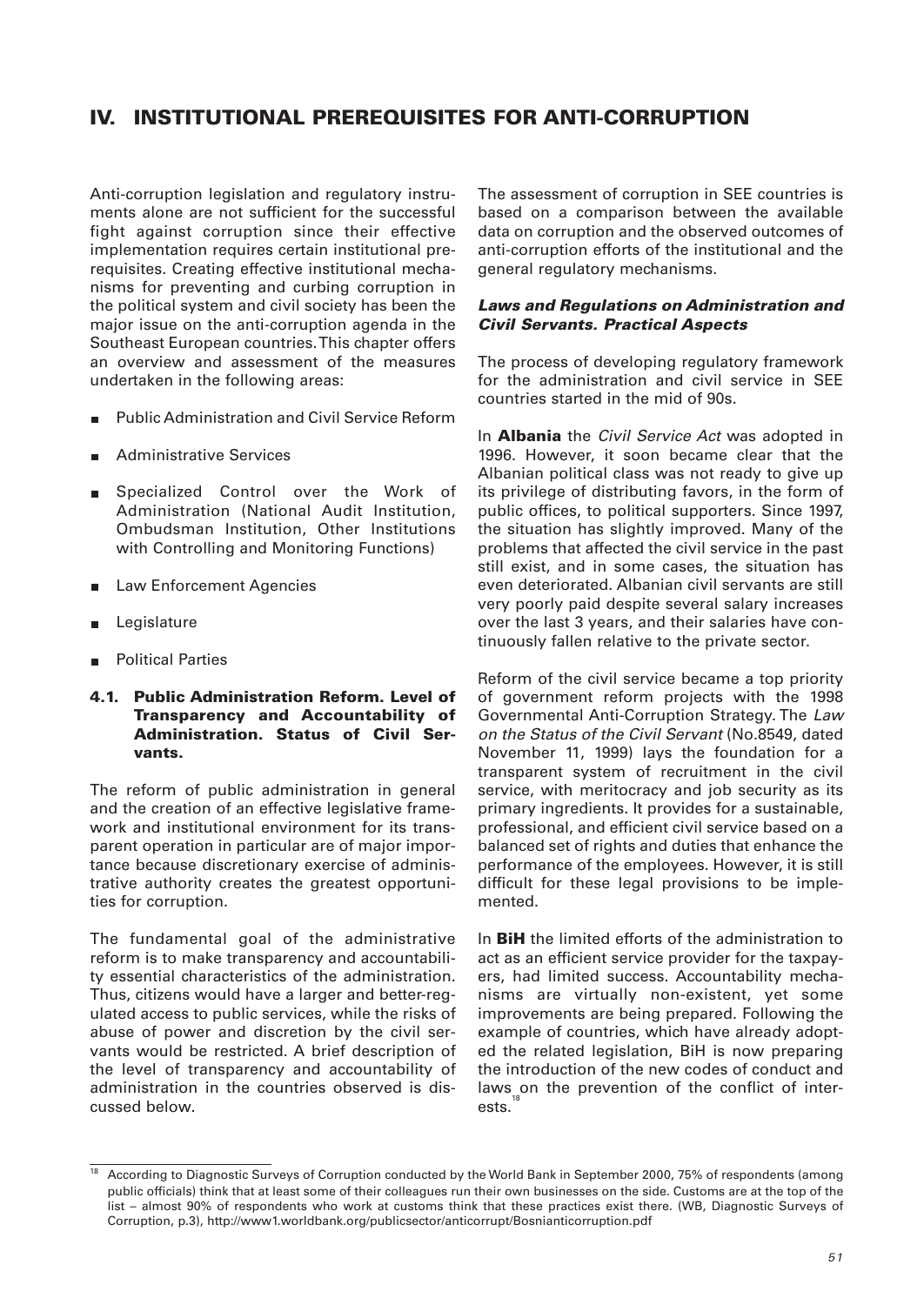# **Table 5: Spread of corruption in Albania**

|                                                     | 2001 | 2002 |
|-----------------------------------------------------|------|------|
| Customs                                             | 8.8  | 9.0  |
| Tax offices                                         | 8.4  | 8.6  |
| Government                                          | 8.1  | 8.4  |
| Judiciary                                           | 8.5  | 8.3  |
| Industry line ministries                            | 7.6  | 8.1  |
| Municipal government                                | 7.5  | 7.8  |
| Municipal administration                            | 7.5  | 7.7  |
| Police                                              | 7.2  | 7.6  |
| <b>Agency for Foreign Investment</b>                | 6.0  | 7.6  |
| <b>Privatization Agency</b>                         | 7.6  | 7.3  |
| <b>Audit Office</b>                                 | 7.2  | 7.3  |
| Securities and Stock Exchanges Commission           | 6.6  | 7.1  |
| Parliament                                          | 7.4  | 7.1  |
| <b>National Telecommunication Company</b>           | 6.9  | 6.6  |
| <b>Commission for the Protection of Competition</b> |      | 6.0  |
| Presidency                                          | 6.1  | 5.6  |
| <b>National Bank</b>                                | 5.6  | 5.6  |
| Army                                                | 5.9  | 5.3  |
| <b>National Statistical Institute</b>               | 4.3  | 4.5  |
| <b>Committee on Energy</b>                          | 7.2  |      |
|                                                     |      |      |

Source: SELDI Corruption Monitoring System. Scores close to 1 correspond to low spread of corruption, those close to 10 to highest degree of proliferation.

| Table 6: Spread of corruption in<br><b>Bosnia and Herzegovina</b> |      |       |
|-------------------------------------------------------------------|------|-------|
|                                                                   | 2001 | 2002  |
| Customs                                                           | 7.88 | 7.81  |
| <b>Tax offices</b>                                                | 7.66 | 7.89  |
| Municipal government                                              | 7.56 | 7.75  |
| <b>Privatization Agency</b>                                       | 7.36 | 7.66  |
| Municipal administration                                          | 7.32 | 7.57  |
| Government                                                        | 7.78 | 7.56  |
| Police                                                            | 6.96 | 747   |
| Industry line ministries                                          | 7.14 | 7.14  |
| Parliament                                                        | 7.32 | 7 1 2 |
| Judiciary                                                         | 6.74 | 7.11  |
| Presidency                                                        | 7.18 | 7.03  |
| <b>Audit Office</b>                                               | 7.06 | 6.88  |
| <b>National Telecommunication Company</b>                         | 6.28 | 6.57  |
| Securities and Stock Exchanges Commission                         | 6.70 | 6.52  |
| <b>Commission for the Protection of Competition</b>               | 6.84 | 6.46  |
| <b>Committee on Energy</b>                                        | 6.30 | 6.36  |
| <b>Agency for Foreign Investment</b>                              | 6.46 | 6.33  |
| <b>National Bank</b>                                              | 6.44 | 6.09  |
| Army                                                              | 4.78 | 5.21  |
| <b>National Statistical Institute</b>                             | 5.36 | 5.04  |

Source: SELDI Corruption Monitoring System. Scores close to 1 correspond to low spread of corruption, those close to 10 to highest degree of proliferation.

In addition, a more efficient system of public revenue management will be established in order to avoid excessive spending, and to create a stable system of financing of the public administration. It will be necessary to strengthen confidence of the general public in the public institutions.

The principle pieces of legislation that are in process of adoption by the Parliamentary Assembly of BiH are: the Law on State Service, the Law on Civil Service and the Laws on Prevention of Corruption. The aim of these draft laws is to establish an efficient control of public administration.

Another set of laws presented by the Federal and RS Ministries of Justice is a broader Anti-Corruption Act. It partly deals with the prevention of the conflict of interest of civil servants, but also many other areas, which entangle the public administration. This Act has been sent for the third reading in the RS Parliament and is currently being revised by the Ministry of Justice. The main issue that prevents its adoption is where the anticorruption agency is to be located. Some MPs prefer seeing it as a separate institution with extended authorities, while the others favor strengthening the existing institutions and allocating a number of their employees to be at the anti-corruption team's disposal whenever applicable. However, this technical issue halted the adoption of the Act for an unrealistically long period of time, which may suggest that there is a hidden agenda and that certain political parties and individuals prefer not seeing it adopted.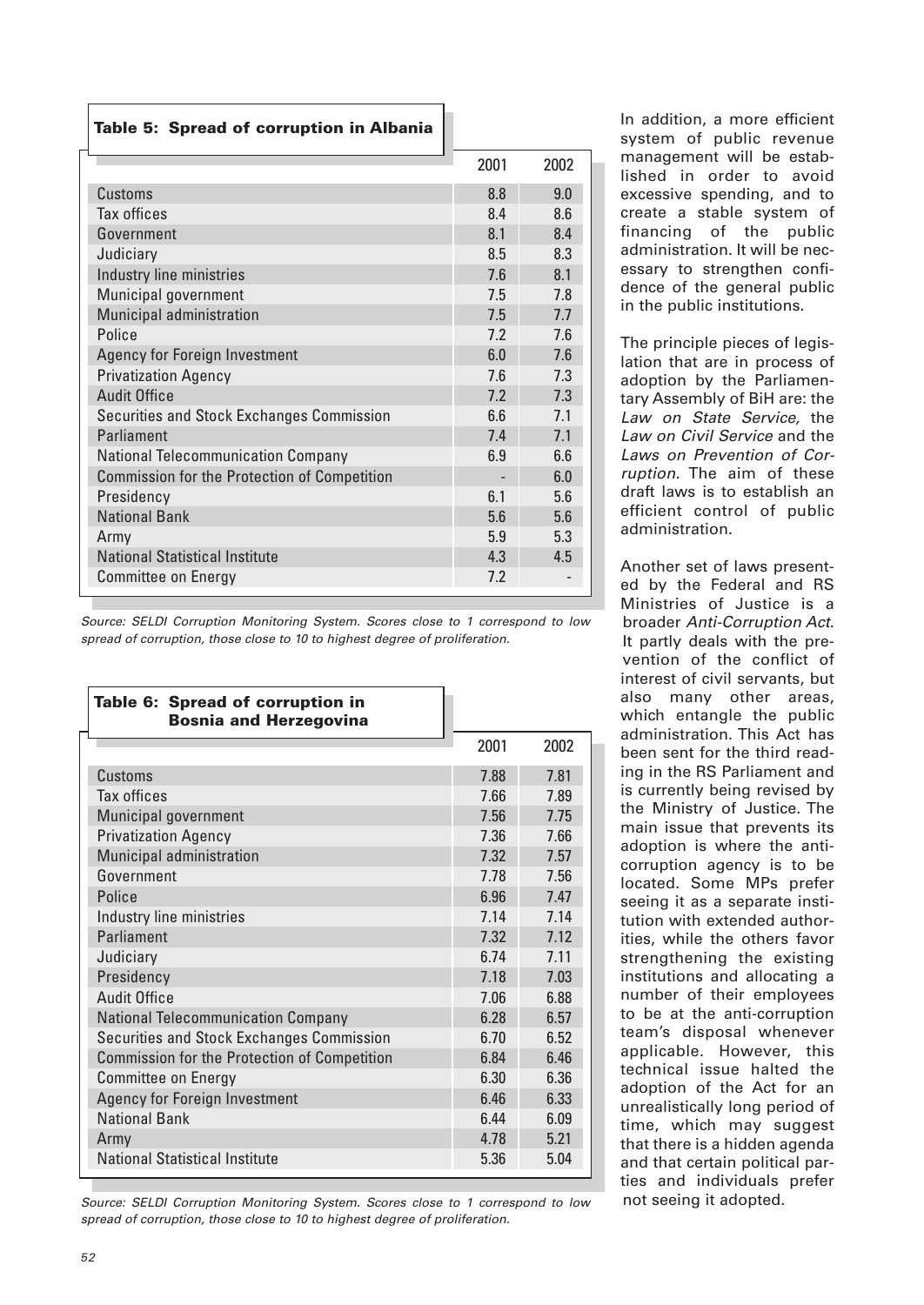The same Act has been moving even slower in FBiH due to its extensive internal decision-making structures and is not forecasted for adoption in the current pre-election season of 2002.

The legislation to regulate the public administration's organization and its functions was adopted in **Bulgaria** from the end of 1998 until 2000. The analysis of the data on the spread of corruption at the background of the new regulatory framework allows drawing conclusions on the new legislation efficiency and its impact on corrupt practices as well as the need for further regulatory changes to be introduced.

The Law on the Administration, in force since December 6, 1998, laid the foundations for the introduction of a uniform organizational model and common rules of internal organization of the executive bodies. On the basis of this Law, the transformation of all levels of administration (central, district and municipal) was completed in 2001. The Rules of Organization and Procedure of these administrations, most of which were adopted in 2000, as well as their subsequent amendments outlined their specific functions, tasks, and responsibilities.

Despite the promulgation of the Rules of Organization and Procedure in the State Gazette,

| Table 7: Spread of corruption in Bulgaria           |      |      |
|-----------------------------------------------------|------|------|
|                                                     | 2001 | 2002 |
| <b>Customs</b>                                      | 8.90 | 8.95 |
| <b>Privatization Agency</b>                         | 8.06 | 8.57 |
| Judiciary                                           | 7.60 | 8.21 |
| Agency for Foreign Investment                       | 7.54 | 7.75 |
| Tax offices                                         | 7.54 | 7.72 |
| Industry line ministries                            | 7.50 | 7 34 |
| Police                                              | 7.14 | 7.22 |
| Parliament                                          | 742  | 7.18 |
| <b>Committee on Energy</b>                          | 7.00 | 7.08 |
| Municipal government                                | 6.94 | 701  |
| <b>Commission for the Protection of Competition</b> | 6.54 | 7.00 |
| Government                                          | 744  | 6.87 |
| Municipal administration                            | 6.54 | 6.73 |
| Securities and Stock Exchanges Commission           | 6.46 | 6.73 |
| <b>National Telecommunication Company</b>           | 6.60 | 6.63 |
| Audit Office                                        | 5.98 | 6.07 |
| <b>National Bank</b>                                | 5.72 | 5.49 |
| Army                                                | 4.98 | 5.13 |
| <b>National Statistical Institute</b>               | 5.02 | 4.68 |
| Presidency                                          | 4.52 | 4.63 |

Source: SELDI Corruption Monitoring System. Scores close to 1 correspond to low spread of corruption, those close to 10 to highest degree of proliferation.

the large number of administrative bodies (110 only in the central administration) and their variety (agencies, commissions, inspections, offices, centres, etc.) makes understanding their dynamics difficult for both experts and ordinary citizens. The Register of the Administrative Structures and the Acts of the Administrative Bodies, set up and maintained on the Government's website in the Internet, helps to overcome some of these difficulties by ensuring greater openness of the work of the administration and providing information on the status, structure and responsibilities of the individual units in the administration. An important step toward making this Register work better could be the introduction of a feedback mechanism serving both its users and persons affected by administrative action.

Rules of transparency of governance should provide opportunities to the citizens for informed participation through access to the information stored by public institutions. The legal prerequisites for accountability, accessibility and transparency in the activities of the administration, however, have not yet been created. The current Law on Access to Public Information has been in force since the summer of 2000. Its implementation record shows that in spite of the numerous requests for access to public information submitted to different branches of the executive, the

> numbers of denials is high. Access to information is restricted primarily to journalists, non-governmental organizations and ordinary citizens.

The process of building up a professional civil service, based on legality, loyalty, responsibility, stability, political neutrality and hierarchical subordination, started with the adoption of the Law on Civil Servants, in force since August 28, 1999, and continued with the adoption of secondary legislation on the status of civil servants. As a follow-up, the status of civil servants was accorded to the employees of the Council of Ministers, all the ministries, the other central government agencies, the district and the municipal administration. A necessary next step in the process of consolidation of a responsi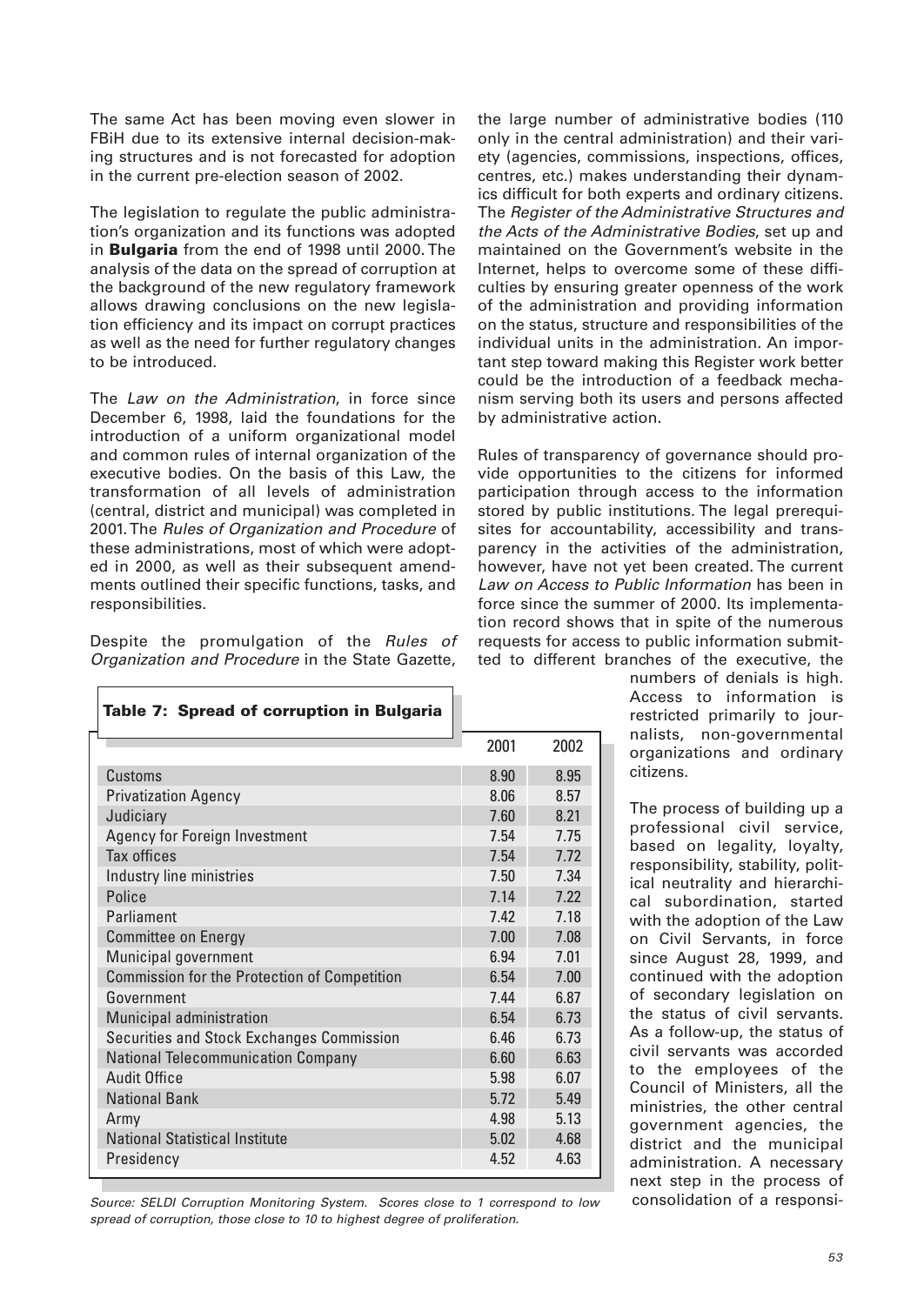ble civil service is to gradually extend the civil servant status to people holding expert positions in the general administration through broadening the scope of applicability of the Law on Civil Servants and developing the internal control against corruption.

The offences, committed in the course of the implementation and consolidation of the civil servant's status, show a lack of constant control and timely measures. Many of the legal solutions adopted in this field are insufficient or inapplicable; they do not contribute to preventing or punishing for corrupt practices. This conclusion is valid for the disciplinary councils and the powers and operation of the State Administrative Commission (SAC):

**-** The disciplinary councils should be established by every branch of the administration and consist of five permanent members and two substitutes. In practice, however, some administrative bodies have fewer than seven civil servants and as a result, the appointing authorities cannot lawfully impose the penalties. This problem can only be overcome through amending the Law on Civil Servants.

servant status. Nevertheless, the activities of the Commission so far indicate that its control is performed only in one direction and does not extend to cases in which the appointing authorities themselves are operating in violation of the civil service legislation. A new legal framework for the activities of the State Administrative Commission is necessary in order to provide it with powers to exercise effective overall control on compliance with the civil servant status. These powers should include the right to intervene in cases of corruption, especially when instances of corruption are discovered, not only by giving mandatory prescriptions to the appropriate authorities but also by monitoring their implementation, issuing penal provisions, initiating changes in administrative acts already issued, etc. The introduction of units with similar functions at the level of municipal administration is also necessary. Specialized units in the branches of the administration in order to exercise internal control over their activities and prevent corrupt practices by civil servants as well as carry out appropriate internal procedures for investigation of administrative abuse and corruption.

**-** The State Administrative Commission should exercise control over compliance with the civil

| Table 8: Spread of corruption in Croatia            |      |       |
|-----------------------------------------------------|------|-------|
|                                                     | 2001 | 2002  |
| <b>Privatization Agency</b>                         | 7.70 | 7.30  |
| Customs                                             | 6.90 | 7.07  |
| Police                                              | 6.98 | 705   |
| Judiciary                                           | 6.66 | 7.00  |
| Municipal government                                | 7.10 | 6.95  |
| Tax offices                                         | 6.74 | 6.93  |
| Municipal administration                            | 6.80 | 6.80  |
| <b>Committee on Energy</b>                          | 6.86 | 6.51  |
| Industry line ministries                            | 6.94 | 6.48  |
| <b>Commission for the Protection of Competition</b> | 642  | 6 27  |
| Parliament                                          | 5.92 | 6.09  |
| Government                                          | 6.28 | 6.04  |
| <b>National Telecommunication Company</b>           | 6.72 | 5.96  |
| <b>Audit Office</b>                                 | 6.26 | 5.94  |
| Securities and Stock Exchanges Commission           | 6.46 | 5.85  |
| Army                                                | 5.98 | 5.68  |
| <b>National Bank</b>                                | 6.02 | 5.13  |
| Presidency                                          | 4.66 | 420   |
| National Statistical Institute                      | 4.58 | 4 1 1 |
| Agency for Foreign Investment                       | 6.84 |       |

Source: SELDI Corruption Monitoring System. Scores close to 1 correspond to low spread of corruption, those close to 10 to highest degree of proliferation.

| In Croatia according to the Law on Civil Servants |
|---------------------------------------------------|
| and Employees the duties of state administration  |

in state government bodies are performed by civil servants which are appointed according to the public announcement, if it is not differently regulated by the law. Auxiliary and technical duties in state government bodies are performed by government employees. The new civil service legislation aimed at establishing a more open and equitable system of government hiring of officials and at promoting the integrity of public officials has been adopted. However, like in other transitional countries, civil service legislation remains insufficient and institutions for management and control of the civil service will need to be strengthened. Since issues of corruption affect the citizens mostly on the local level of government, measures for improvement of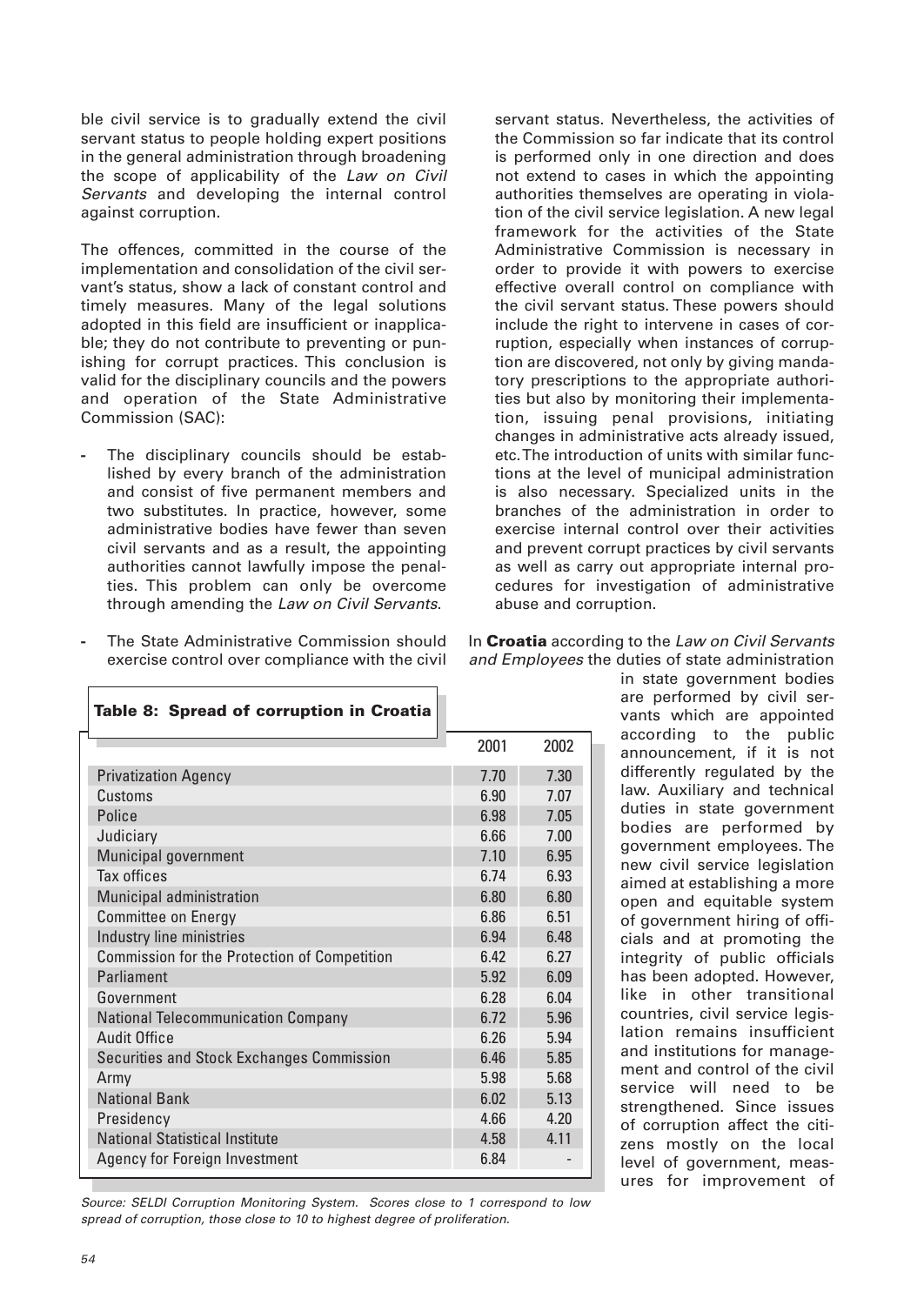local government functioning have to be undertaken.

The preparations for public administration reform in **Macedonia** have started several years ago with technical assistant of PHARE program and are financed by the World Bank. The Law on State Servants and the Law on the Government of the Republic of Macedonia were enacted by the Parliament on July 20, 2000 (in force since July

objective of the administration reform was to bring the legislation in line with European standards for professionalism and de-politicization of the state servants, (except the State Secretary, Deputy Minister and Minister). The appointment of skilled, non-politicized, professional public servants, should create conditions for efficient, modern and uncorrupted administration, competent to respond to the citizens' needs. However, the Law does not contain any provision which will

| Table 9: Spread of corruption<br>in Macedonia       |       |      |
|-----------------------------------------------------|-------|------|
|                                                     | 2001  | 2002 |
| Customs                                             | 8.80  | 8.84 |
| Industry line ministries                            | 7.82  | 8.76 |
| Government                                          | 8.06  | 8.58 |
| <b>Commission for the Protection of Competition</b> |       | 8.25 |
| <b>Privatization Agency</b>                         | 8.08  | 8.24 |
| Tax offices                                         | 7.72  | 8 22 |
| Parliament                                          | 784   | 8.18 |
| <b>Agency for Foreign Investment</b>                | 7.86  | 8.02 |
| Judiciary                                           | 7.38  | 7.86 |
| <b>Audit Office</b>                                 |       | 7.82 |
| Securities and Stock Exchanges Commission           |       | 7.59 |
| Police                                              | 7 1 2 | 744  |
| Municipal government                                | 6.94  | 7 11 |
| <b>Committee on Energy</b>                          |       | 7.03 |
| Municipal administration                            | 6.50  | 6.65 |
| <b>National Telecommunication Company</b>           | 6.28  | 6.52 |
| Presidency                                          | 4.72  | 5.72 |
| <b>National Bank</b>                                | 5.92  | 5.68 |
| Army                                                | 4.40  | 5.67 |
| <b>National Statistical Institute</b>               | 4.38  | 4.59 |

protect state servant from being fired or removed on a lower position. In practice, this has happened to hundreds of servants, without any reasons or criteria. In the same time a number of inexperienced persons have been appointed on high positions without fulfillment of the criteria proscribed by the Law and other regulations.

The Law on Local Self-management adopted by the Parliament on January 29, 2002, stipulates a decentralization of the power to the local governments in the following fields: urban planning and issuing licenses for constructions, environmental protection, planning of the municipal development, support of small and medium enterprises, communal activities, culture, sport, social and health protection, child protection, fire protection and the like. The decen-

Source: SELDI Corruption Monitoring System. Scores close to 1 correspond to low spread of corruption, those close to 10 to highest degree of proliferation.

28), while the Law on Organization of State Bodies was enacted on July 21, 2000 (in force since July 29, 2000).

The Law on *State Servants* is setting up the uniform classification of positions in public administration and same level of salaries for the same positions. Under the Law, an Agency for State Servants has been established. The Agency proposes a new organization of the public administration, exercises a supervision on fulfillment of unified obligations, coordinates the training and education of state servants, develops a policy regarding an employment, selects and evaluates the staff, and prepares by-laws to ensure its implementation. The new organization and uniform classification has already been completed in all ministries and other state organs. The crucial

tralization of the power should improve the efficiency of the public administration and narrow the possibilities for corruption.

**Serbia** has asymmetric administrative system defined by the Constitution, laws, and international agreement. The Constitution defines Serbia as integral territory with two autonomous provinces – Vojvodina and Kosovo. After the NATO intervention, greater autonomy was granted to Kosovo, including its own constitutional frame, parliament, government, and separate elections. Serbia has only proclaimed sovereignty, but neither formal nor informal authority over Kosovo. Vojvodina's autonomy was also increased by the set of laws adopted in December 2001. Vojvodina now has its own parliament and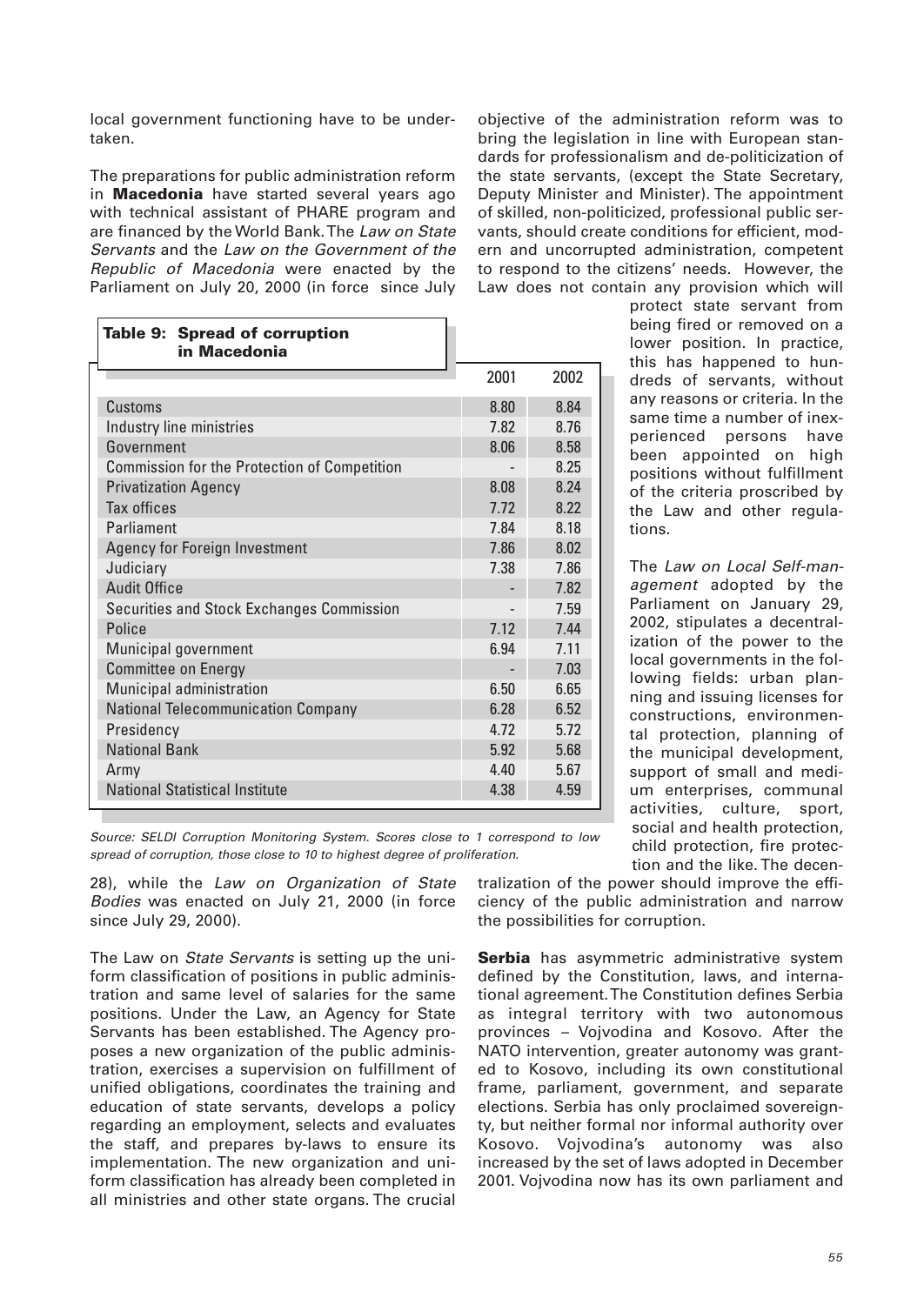executive body, but with much less scope of competence than it is the case in Kosovo.

Basic local administration unit is municipality (there are 189 in Serbia). Municipalities execute power delegated from the government, perform communal activities, and some of the social concerns including culture, health care, education, tourism, environment etc. City of Belgrade, which

their post. The same goes for other senior officials appointed by the government, except when the Government grants them authority. Employees of the state authorities and appointed officials have a duty to perform their jobs conscientiously and fairly, and not to be guided by their political convictions or express such views and advocate them. The establishment of political parties and other political organizations, or their internal

| <b>Table 10: Spread of corruption</b><br>in Serbia  |      |      |
|-----------------------------------------------------|------|------|
|                                                     | 2001 | 2002 |
| Customs                                             | 8.68 | 8.52 |
| Police                                              | 8.08 | 7.88 |
| <b>Privatization Agency</b>                         | 7.46 | 7.70 |
| Judiciary                                           | 7.78 | 7.57 |
| <b>Tax offices</b>                                  | 7.88 | 7.57 |
| Agency for Foreign Investment                       |      | 7.51 |
| <b>Committee on Energy</b>                          | 6.80 | 7.43 |
| Industry line ministries                            | 7.76 | 7.40 |
| Municipal government                                | 7.38 | 7.22 |
| Municipal administration                            | 7.24 | 6.91 |
| <b>National Telecommunication Company</b>           | 6.26 | 6.85 |
| <b>Commission for the Protection of Competition</b> |      | 6.79 |
| Securities and Stock Exchanges Commission           |      | 6.39 |
| Government                                          | 7.32 | 6.31 |
| Parliament                                          | 7.04 | 6.27 |
| <b>Audit Office</b>                                 | 6.26 | 5.92 |
| Presidency                                          | 7.68 | 5.79 |
| <b>National Bank</b>                                | 6.58 | 5.77 |
| Army                                                | 5.42 | 4.85 |
| <b>National Statistical Institute</b>               | 5.46 | 4.68 |

forms, in the state of administrative organs is prohibited. This rule is violated in practice, and politicians often exert influence on the work of the administration, by either speeding up or slowing down the adoption of certain decisions and their performance, or by not allowing decisions to be made simply because they are not in their interest.

The operation of the state administration is funded from the budget. State administrative organs, enterprises and other organizations are legally bound to enable the public unimpeded realization of their rights and obligations, to provide all necessary data and information, to render legal assistance, to cooperate with the public, to respect personality and protect the reputation of the civil service.

Source: SELDI Corruption Monitoring System. Scores close to 1 correspond to low spread of corruption, those close to 10 to highest degree of proliferation.

is the capital of the state, is the separate territorial unit, wider than municipality, with somewhat wider competence.

The Law on the State Administration was adopted in 1992 and was amended several times till 1999. Under this law, state administrative organs transact business on the basis on the Constitution and the law. Authorized personnel within the authority of the state administrative organs enforce regulations, assess evidence on the basis of established facts, issue enactments, and perform other administrative tasks and measures. Individual enactments, measures and activities of the state administrative organs are based on laws or other regulations adopted on the basis of laws. Ministers cannot perform any other public, professional or other activities incompatible with

State administrative organs are legally bound to evaluate petitions, complaints and suggestions submitted by the public, to act according to them and to inform public about outcomes. The grading of senior officials managing the state administrative organs (ministers and their officials) is defined in an identical manner as in the federal administrative organs.

The Law on Local Administration, which regulates local administration, was adopted in February 2002. Local administration is exercised in cities and municipalities. Local administrative organs have no administrative power except in cases where they have been granted such power by law. All sessions of municipal councils are public, except in cases defined by statuses. Statutes usually regulate meetings closed to the public in a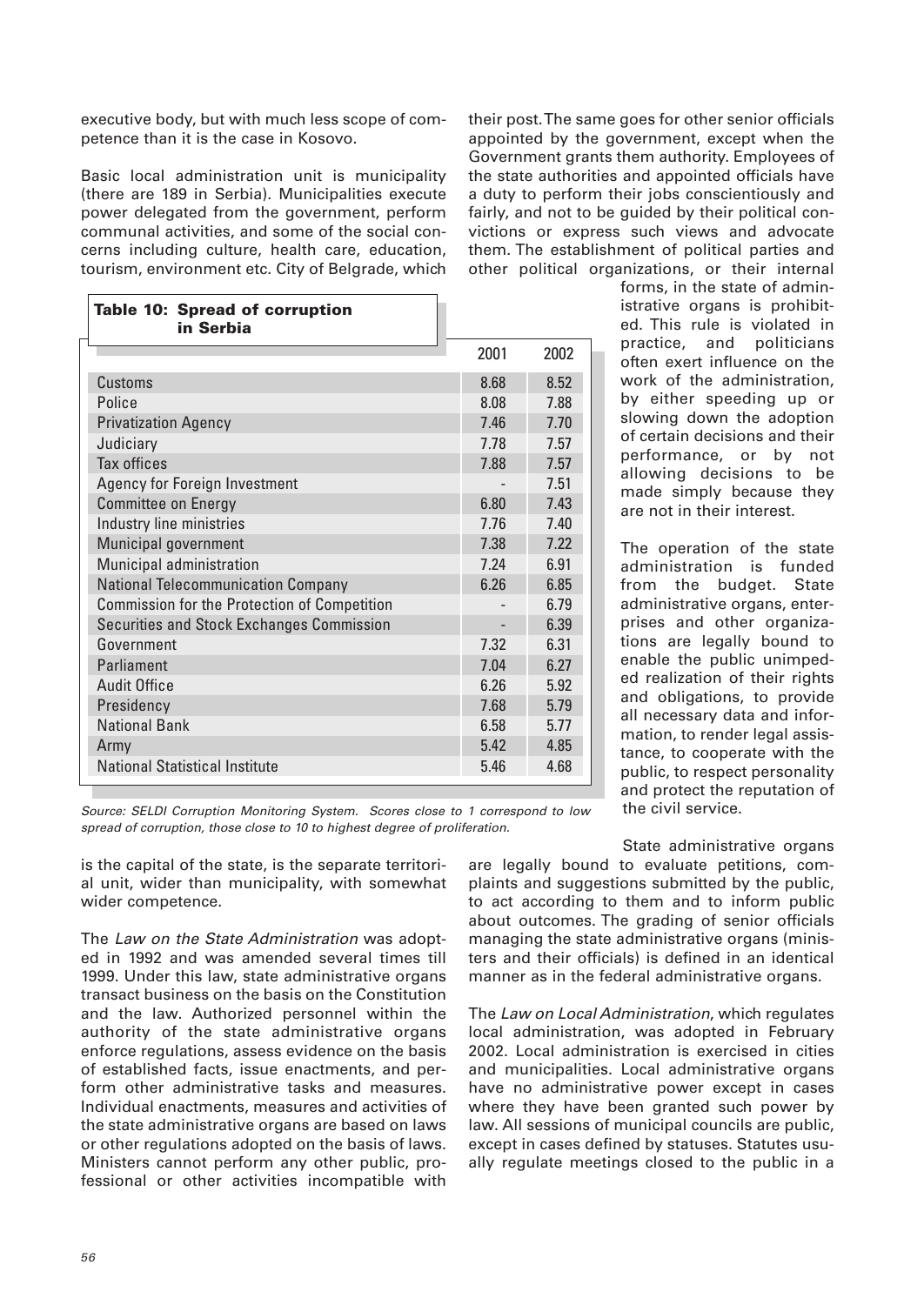war condition, an immediate threat of war and a state of emergency.

Although new laws or law amendments covering the state administration and public services have been adopted, regulations and enactments are still burdened with hierarchical relations, leaving very little room for creativity in the work of personnel employed in the state administration and public services. Concrete questions regarding the position of civil servants and senior official are regulated by secondary legislation of the National Assembly and the Government.

The current situation in Serbia concerning existing legislation and enactments is conducive to arbitrary conduct and irresponsibility, both in the state administrative organs and public services performing activities of the public and organizations (public transport, health, education, social insurance etc.). These are still areas often marked by corrupt practices.

## *Rules on Financial and Property Disclosure of Senior Officials*

An important factor in preventing corruption is the existence/establishment of rules on financial and property disclosure of senior officials as well as the introduction of sanctions for violations of the established rules

In **Albania** the Parliament passed the Law on Assets Disclosure for Civil Servants and Senior Officials (No.7903, dated March 8, 1995), which provides the regulatory basis for the investigation of assets owned by public officials. The following categories of assets require disclosure under the law: immovable properties; shares and vouchers; cash or objects worth over 1 million Leks, as well as other movable properties. Property belonging to the immediate family of the functionaries mentioned above is also to be disclosed. The law states that the authority to supervise the attestation of the declarations by the aforementioned organizations vests with the High State Audit. Failure to meet the requirements of the law to report on assets constitutes an administrative misdemeanor and is punishable with a fine of 1,000 - 50,000 Leks for failing to submit the report in a timely fashion, as well as a fine of 500,000- 1,000,000 Leks or prohibition to practice in the respective profession in the case of intentionally false declarations.

Despite widespread allegations and reliable statistical evidence concerning corruption among public officials, verification of declared assets has not led to prosecution against allegedly corrupt officials. The prosecution service has also failed to base its cases on the data provided by the declared assets. No data are electronically recorded and no software has been devised to regulate data entry and use. Apart from serious problems with accessibility, the biggest problem with regard to the declaration of assets legislation is that nobody feels responsible for the implementation of the legislation and collection of the data. Hence, there is a strong need for an agency whose primary task would be the implementation and maintenance of a database with information on assets.

In **BiH** initial steps were undertaken by the Organization for Security and Cooperation in Europe (OSCE) that has been organizing the general and local elections in the country ever since the signing of Dayton Peace Agreement (DPA). In 1999 revision of the provisional elections law it was envisaged that all individuals running for a public office must disclose their property and financial status. In the elections of 2000, the citizens of BiH were allowed for the first time to see these documents filled out personally by the political candidates. The same provisions will now be built into the permanent election laws that will be governing all elections at various levels from the autumn of 2002 onwards. This law is waiting the successful ending of the on-going constitutional amendments discussion that is the most significant single constitutional affair since the adoption of the DPA. The same provisions are also stipulated in the not yet adopted in RS Anti-Corruption Act.

In **Bulgaria** the Law on Property Disclosure by Persons Occupying Senior Positions in the State is in force since May 13, 2000. It has introduced both rules on financial and property standing and provided for their practical implementation, thus playing a role of prevention of corruption at the highest levels of political power. According to its provisions such persons are required to declare their property on an annual basis, as of May 31 every year. They should declare not only their own income and property acquired during the respective previous year but also the income of their spouses and children under 18 years of age.

The Law has also defined the group of persons entitled to have access to the data contained in that register and laid down the procedure for getting such access. At the same time the Law in its current formulation does not represent a sufficient guarantee against conflict of interest and corrupt practices in the activities of senior civil servants from the three branches of state power.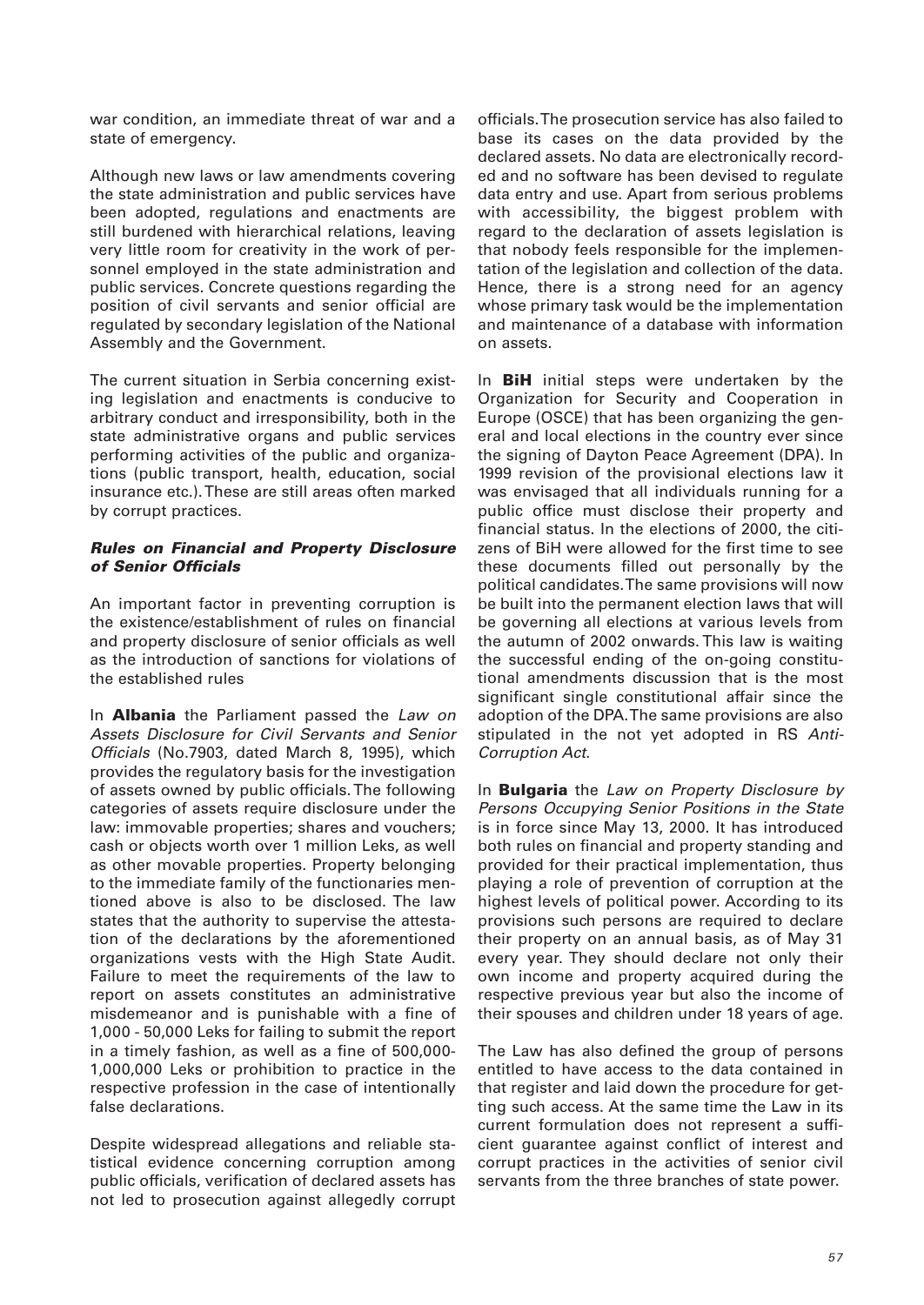Though this particular Law contains primarily what could be labeled "wishful" provisions, the disclosure of compliance or failure to comply with the rules is expected to entail strong moral effects. These expectations have already been met in the first months after the Law had come into effect: even the mere disclosure of the names of persons who failed to declare their income on time has brought about a public response that could be regarded as a deterrent to corruption. Nevertheless, the need to monitor the enforcement of the Law, and sanction those who have encroached on it, still exists.

In **Macedonia**, the laws regulating the public administration do not require from the senior officials and civil servants, including deputies, to disclose their property or its origin. Such provisions have been included in the Anti-corruption Law. A Draft Law on recording the property of state officials had to be developed on request of the Council for fighting corruption.

In **Serbia** there is no formal obligation for the government officials to disclose their property. At the time of the election of the current Government of Serbia (January 2001), the prime minister and some of the ministers informed the public about their personal property – real estate and funds. However, it is impossible to verify these data, as there is no legal obligation to record property. Although opposition at the time, Democratic Party (DS) filed a Draft Law on Obligatory Recording of Property Owned by the State Officials in 1994, no such law has been proposed since the promotion of the current government, which includes DS representatives.

\* \* \*

The rules on the financial and property standing of persons occupying senior positions in public authorities has undergone a substantial legislative development. Their practical implementation would be of key importance for curbing corruption practices at the highest level of political power although in some SEE countries there is still no adequate regulation.

In most SEE countries, more effective rules on possible conflict of interests linked to internal rules need to be established, as well as sanctions for violations of the established rules to be introduced. The rules on financial and property standing also need further elaboration to include broader powers for the controlling authorities and the sanctions they can impose, more precise legal regulation of the categories of people bound

by the law, appropriate access to the register and protection of personal data.

## *Ethical Norms and Mechanisms*

In combination with the adopted laws, the Codes of ethics and behavior should play the role of a mechanism, which prevents the conflict of interests and reinforces the internal control.

In **Albania** the department of Public Administration has launched a series of activities aimed at the adoption of a Code of Ethics and the training of public officials on the Code of Administrative Procedures. That will make possible to qualitatively increase the extent of responsibility and accountability of the administration in the eyes of the public.

A common view is that in many countries in the region, including **BiH**, the public is resigned to corruption as a stable cultural phenomenon that can only be reduced when a range of policy and institutional reforms is successfully implemented over a long period of time. The WB survey data show that 73 percent of the general public respondents and 71 percent of public officials agree with the statement that in BiH "corruption is a part of culture and mentality". With this respect the ethical norms and mechanisms have to play a very significant role. At the Entity and/or Cantonal level in BiH certain rules are possible, but these were not compulsory for adoption and thus not many institutions have adopted them as yet. Following the adoption of the conflict of interest prevention acts, ever more internal rules are expected for adoption by the institutions and agencies.

In a form of manuals, instructions for interaction with the public exist for certain agencies, such as inspectorates, while the overall civil service is only governed by the Law on Public Institutions and the Law on Government (in both Entities) that are rather thin on this side.

In **Bulgaria** the Code of Conduct for Civil Servants, approved by the Minister of State Administration on December 29, 2000, outlines the fundamental principles and rules of ethical behavior for civil servants in their interaction with citizens, in the course of performing their professional duties and in their private and public lives. Nevertheless, these principles and rules need to have a better expressed anti-corruption content through clear rules on civil servants' loyalty and conflict of interests, obligations on granting access to public information, etc. In addition fur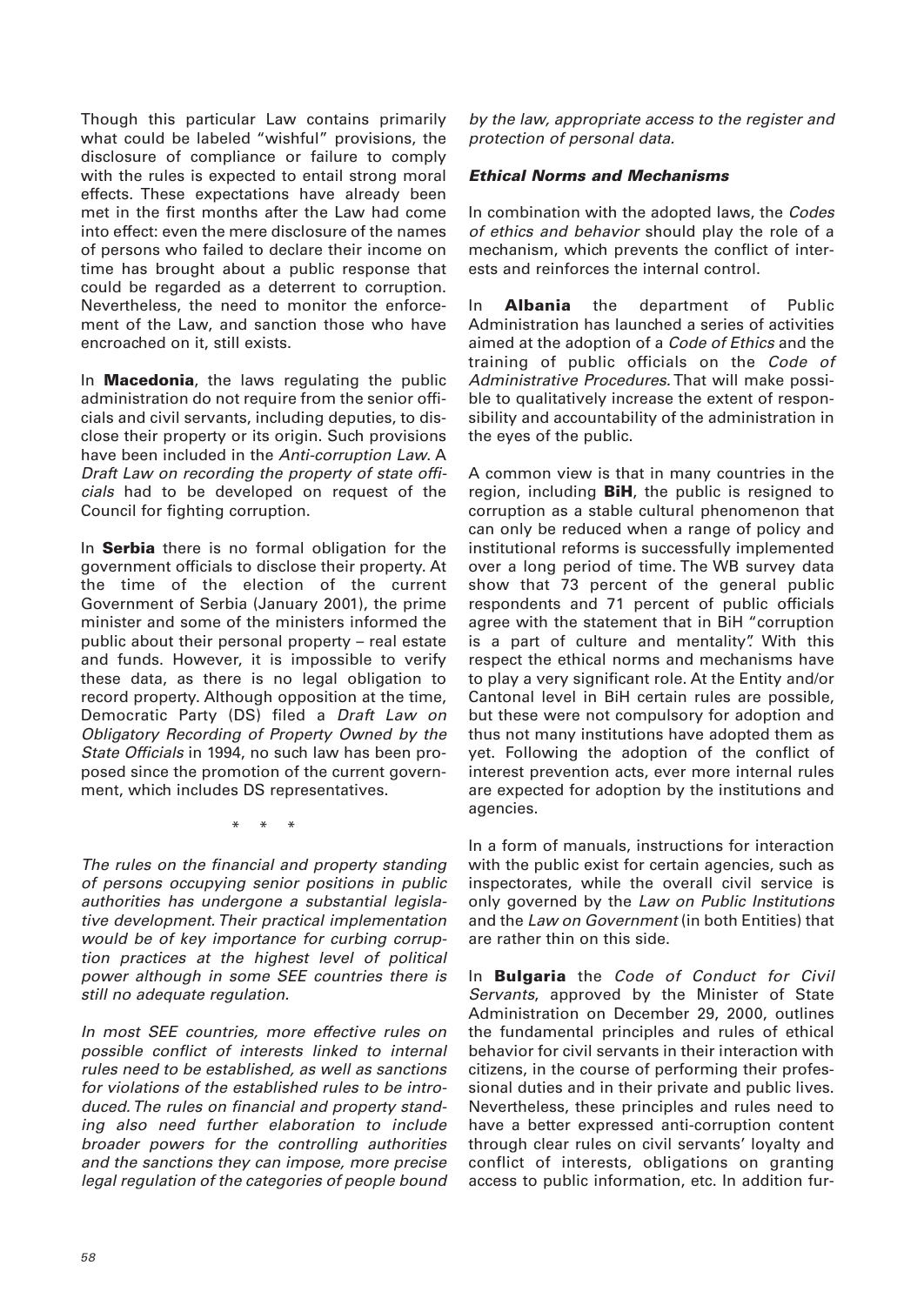ther clarification should be brought to the regulation of professional ethics monitoring mechanisms and their importance for career advancement, increased internal control and strict linkage of the preservation of the civil servant status to the performance of duties.

In its current version the Code still does not create sufficient conditions for a decrease in administrative discretion or for creating a higher degree of transparency and accountability in its work.

The Code of Ethics for Public Servants in **Macedonia** was adopted in December 2001. The



Source: SELDI Corruption Monitoring System.

Code defines the public servants' behavior in their professional and private life. According to the Code, the state servants may not use the advantages arising from their status or officially acquired information for personal interest. They are obliged to avoid any conflict of interest, or situations, which may create a suspicion for conflict of interest. The state servants are not allowed to represent or express their political beliefs while performing their duty, or any political activities, which may undermine the public confidence in their capability for doing their duty. The state servants are not allowed to express or emphasize their political affiliation in relations with citizens or legal persons, or other civil servants. They are not allowed to make any pressure on other state servants to join some political party. The state servant must avoid the conflict of his/her personal financial interest with his position and status of civil servant, and avoid activities and behavior in the private life, which may decrease the public confidence in the public administration. Since the Code of Ethics has been adopted only recently, there are no evaluations yet of the results from its implementation. However, having in mind the widespread public belief in corruption of civil servants, the improvement of such situation cannot be expected in the near future, unless the radical measures are taken very soon.

**Republic of Serbia** still does not have a Code of Ethics for Civic Servants, but it is expected that such document will be adopted in the near future.

> However, Article 25 of the Labor Law in State Services, adopted in 1991 and amended several times till 2002, obliges public servants to preserve the esteem of an institution they work for while performing their duties.

> > \* \* \*

Adequate ethical norms and internal mechanisms for control and prevention of corruption within the administrative institutions need to be introduced. The already created ones have to be further developed and implemented. The following documents provide a good basis for their fur-

ther development: Recommendation N. R (2000) 10 of the Committee of Ministers of the Council of Europe on Codes of Conduct for Public Officials, adopted by the Committee of Ministers at its 106th session on May 11, 2000, and the Model Code of Conduct for Public Officials, attached as Appendix to the Recommendation as well as the Code of Good Administrative Behavior, adopted by the European Parliament on September 6, 2001, based on the practice of the Court of Justice of the European Community and the administration-related national legislation of the member states.

It is also recommended that specialized units in the branches of the administration are created in order to exercise internal control over their activities and prevent corrupt practices by civil servants as well as carry out appropriate internal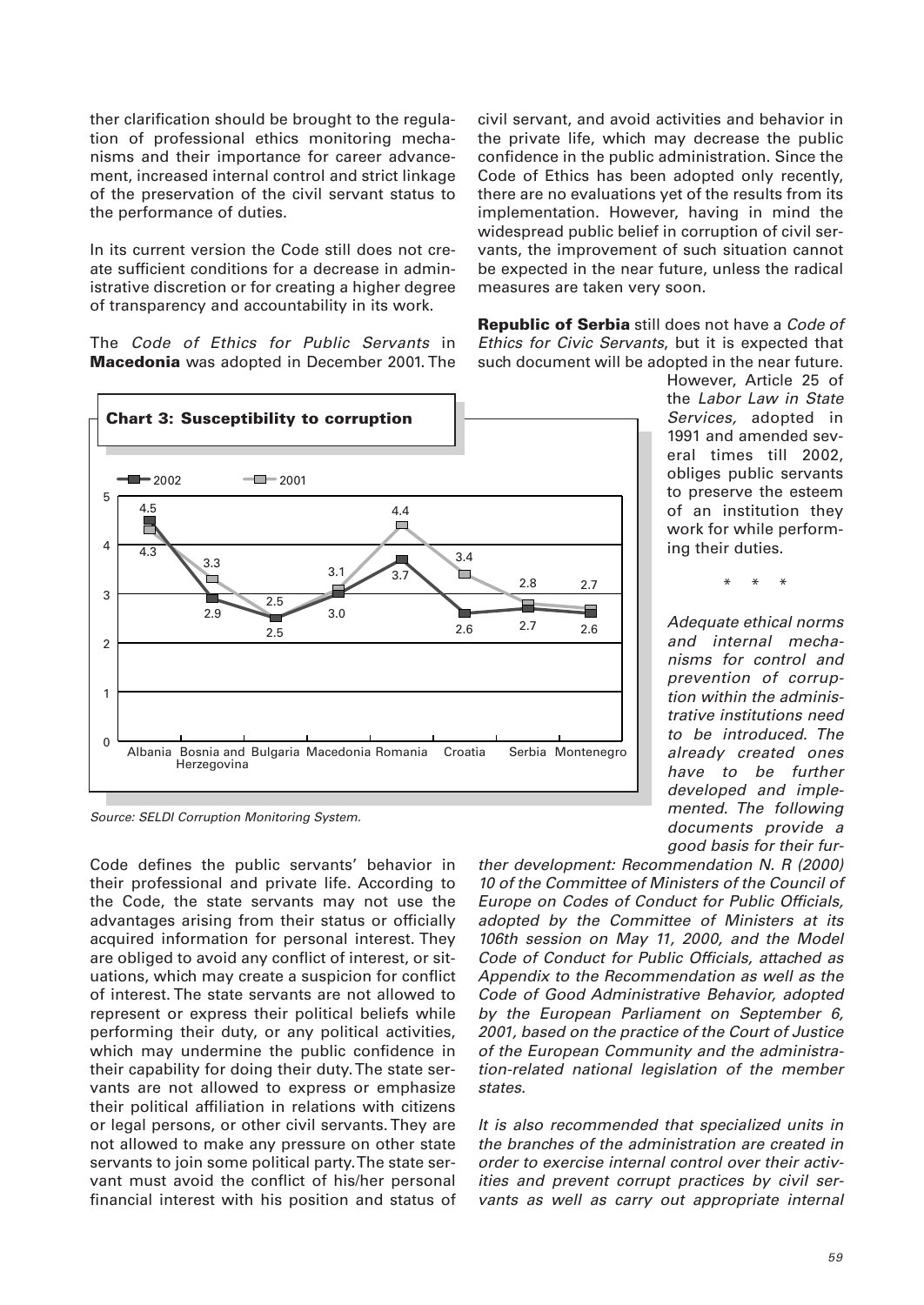procedures for investigation of administrative abuse and corruption.

## *Status of Civil Servants Guarantees for Political Independence*

The process of application of the legal framework for the public administration's new organizational model and the introduction of the civil servant status raised several issues. In many SEE countries there is a lack of clear boundary between political appointments and those based on promotion.

The legal regulation of the status of civil servants, their recruitment, rights, duties and liabilities is among the measures which contribute to the more effective counteraction of the internal factors fostering corruption and facilitate the creation of a favorable institutional environment for preventing corruption.

In **Albania** the Law on the Status of the Civil Servant (No.8549), in force since November 1999, declares the principles of professionalism, independence and integrity, political impartiality, transparency, public service, career continuity, and legality to be the guiding lights in the performance of the public function. The Council of Ministers has established the Department of the Public Administration (DOPA), which is the real authority on civil service issues. It formulates programs and policies, and drafts all implementing legislation the Council of Ministers is supposed to adopt.

The Civil Service Act has been pushed quite successfully by DOPA. As far as central government agencies are concerned, recruitment procedures have increasingly been conducted according to the pattern envisaged by the law. Also, a database on public administration employees is being set up. The database is expected to provide officials with a clear view as to the geography of human resources and will enable them to make the best allocations possible. Thus the legal basis for strengthening the civil servants' status has been introduced but, the institutional prerequisites for anti-corruption are still in process of establishment.

A more competitive recruitment process is anticipated with the adoption in **BiH** of legislation on the prevention of the conflict of interests. Currently no such mechanisms are in place.

In **Bulgaria** the problem for defining political appointments and civil servant promotion was partially solved by the Law on Amending the Law

on Administration, adopted on November 7, 2001, in force since November 23, 2001. It mandates strict implementation of the provisions, which govern these two types of appointments. It is expected to strictly apply the rules regulating these two types of appointments, observe transparency of the process and exercise control over compliance in order to move progressively toward a state administration model resistant to excessive political appointments and dismissals, and to overcome political dependence and pressures over the activities of civil servants.

The Code adopted in **Macedonia** defines independence of the state servants in performing their duty and making decisions. According to the Law, the need for a new employment has to be publicly announced by the Agency. The Commission has to be established for performing a procedure of recruitment. The candidates have to pass an exam in the Agency, which prepares the list of the best candidates. Senior official from the state body (the State Secretary or General Secretary) performs the selection of the candidates. The Agency is authorized to adopt by-laws, which determine the key issues such as criteria, standards, and a procedure for employment and selection of the state servants. However, in spite of such criteria and procedure, the practical implementation of these rules is quite different. There are serious indications for abuse of power during recruitment procedure and avoidance of prescribed criteria. The total politicization of the public administration in the last several years does not guarantee efficient, skilled, competent,experienced and professional administration, according to the European standards and criteria.

The Law on Employment in the State Authorities of the **Republic of Serbia**, effective since 1991, regulates status of civil servants. Article 4 states: "Employed in state organs can neither be guided by their political convictions, nor express them, nor advocate them. Persons employed and appointed to the state organs cannot be members of the organs of political parties." That is, membership in political party is implicitly allowed. There are no other guaranties for political independence of the civil servants.

#### *Job Security (Hiring and Firing of Civil Servants)*

In **Albania** the Law on the Status of the Civil Servant (No.8549) satisfactorily regulates the issue of recruitment. Article 12 of the law provides a list of general requirements to be met by candidates in order to become civil servants.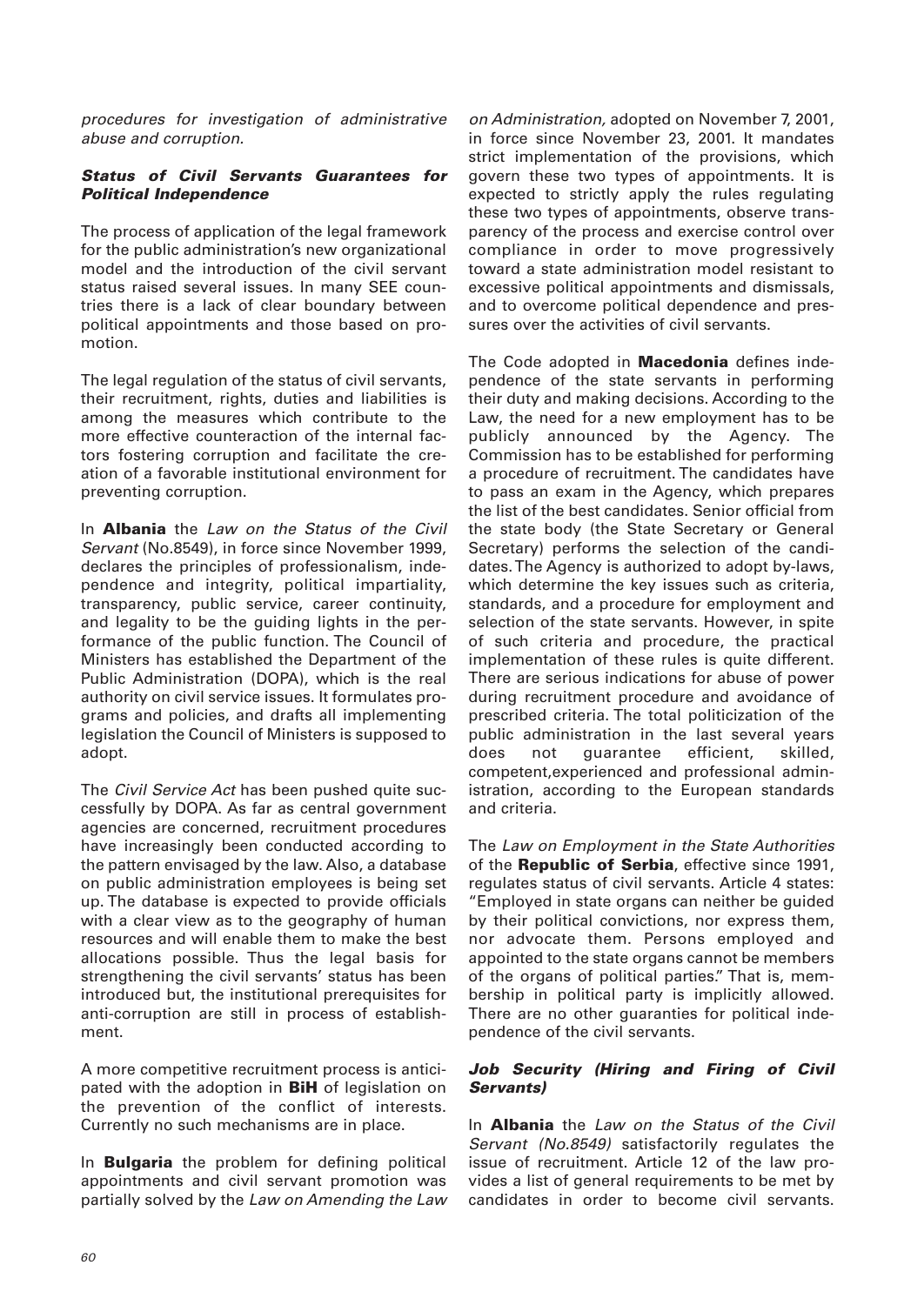Those who meet the conditions, go through the selection process. After the exam (both written and oral), the final decision is made.

However, job security is precarious and careers are built on grounds other than meritocracy. These and other factors have made Albanian civil service very prone to corruption.<sup>"</sup> Perhaps the most conspicuous failure of the civil service reforms has been the fact that local government departments and agencies have totally ignored the law. As a consequence, recruitment, promotion and layoffs have been conducted illegally and arbitrarily.

The Albanian *Civil Service Act* is proving to be an important tool in the hands of policy makers and administrators in their efforts to make the public function more efficient and transparent. Clearly, this process is capable of significantly reducing corrupt practices in the civil service.

Government officials sustain that numerous administrative measures have been taken against corrupted individuals. During the last 6 years a number of customs officers, policemen, and other officials of the state administration have been dismissed on charges of corruption and abuse of power. However, in none of these cases legal proceedings took place. Since some of the officials that have been dismissed on charges of financial abuses have close ties with people in the upper decision making levels of the state administration, they have been appointed in parallel state structures, regaining immunity before any legal proceedings.

This has become a hot issue for the reformist governments of **BiH** that took office in 2001, as they inherited complex administrative mechanisms that were mostly hired on a political affiliation merit, or through connections. The existing legislation regulating firing and hiring of public administration is extremely restrictive and in almost two years of holding that office, the new governments have managed to fire and competitively hire only a handful of employees, nowhere near the realistically required figures to alleviate conflict of interest from the administration. The adoption of the new legislation should be of great benefit in that respect.

In **Bulgaria** the transition to systematic monitoring and management of the human resources in the civil service should be carried out as a follow up of the Ordinance on the Civil Servants Register, issued by the Minister of State

Administration, in force since February 15, 2001. The application of the civil servant status will be further facilitated by improving the provisions on ranks included in the Ordinance on the Implementation of the Uniform Classification of Positions in Administration, issued in 2000. Despite the adopted legal provisions, the selection of civil servants is still not based on distinct criteria for evaluation of their professional knowledge and skills, which should serve as a basis for their appointment and promotion.

Under the Law, the state servants in **Macedonia** can be fired if they are found guilty of criminal act, if their work was evaluated as inefficient, or if they refuse to be transferred on a different position.

The Law on Employment in the State Authorities of the **Republic of Serbia** lists the principles defining employment procedures, job allocation, professional duties, occupations, pay scales, and salary calculation, etc. There are clearly defined rules that regulate advancement in the office, acquiring titles, posts, organizational issues. There are certain conditions concerning working experience and qualifications that have to be met in order to acquire higher posts. Salaries are determined by salary groups, according to posts and length of occupation.

Every citizen of Federation of Republic of Yugoslavia, who is at least 18 years old, fits general health conditions, prescribed qualification for the certain post, and has not been convicted to more than six months of imprisonment can be employed in the state administration. Foreign citizens cannot be employed in the state organs. Hiring procedure begins with public announcement, but final decision on hiring is taken by the head of the personnel within the state body.

The Law provides discipline responsibility of the civil servants for breaking working liabilities, inefficiency, indolence, misuses, or breaking codes. Every employee can propose discipline trial, but only higher officers can initiate the process. Final verdict is on the highest officer in the referred state organ.

In practice, little progress was made towards establishing the necessary criteria for employment and promotion according to a merit system, even after October 5. The hiring procedure is largely disregarded in practice, because there are no mechanisms that prevent discretionary power of the state body officials. In most cases,

<sup>19</sup> According to corruption surveys, civil servants are perceived as highly corrupt. The civil administration, both local and central, was perceived as the third most corrupt organization after customs/tax authorities and the judiciary. WB Reports on Corruption, 1998 and 2000.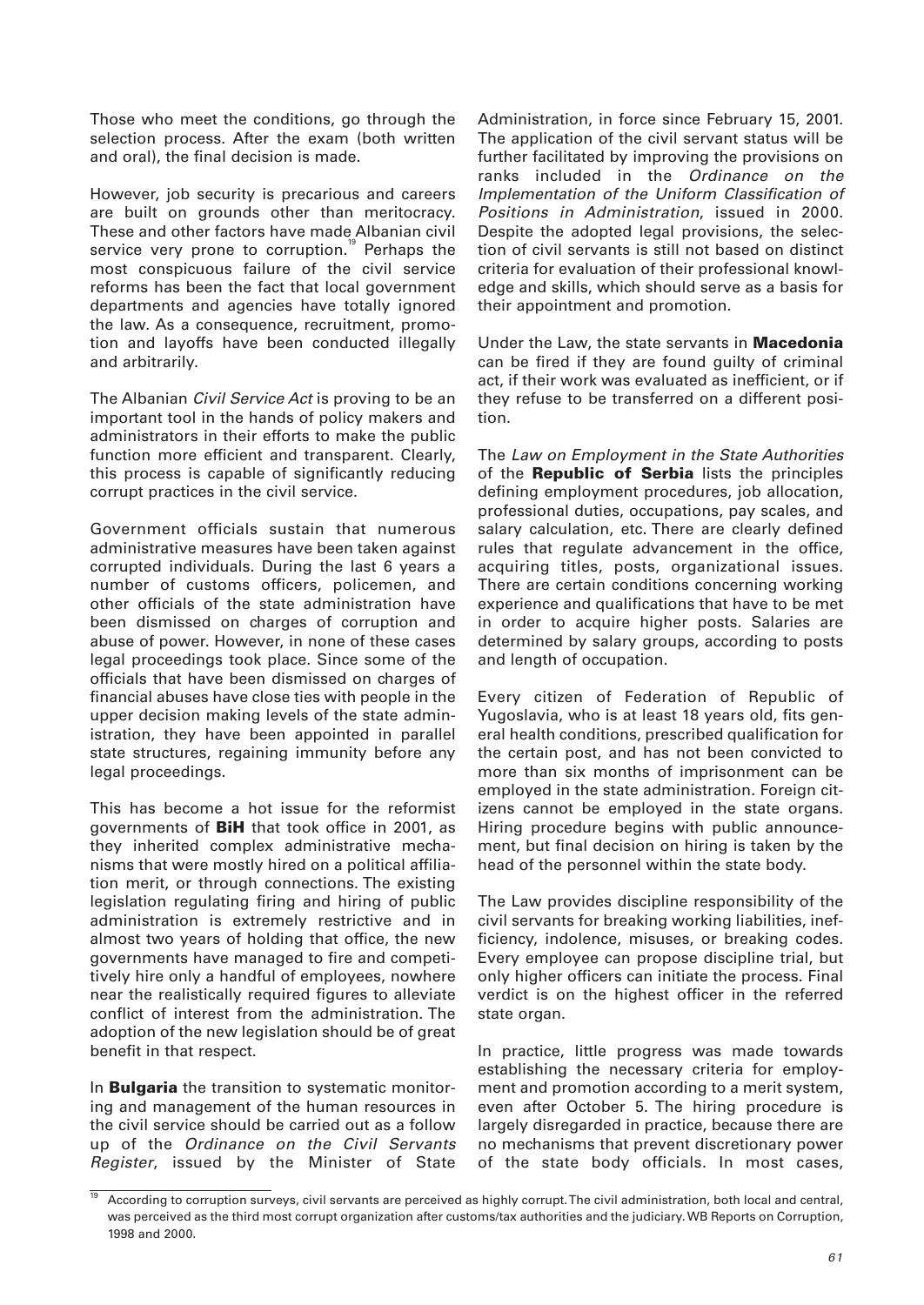announcements made are nothing more than formalities.

There is no explicit provision in the Law that regulates suspension in the state administrative bodies. There are no major restrictions on employment possibilities following termination of service in the public sector. The only provision in the Law regarding this states that higher officials can change the positions of employees, and employee who does not accept new post gets fired.

Changes in the Labor Law in State Services, adopted in July 2002, considerably liberalized this important issue (dismissal of civil servants from work). Article 64a sets down cases, in which public servants can be dismissed:

- If it is proven that the public servant was hired without a proper legal procedure within a period of one year after the hiring
- If he/she does not show the required results during the probation period
- If he/she refuses to work on a working position  $\blacksquare$ he/she was posted on
- As a consequence of loosing a title and if no suitable working position to which he/she can be transferred is available
- If he/she is absent from work in a period of 15 days without a proper excuse
- If he/she receives a status of non-deployed  $\blacksquare$ after restructuring of an organization

#### *Nepotism/Cronyism, Gifts/Hospitality – Legal Provisions and Practice*

The prevention of the conflict of interest is very important for combating corruption. However in most SEE countries there is still no clear and detailed regulation.

In **Albania** the depth of corruption, even in the highest levels of state administration and governance, has distorted developmental policies, resulting in high unemployment and economic stagnation in many production sectors, as well as

in high level of pollution of the environment and chaotic urbanization. The first to suffer is free and honest competition since entrepreneurs have to adopt these practices in order to ensure survival of their business. In recent years very few small enterprises and business have been created. This has happened in spite of the fact that Albanian legislature has been improved. There is almost a decade of experience in dealing with business, consumption has increased and labor force has become cheaper. The corrupt business environment has forced entrepreneurs to apply a system of fixed formal and informal practices in their businesses, rather than sit and wait for the state to put an end to unfair competition and informal economic activity. Such a business environment is also very unattractive for foreign investors, and in fact foreign investment in Albania has fallen significantly.

In **BiH** no provisions to prevent nepotism are in place yet, despite the fact that it is exceptionally widespread.<sup>20</sup> The vicious circle of nepotism continues to fill space in the newspapers and talk shows on the national media. Using one's position in the public office to protect interests of entrepreneurs with whom officials have political or other connections – another indication of economic conflict of interest – is perceived as a widespread problem by more than 50 percent of the public officials interviewed.

The Prevention of the Conflict of Interest Law regulates the position of all civil servants and political representatives, in respect of their function in the public institutions and introduces clear rules on the conflict of interest between a public office and any private sector interest. At the BiH level a draft law was passed. In the Entities, the preparations are entering the final stage (the segment regulating this law may be built into a broader law on civil service, which may make some of the mentioned legislation obsolete). That law is to be coordinated by the Ministry of Civil Affairs and Communications, as well as the Federal and RS Ministries of Justice and fully adopted by the end of 2002.

Hospitality and gifts are more often seen as a "sign of good will" than a bribe and are commonly practiced, both on the giving as well as on

 $20$  The following outcomes of BiH anti-corruption diagnostic indicate that state capture and conflict of interest are major problems in BiH: Enterprises managers interviewed consider policy and regulatory aspects of state capture ("sale of votes to private interests", "monopolies") the biggest problem for businesses. Out of 27 problems that the business environment can create for an enterprise, most of the respondents chose "monopolies" as the most serious obstacle. "Sale of Parliamentary votes and governmental decrees to private interests", which describes policy aspect of state capture, was also ranked among the most serious obstacles for business. Half of the respondents in the public survey said that accepting bribes for influencing the content of laws and other obligatory decisions – the most direct indication of state capture – is a widespread practice at the State, Entity and Local government levels. (WB, ibid.3)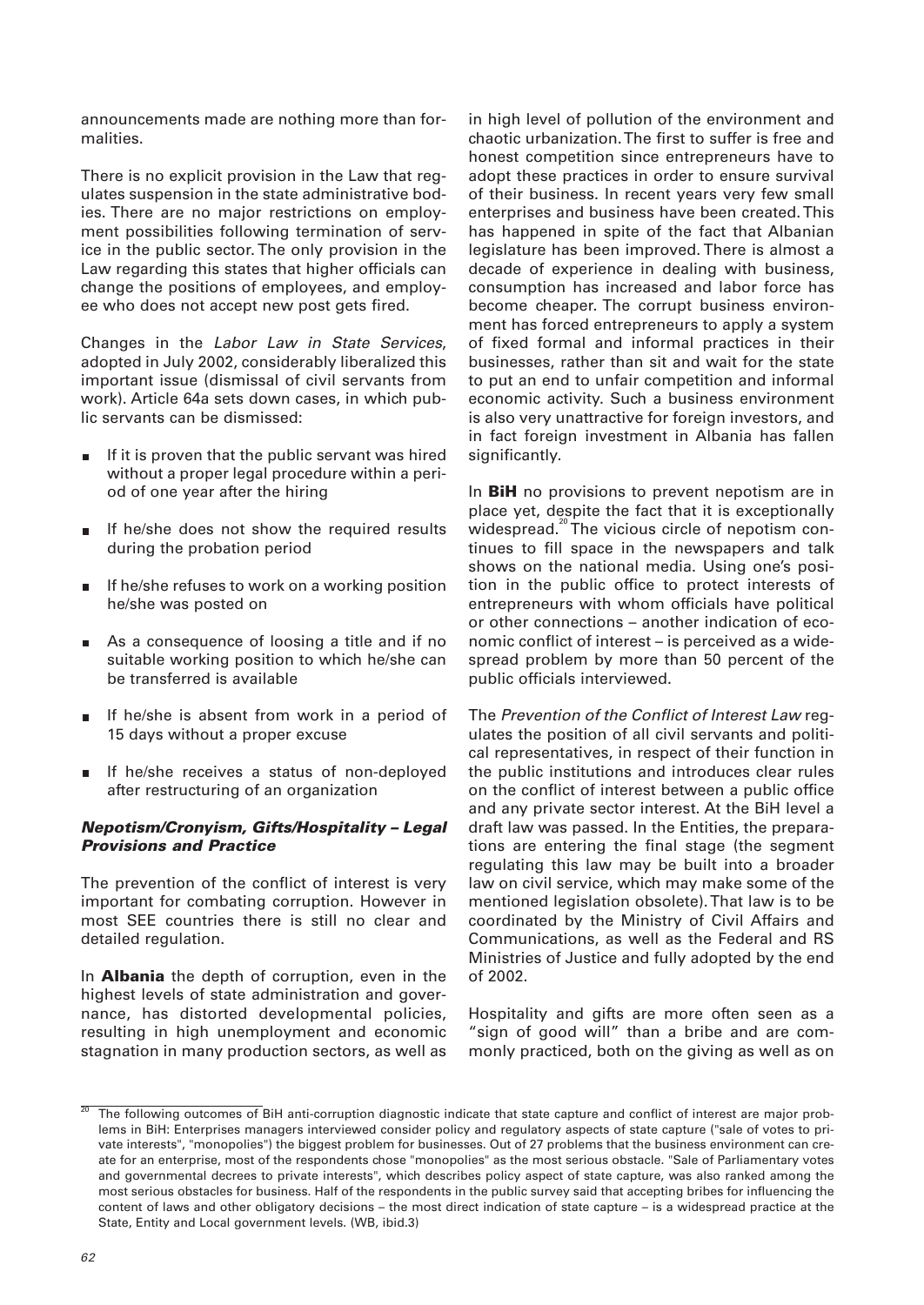the taking side. $21$  Again, no legal provisions regulate this area or sanction either side.

In **Macedonia** there are no provisions which prohibit nepotism/cronyism. This is one of the reasons that the nepotism is highly present in the public administration. The family members of politicians or senior officials have been recruited in different ministries or public enterprises, or even in the same organ. Such situation creates a high possibility for corruption, because of their internal family connection and mutual trust.

There is no legislation regulating acceptance of gifts and provision of presents and services to civil servants in **Serbia**. There are no services keeping registers to that effect. Restrictions can be defined by service regulations, in connection with employment, which had the character of a state or official secret. There is no single organ resolving public complaints about the work of the administrative organs, public services and their staff. No regulations exist which define the existence of such an organ.

## **4.2. Administrative Services. Responsibility of the State for Damages Caused by Public Officials**

In **BiH**, this is regulated by the not yet adopted RS Anti-Corruption Act and partly by the Conflict of



The introduction in **Bulgaria** of an effective organizational model for the administration as a necessary prerequisite for the improvement of administrative service of the citizens and for prevention of the corruption, discretionary exercise and abuse of administrative power started with measures for opening the administration to the citizens and improving the quality of administrative service.

In order to open the administration to the citizens and more effectively Implement the Law on Administrative Services for Natural and Legal Persons the following measures have been undertaken: preparation of billboards with information about the type of services, fees, necessary documents, specific administrative unit performing the service and data on its managers and experts; provisions ex officio of forms and samples; publications of brochures; introduction of badges for the employees of different administrations in order to eliminate their anonymity and initiate responsibility in cases if poor or unscrupulous performance of duties and so on.

The organization of administrative services



shop" aims at facilitating citizens' access, improving the quality and efficiency of the administration's work and eliminating the direct contact between applicants for services and service providers, thus decreasing the probability of illegal interactions between the two parties and limiting the opportunities for corruption. These purposes have not been attained yet not only because the "one stop shop" project is still in its early stages of implementation. It is the novel approach which does not come easy, the flaws in the internal regulation of

through a "one stop

Source: Global Competitiveness Survey, Vitosha Research and Center for Economic Development (surveys of 119 companies, February 2001)

 $21$  According to WB Diagnostic Surveys of Corruption (p.5), as many as 27 percent of public officials admitted that in the past two years they had been offered a small present by a client for services provided, and 36 percent of public officials said that in the past two years they had been offered either money, or an expensive present, or a counter-service.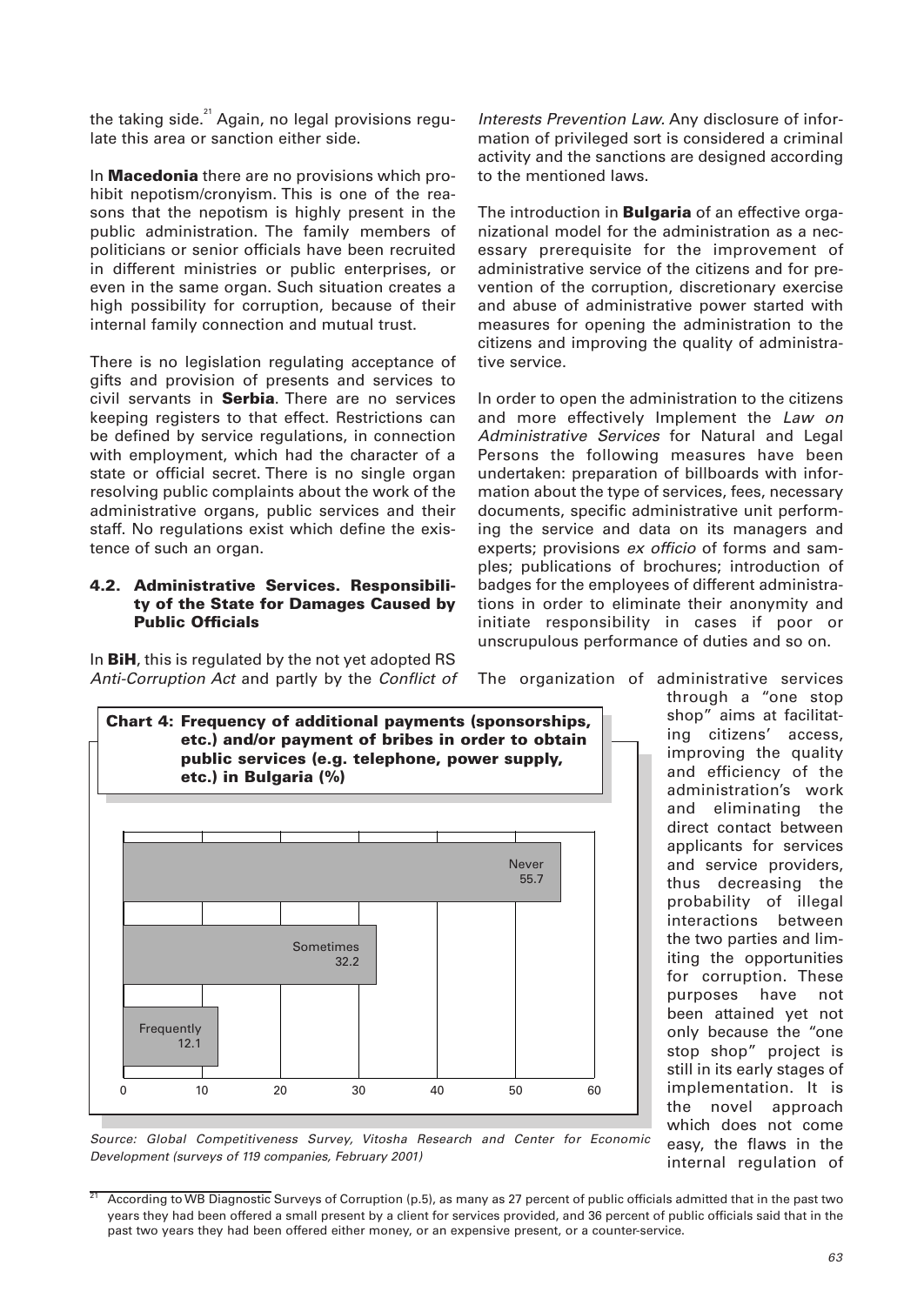the administration, the insufficient qualification of the civil servants and the slow automatization of services and introduction of new information and management technologies all account for the delay.

The administrative service reform is still at the stage of deciding upon its organizational model. The delay in the process of creating uniform internal rules on the operation and the interaction among the units of the respective branches of the administration negatively affects the process of creating an administrative service environment free of corruption. Often internal rules are provided not in a single regulatory act but in multiple ones, both of internal organization (orders, instructions and rule of procedure) and legislative. Few administrations have uniform internal rules adopted and approved by their secretary general.

Issues still remaining to be solved are those concerning the deadlines and procedures for provisions of administrative services as well as the unification of currently existing procedures for dealing with applications for services and complains about the activities of the administration as the current regulations are included in various laws and contain different deadlines and appeal procedures. The solution of these issues would create legal guarantees of citizens' rights in their interaction with the administration, greater transparency and more effective control over the activities of the administration, limits over obtaining administrative services through unlawful practices.

It has become evident that the poor quality of administrative services is often due to insufficient financial resources: most of the units of the administration still lack not only computers and the necessary software, but even simple document-processing applications. This can practically block not only the coordination of application for services submitted to different branches of the administration but also the application of principles of openness of the administration, efficiency of its activities and accessibility of its services in the long run. In such environment corruption rates at all levels remain relatively high.

The Bulgarian Constitution in Article 2 adopts the principle that the State bears responsibility for damages caused by illegal acts and actions of state bodies and officials.

Detailed regulations on this matter are contained in the State Liability Act for Damages Inflicted on Citizens, in force since January 1, 1989, and subsequently amended several times. The Law concerns two groups of state bodies who can be made accountable for damages under this act the administrative and the law-enforcement bodies.

The state is liable for damages inflicted on citizens by illegal acts and acts of omission or commission of state bodies and officials while exercising the functions of administration activities. When damages have occurred due to an illegal act of an administrative body, compensation can be sought only after the illegal act is annulled according to the set of rules stipulated in the law. This includes administrative appeal before a higher administrative body, judicial appeal, as well as attacking the act with the help of extraordinary measures for control of administrative acts already in force. When damages have occurred as a result of a void act of the administration, the nullity is declared by the court before which a claim is presented for compensation without a preliminary reversal of the act in question. A void act is one whose imperfections are so serious that it cannot give rise to legal implications. When damages have occurred from illegal acts of omission or commission of the administration, compensation can be sought directly by a claim before a court. On its part, the court has to deliver a judgment on the legitimacy of the act of omission or commission. The state is also liable for damages inflicted on citizens by courts and tribunals.

The Law fixes the amount of compensation owed by the state according to the set of rules stipulated in it. The compensation includes material as well as non-material damages that are a direct consequence of the damage regardless of whether the official has acted contradicting the law or not.

The existing legal regulation does not facilitate substantially the citizens in their quest for legal defense of these violated rights. The majority of the citizens are not acquainted with the procedure in which they can retain the liability of the State and to safeguard their rights. The existing legal provision is not sufficiently effective because the institution that has violated the rights of citizens has to explain to the citizens their rights and procedures.

According to Article 13 of the adopted in **Croatia** Law on Organization of Government Administration, in force since 1993, damages done to citizens, legal entities or other entity caused by illegal or reckless performance of government bodies, bodies of local government and self-govern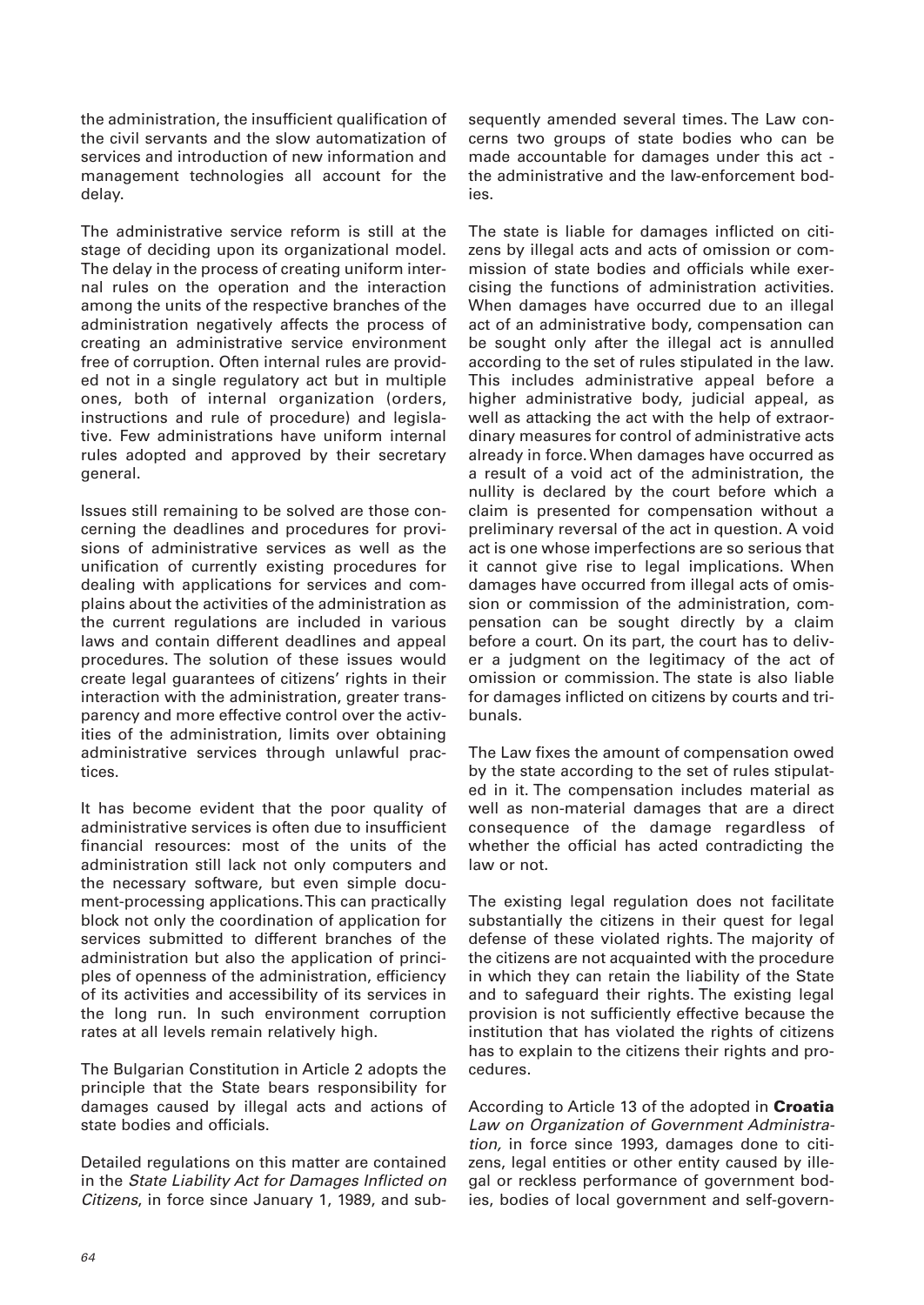ment, or legal entities that have public authorities given by state bodies, will be covered by the Republic of Croatia.

The Law on Civil Servants in **Macedonia** provides a responsibility of the public officials for damages caused during exercising their duties. There is also an obligation of the state organ to reimburse the damage caused to third party by the public officials. Minister or other functionary may fully or partly free public officials of the responsibility to reimburse the damage if it is not done intentionally or if payment of the damage will jeopardize the existence of public officials. The Central Register of state servants, as an obligation deriving from the Law on State Servants should be established. The preparation for this register is underway.

**Republic of Serbia** takes no responsibility for damages done by its officials. Article 54 and 55 of the Labor Law in State Services claim that public servant himself is responsible for the damages made intentionally or due to a careless behavior to a state institution, legal entity or a citizen. Special committee, headed by a chief of the institution, determines the damage and circumstances in which it occurred. If it is estimated that a public servant cannot cover the damage, he/she can be partially absolved from compensation of the damage. This provision does not offer proper protection to citizens and legal entities when dealing with state organizations, especially because of high discretion rights the head of the committee has on judging the amount of damage and the related circumstances.

\* \* \*

The introduction of new information and management technologies in the state administration is a necessary condition for increasing its efficiency and improving the quality of administrative services as well as for limiting the causes and opportunities for corruption. Indeed, the rapidness and quality of services performed by the administration are among the most important factors shaping the citizens' attitude towards both the local authorities and the central government.

It is recommended to improve legal provisions and procedures regarding state liability for damages inflicted on citizens as well as to start working on a favorable environment for a gradual privatization of administrative services as a means to decrease bureaucratic routine and corruption and improve the speed and quality of service provision.

#### **4.3. Specialized Control over the Work of Administration (National Audit Institution, Ombudsman Type Institution, Other Institutions with Controlling and Monitoring Functions)**

The introduction of effective mechanisms of control over the work of the administration is an integral part of the anti-corruption reform in the public administration. Issues of particular importance include greater role for the National Audit Office as an institution which exercises overall external control over the budget, more effective role of the authorities for state internal financial control, specialized customs and tax control, the Financial Intelligence Bureau and establishment of new mechanisms and instruments of control, thus contributing to the improvement of control over the management and the use of public funds, increase of transparency and prevention of corrupt practices.

## *National Audit Institution*

The High State Audit in **Albania** has a key role to play in the fight against corruption. By its very definition, the High State Audit acts on behalf of the taxpayers in order to make sure that the Government properly uses the taxpayers' money.

The High State Audit was re-established in 1992 based on the concepts of modern constitutional theory (it became an external audit institution elected by the Parliament). The 1992 law was later replaced by Law on the State Supreme Audit Institution (No. 8270, dated December 7, 1997). The new Constitution of 1998 baptised the High State Audit as the High State Control. In the new constitution, the Audit Institution is defined as the highest body of economic financial control for public property and funds. The term of office for the Institution's president is seven years (appointed by the Parliament upon a proposal of the President of the Republic), with the right of reelection. The head of the High State Control has the immunity of a member of the High Court. It reports directly to the Parliament on the implementation of the state budget, gives its opinion on the Council of Ministers' report about the expenses of the previous financial year before it is approved by the Parliament, and provides information about the results of controls at any time this is requested by the Parliament. However, the Constitution does not guarantee the independence of the High State Audit.

Based on constitutional and legal provisions, the High State Audit monitors and identifies every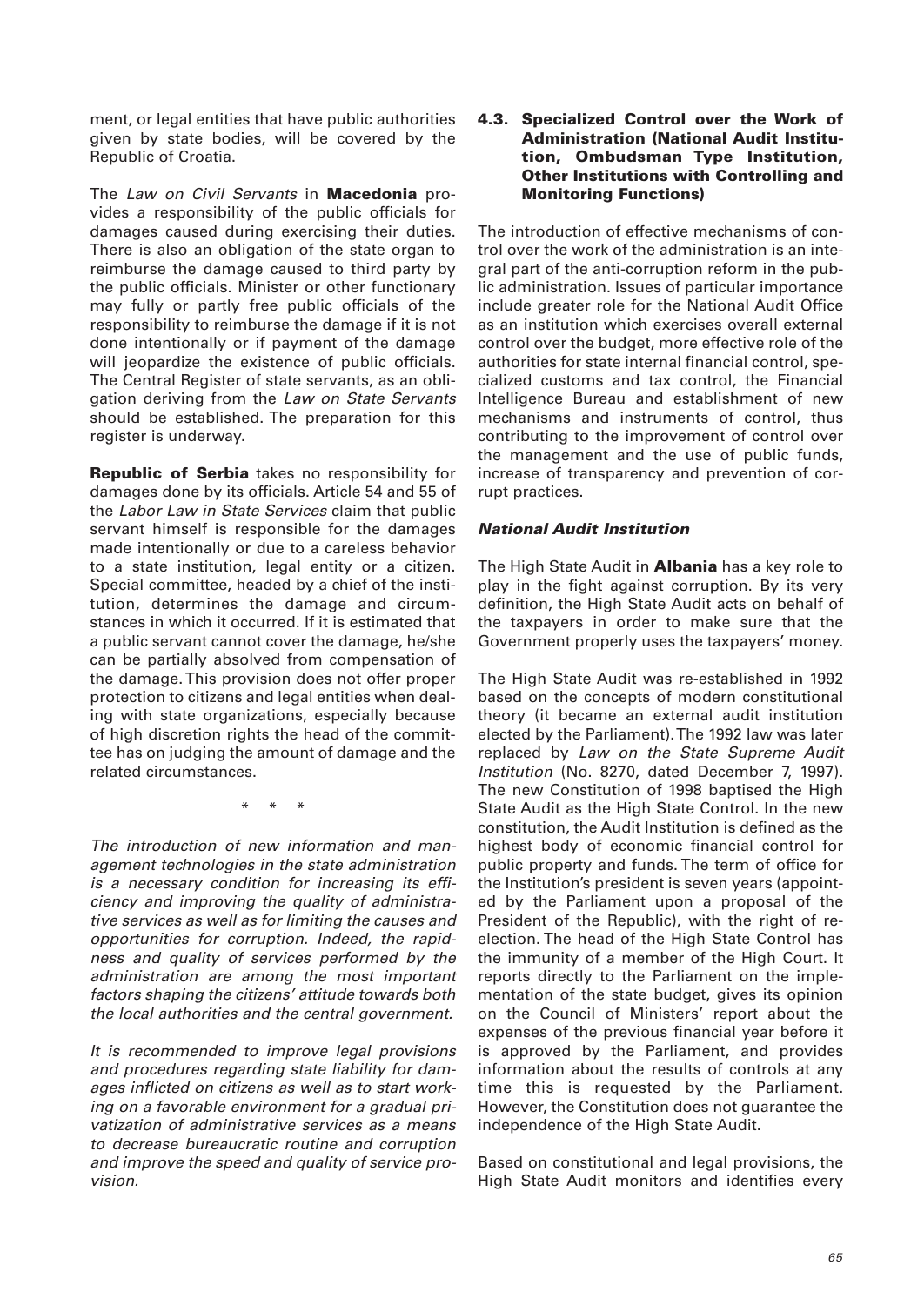phenomena, problem or activity that is against the law and regulations dealing with state budget. Each year the High State Audit presents to the Parliament its judgment on the Council of Ministers for the realized budget together with results and evaluation for its administration during the fiscal year. It conducts an analytical audit program that is focused on:

- Ministry of Finance, as an institution that drafts and implements the budget;
- The ministries and governmental institutions that are the main users of governmental funds;
- Large governmental companies or enterprises;
- Local governmental agencies.

The High State Audit presents to the Parliament the following:

- **-** A report on the implementation of the state budget;
- **-** An opinion on the Council of Ministers' report about the expenses of the previous financial year before it is approved by the Parliament;

Information about the results of controls could be requested by the Parliament at any time.

The present legislation does not provide enough procedural detail with regard to investigation, the procurement of expertise, conflicts of interest, etc. The biggest controversy concerning state audit was prompted by the Government Decree on the Financial Control (No. 217, dated May 5, 2000), which established the Financial Control Departments at the Offices of the Prefects and gave such departments the competencies to audit the financial activities of the local government bodies as well as of the economic facilities that are managed by the local government. It is not difficult to discern several problems of principle in such an arrangement. Arguably, providing the prefects (whose line of accountability finishes with the cabinet) with auditing powers over the local government could dilute the overall Parliamentary control over the Audit Institution. Secondly, the aforementioned arrangement may by-pass the barriers that are set up to protect the autonomy of local government from improper interference by central government institutions.

Laws on Supreme Audit Institutions were passed by the State and the Entity parliaments in **BiH** in early 1999 and the Supreme Auditors formally appointed in 2000. Their initial reports were presented to the respective parliaments in April/May 2001 and it is only since early 2002 that the prosecution and judiciary are gradually reacting to those alarming findings. This is the first time Supreme Audit Institutions (SAI) are introduced in this country and an extensive preparation preceded the appointment and the operations of the SAIs in order to ensure their independence and proper institutional arrangements, including a parliament support in undertaking SAI activities. The international community orchestrated much



of the preparatory work, namely the Office of the High Representatives, with the technical assistance provided by the Swedish government and their respective SAI. Staff of the Audit Office was appointed in accordance with the Rules of Service agreed between the Auditor General and the Council of Ministers, which must not be less advantageous then the ones

Source: SELDI Corruption Monitoring System.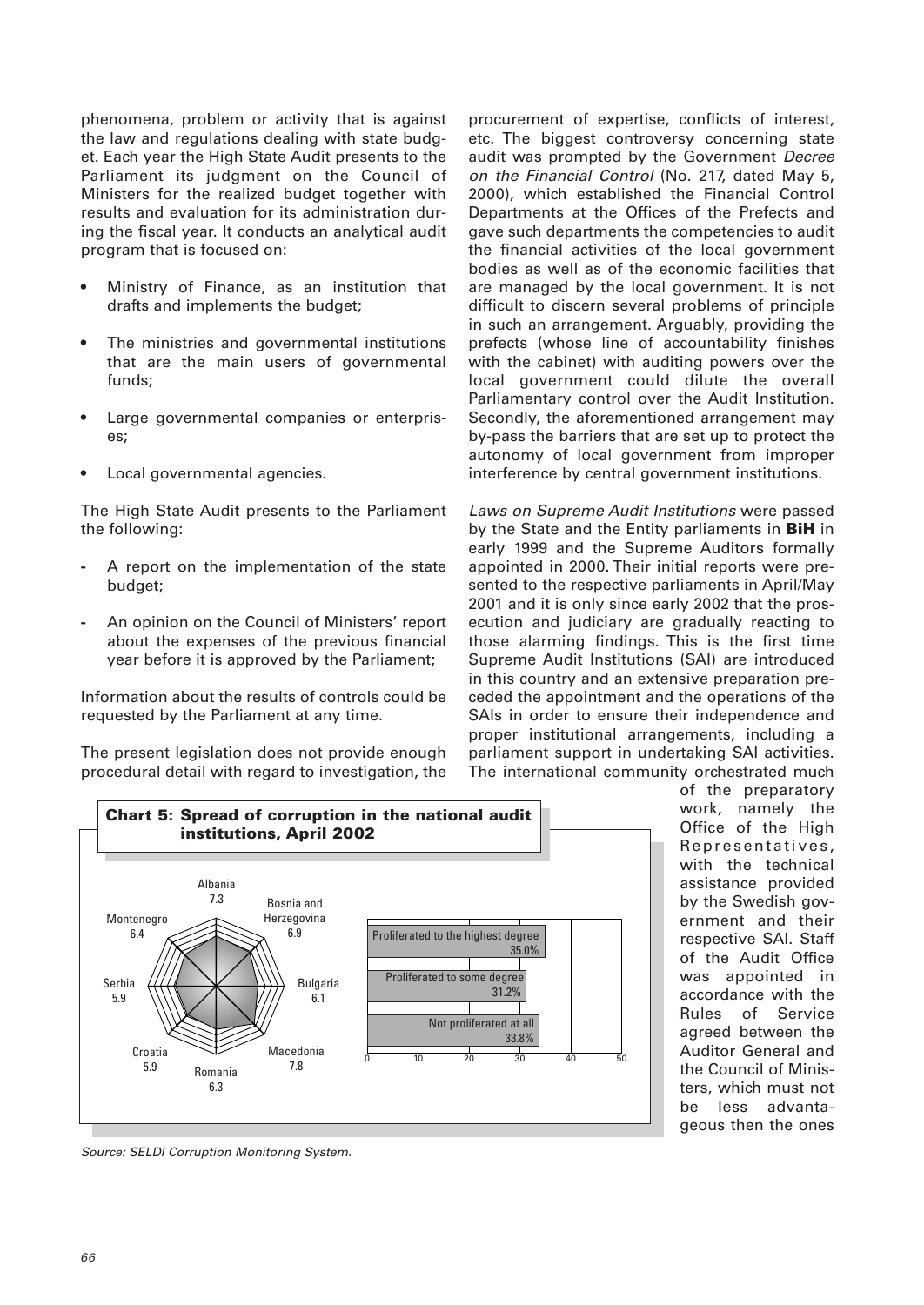provided for the government servants of Bosnia and Herzegovina.

The Auditor General and his/her deputies are appointed by the Presidency acting only in accordance with the advice of both Houses of the Parliamentary Assembly of Bosnia and Herzegovina.

The Presidency may remove the Auditor General and his/her deputies from the office only if each House of Parliament passes a motion asking for removal of the Auditor General on the grounds of misbehavior or if the quality of audit work fails to meet the standards determined in accordance with this Law. $2$ 

Criteria for appointment and removal of Co-ordination Committee members was formed in accordance with the Law on Audit of Financial Operations of BiH Institutions, Law on Budget Audit on BiH Federation and Law on RS Public Sector Audit,<sup>23</sup> as well as with the Lima Declaration on Guidelines of Auditing Prospects Principles and the Rules for the BiH SAI Legal Powers of Enforcement.

The first reports of the BiH Supreme Audit Office were sent to the Parliamentary Assembly for analysis in July. The reports audited three Bosnian Ministries for the financial year 2000: the Ministry of Foreign Affairs, the Ministry for Civil Affairs and Communications and the Ministry of Foreign Trade and Economic Relations. With the assistance of the Parliamentary Support Project (part of the OSCE Mission to Bosnia and Herzegovina), the relevant parliamentary committees in the legislative reported on the findings of the audit office in September, reaching a consensus across parliamentary lines on recommendations for reform of relevant ministries.

The finance and budget committees' scrutiny of the first audit reports marked some significant improvements in parliament's functioning and of the politically undermined parliamentary committee system, in particular. For example, committee hearings were held with the relevant ministries to follow up on the audit office's findings, which pointed to mismanagement, lack of internal control, and misuse of budget in the previous financial year. Although there was reluctance on the part of the new government ministers, appointed in the spring of 2001, to be held accountable in

the parliament, deputy ministers attended the hearings, responding to written and oral questions. The finance and budget committees of both Houses issued joint recommendation for the reform of practices in the ministries, marking a degree of cross-party consensus rarely achieved in the volatile Bosnian political system.

The control powers of the National Audit Office are of great importance for combating corruption in **Bulgaria**. The new Law on the National Audit Office, in force since December 22, 2001, laid out a more elaborate system of anti-corruption measures (many of these measures have been recommended by Coalition 2000) including the following elements:

- -Expansion of the scope of the National Audit Office's activities: the budget of the State Social Insurance and the National Health Insurance Company and the financial resources from funds and programs coming from the European Union, including their management and end users.
- -Informing in advance the Minister of Finance or another relevant authority when in the course of an audit either unlawful collecting or spending of budgetary or other public funds or damages to the audited property has been established.
- Public announcement of the results of completed audits, which no longer represent a legally protected secret.
- Legal regulation of the cooperation between the National Audit Office, the state internal financial control authorities, the tax and the customs administration, the authorities for compulsory collection of state receivables as well as the financial intelligence authorities and the Judiciary; the forms of cooperation have to be specified by joint agreements.
- More precise provisions on reporting to the National Assembly and follow up on the National Audit Office's recommendations.

The implementation of the newly adopted measures will contribute to the improvement of control over the management and the use of public funds in the country, including the resources provided by the pre-accession funds, as well as increase its

Law on the Auditing of Financial Operations of the Institutions of Bosnia and Herzegovina. Official Gazette of Bosnia and Herzegovina – No. 17/99, October 1999. (http://www.revizija.gov.ba/bs/intosai/audit-stand.asp)

<sup>23</sup> Web site: http://www.saifbih.ba/bs/regulativa/stand-reviz.asp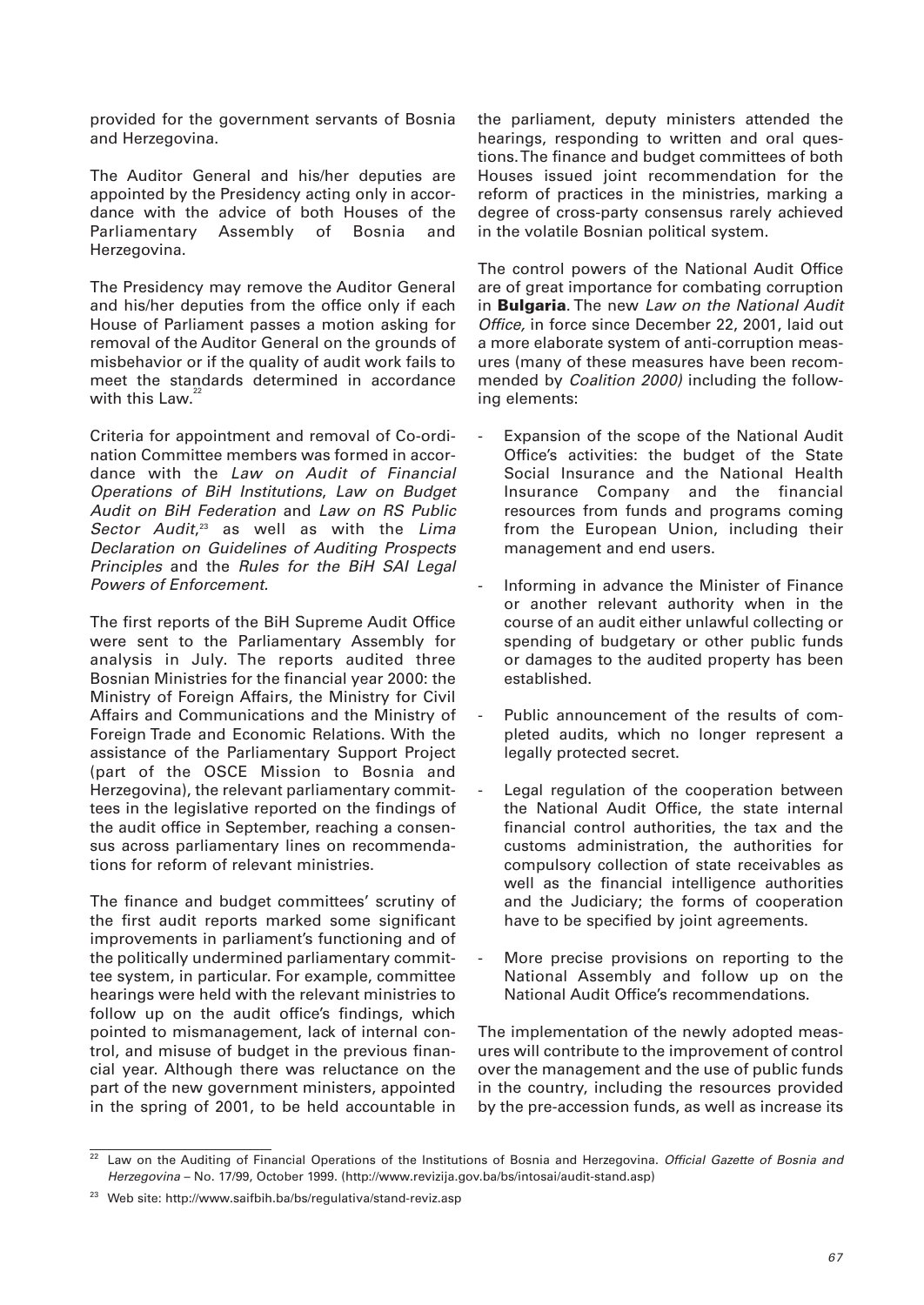transparency, prevent or uncover corrupt practices in cooperation with other specialized control institutions.

The National Audit Office also plays an important role for the successful implementation of the Law on Property Disclosure by Persons Occupying Senior Position in the State, in force since May 13, 2000, in relation to the public register established with the Chair of the National Audit Office. Anticorruption dimensions of this role are obvious and have to be developed.

In **Croatia** pursuant to State Audit Act (SAA), in force since 1993, amended in 1995, 1999 and 2001, the State Audit Office (SAO) performs audits of state expenditure, financial statements and financial transactions of government units, local self-government and administrative units, legal entities that are partially or wholly financed from the budget, legal entities in which the state is majority shareholder, and the National Bank of Croatia.

The audits consist of examinations of legality and efficiency of spending of public funds in individual branches and accomplishment of certain programs in compliance with the audit standards of the International Organization of Supreme Audit Institutions (INTOSAI).

The Croatian State Audit Office (SAO) complies with the most important condition: that the Office is an independent institution and that it is responsible only to the Parliament and not to the Government. SAO has obligation to make an annual report of its audit work to the House of Representatives of Croatian State Parliament. According to Article 12 of SAA the State Audit Office is run by the Auditor General. The Auditor General is appointed by the House of Representatives of the Croatian State Parliament (Sabor) for the term of 8 years and he/she can be re-appointed. The tenure of actual Auditor General is to be assumed as per its original appointment. The Auditor General can be dismissed before expire of the tenure: upon his/her own requests, when appointed to the other position with his/her consent, if permanently looses the capability to carry out the duty, and if found guilty for a crime which makes him/her unworthy to carry out the duty of Auditor General.

SAO Auditing Reports should be discussed in the Croatian State Parliament. The report must be

submitted to the House of Representatives of the Croatian State Parliament not later than five months following the expiry of the date for submission of annual financial statements. Croatian State Parliament accepts the Decision about realization of SAO findings.<sup>24</sup>

SAO was set up to supervise and control the Budget and budgetary beneficiaries. It regularly publishes reports about audits it has done and appends them to parliamentary Budget debates. Although of very high quality, the findings of the audits to date about shortcomings in the budgetary process have not been adequately applied in practice.

The Code of Professional Ethics has been authorized by the Auditor General in compliance with the Code of Ethics of INTOSAI.

SAO organizes meetings with and was visited by representatives of OECD and World Bank, regarding the Stability Pact Anti-corruption Initiative (SPAI) and monitoring the improvements of auditing system in the Republic of Croatia.

It is unfavorable that according to Article 8 of the Decree on changes and amendments to the Decree about Titles and Salaries of Public Servants and State Employees, issued in 2001, employees in SAO have the same incomes as other state employees or public servants. The new regulation put out of order the special rule that regulated salaries of employees in SAO. That could have unfavorable effect in motivating the best and most experienced staff from Office to move to other services or private auditing firms.

Simultaneously, according to Article 3 of the Decision about Amendments of the Law on State Audit Act of 2001 SAO also got very broad and complex duty to audit the whole process of privatization that has to be finished by January 1, 2003.

The auditing in **Macedonia** is regulated by the Law on State Audit Office as a national institution and Law on Audit regulating the auditing in private companies and legal entities.

The Law on State Audit was enacted by the Parliament in 1997. According to the Law, the State Audit performs audit on budget expenditures, financial reports, financial statements and financial transactions by the state organs, local

<sup>&</sup>lt;sup>24</sup> SAO Auditing Reports are available to the general public on SAO Internet pages (http://www.revizija.hr). SAO Auditing Reports for year 2001, is on WEB page http://www.revizija.hr/doc-new/izvoradu.doc), and here are also the Reports from the earlier years.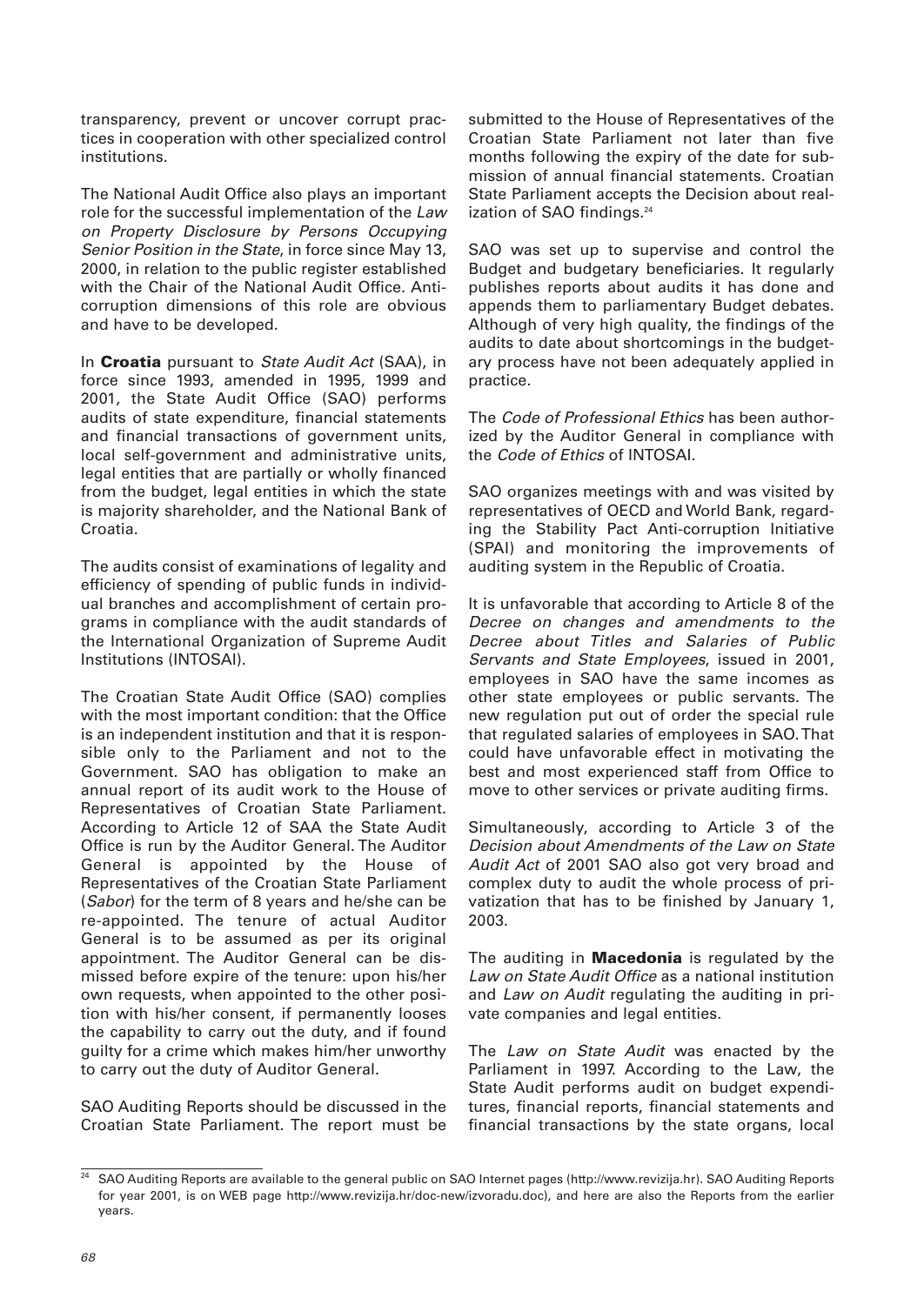government organs, legal entities partially or fully financed from the state Budget, legal entities in which the state is major shareholder, the National Bank of the Republic of Macedonia, payment operation institutions, funds, agencies and other institutions established by the Law and users of EU funds and other international institutions. The audit contains an examination of documents, reports of internal control and internal auditing, accounting and financial procedures and other evidences, implementation of international accounting standards and auditing standards. The State Audit also examines the legality and efficiency of financial transactions and state expenditures. The state audit has to be performed at least once in year. The State Audit Office is run by the General Auditor, elected and dismissed by the Parliament. The General Auditor and his Deputy are not allowed to perform any other function, to be members of governing, supervisory or any other board, or members of political party. The Law does not clearly state their independence. The funds for State Audit Office are provided from the State Budget.

The State Auditor has a legal power to free access to the business offices and property, insight into the books and other documentation, and the power to require explanation by the subjects in which the audit is performed about all issues essential for the auditing. The legal representative may not declare as a state secret the documents, which do not have such mark, in order to refuse or disable the auditing. If the subject in any way limits the scope of audit, the State Auditor shall include this in the Report, in accordance with auditing standards and immediately inform the competent organ responsible for supervision on the subject. If during auditing procedure the Auditor finds out that there is basic suspicion for misdemeanor or criminal act, he will immediately inform the competent organs to take necessary measures. The organs are obliged to inform the State Auditor within 30 days about undertaken actions upon his findings. In spite of its independence, there are serious indications that government often pressures the State Auditor, due to the fact that the proposal for his appointment has been made by the Government. The influence of competent Government institutions on the selection of persons as auditors does not indicate independent functioning of this institution, as well as efficient performance of his duty. The professional and independent excising of the function by the State Auditor without influence by the competent government institutions should ensure regular control on the use of budget resources and prevent corruption practices.

The State Auditor submits the final Report to the legal representative of the subject, which has a right to make notices and suggestions on it. The competent organ, which supervises the subject, will inform the State Audit Office about undertaken actions in accordance with findings of the Auditor. The State Audit Office is obliged to submit report to the Ministry of Finance if it finds out infringement of law by the financial sector. The State Audit Office submits its Yearly Report to the Parliament. The State Auditor submits also current reports when finds out essential infringement of law and quarterly report considering indicators for monitoring and evaluation of successful performance of its Program, which is part of the Annual Report. The Report of State Audit Office is on the website.

However, the public has not been informed so far, whether the State Auditor has taken any actions regarding the big scandal in the Ministry of Defense in 2001, when several million DEM from the budget funds were transferred to family's company of the former Minister of Defense, who had to resign after the scandal was discovered by the media. This institution is not sufficiently opened to the public or to the media, except through the Yearly Report.

According to 2000 Annual Report which has already been submitted to the Parliament, the State Auditor has discovered abuse of several million Euro in the Health Insurance Fund. No transparent procurement procedure and direct negotiations with known buyer took place. So far, no one of the competent organs has taken any actions. However, having in mind that the Director of the Fund is one of the respectable members of the ruling party, and the practice for such cases so far, there are no optimistic expectations in the public that any actions shall be taken against the Director of the Fund and other persons involved in this scandal. The last scandal discovered by the State Auditor is abuse of 6 million Euro of the budget funds by the public enterprise "Aerodrom."

Within the Ministry of Finance and Economy of the **Republic of Serbia** the Budget Inspection is in function of scrutinizing all budget users in the Republic. Assistant Minister for budget inspection is the head of the department and currently has only five inspectors employed full time. Enlargement and training of this department is among the priorities of the Ministry. Budget Inspection conducted a control of usage of budget property only for the year 2000, which was the last year of Milosevic regime. In a sizeable report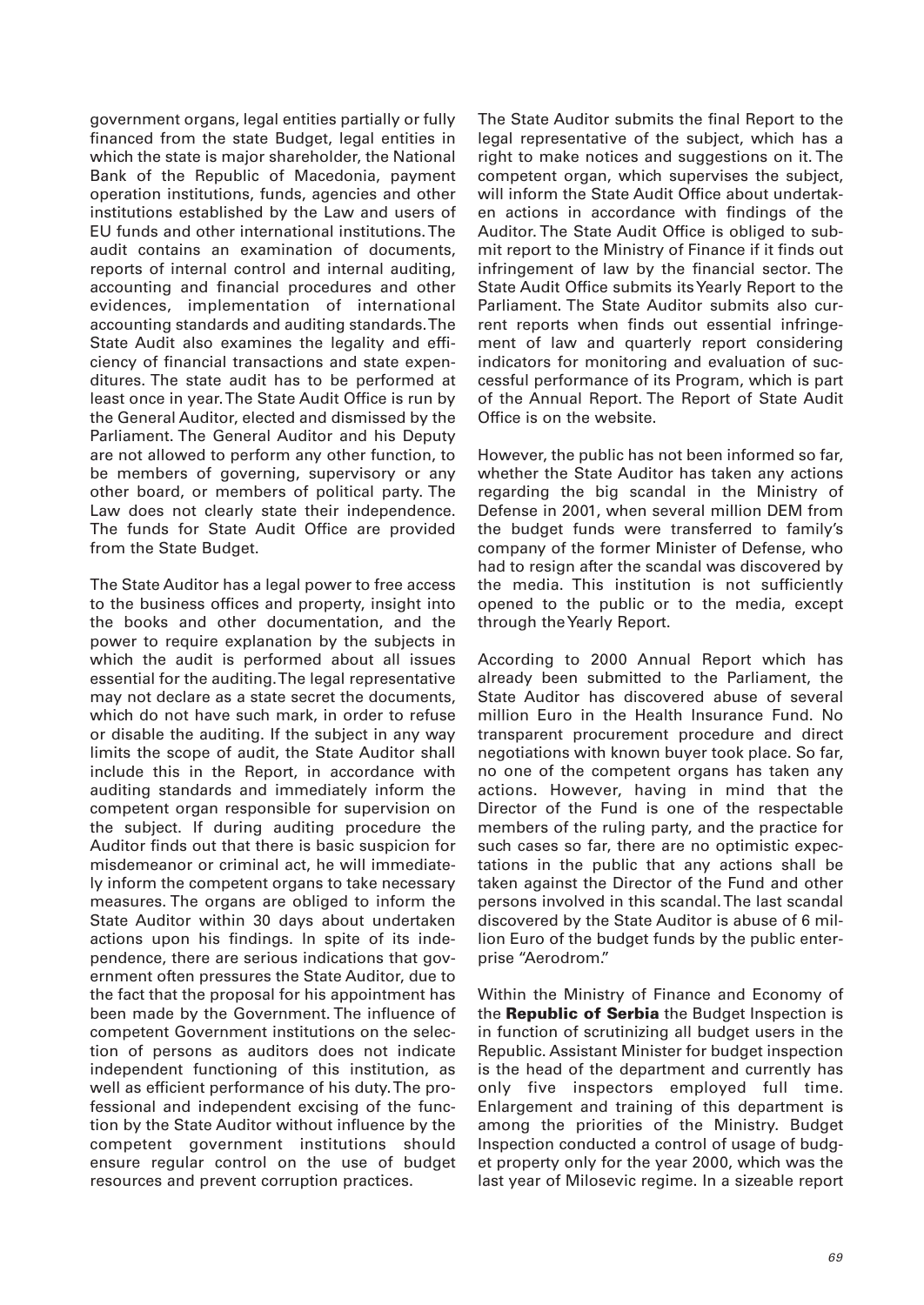they made, they have identified following criminal acts:

- Misused resources; m.
- Illegal spending; Е
- Non-paid foreign currency revenues to the Central Bank;
- Misused solidarity fund resources;
- Non-paid taxes, social securities and other public revenues.

As the consequence of the Budget Inspection of the Ministry of Finance and Economy results, the following measures have been taken:

- 29 settlements for restitution of illegally spent resources;
- 24 criminal charges against 47 former government officials, among which 17 ministers;
- 29 indictments for commercial offence against  $\blacksquare$ 142 officials;
- 16 demands for the agitation of the commercial offence procedure against 23 officials.

Republic of Serbia currently does not have a supreme auditing institution, which is the case in developed countries. The expert team has been established under the auspices of UNDP, featuring representatives of the People's Assembly, the Ministry of Finance and Economy and the Ministry of Justice and Local Governments aimed at developing of this institution. It is still not chosen which model will be applied, German one, featuring the institution of court, or the French one, featuring the institution of general auditor. It is expected that the new Law will be developed with the help of the UNDP experts.

It is important to mention that the People's Assembly has adopted on March 26, 2002, Organic Budget Law that will among other facilitate the creation of a Treasury. Treasury will be placed within the Ministry of Finance and Economy and its functions will be financial planning, cash management, expenditure control, debt management, accounting and reporting. The centralization of cash flow will decrease the risks of abuse of funds. The Treasury development is supported by the US treasury and the European Agency for Reconstruction.

## *The Ombudsman Institution*

The ombudsman institution is a specialized institution to control and monitor the administration operating on the basis of moral authority against administrative abuse. The main function and objective of the Ombudsman and the certain similar institutions is to monitor the administrative work within the State and act as a brake upon corruption and arbitrariness which interfere with human rights, to assist the reinstatement of private persons' rights after the latter have been violated by the State and its officials, and to create an atmosphere of respect of human rights and of social autonomy. The institution is established in almost all European countries. In most SEE countries, such institutions were established after the democratic changes.

The Ombudsman concept in **Albania** is based on the Albanian Constitution, articles 60-63 and on the Law on People's Advocate (No. 8454, dated 04/02/1999). The People's Advocate defends the rights, the freedom and lawful interests of individuals from unlawful or improper actions or failures to act of public administration bodies. He has the right to make recommendations and to propose measures when he observes violations of human rights and freedoms by public administration.

In exercising his tasks, the People's Advocate is independent from any other public authority and has its own budget, which he administers himself. He is accountable to the Parliament only. He is elected by three-fifths of all members of the Parliament for a 5-year period with the right of reelection. He should not be a member of the Parliament.

The People's Advocate enjoys the immunity of the judge of the High Court and his salary is equal to the Chairman of the High Court. He/she may not take part in any political party, carry on any other political, state or professional activity, nor take part in the management organs of social, economic and commercial organizations. He can be dismissed with a special procedure. Minimum of 1/3 of all Parliament's members may present a motion to dismiss the People's Advocate. The basic reasons for his dismissal have to do with breaching article 10 of the Law; receiving a penalty from the court; being mentally handicapped or not present at the working place for 3 months. The decision for dismissal is taken by a minimum of 3/5 of the members of the Parliament. It's worth noting that it is not clear in the law who is the body that prepares the report and the facts that lead to dismissal.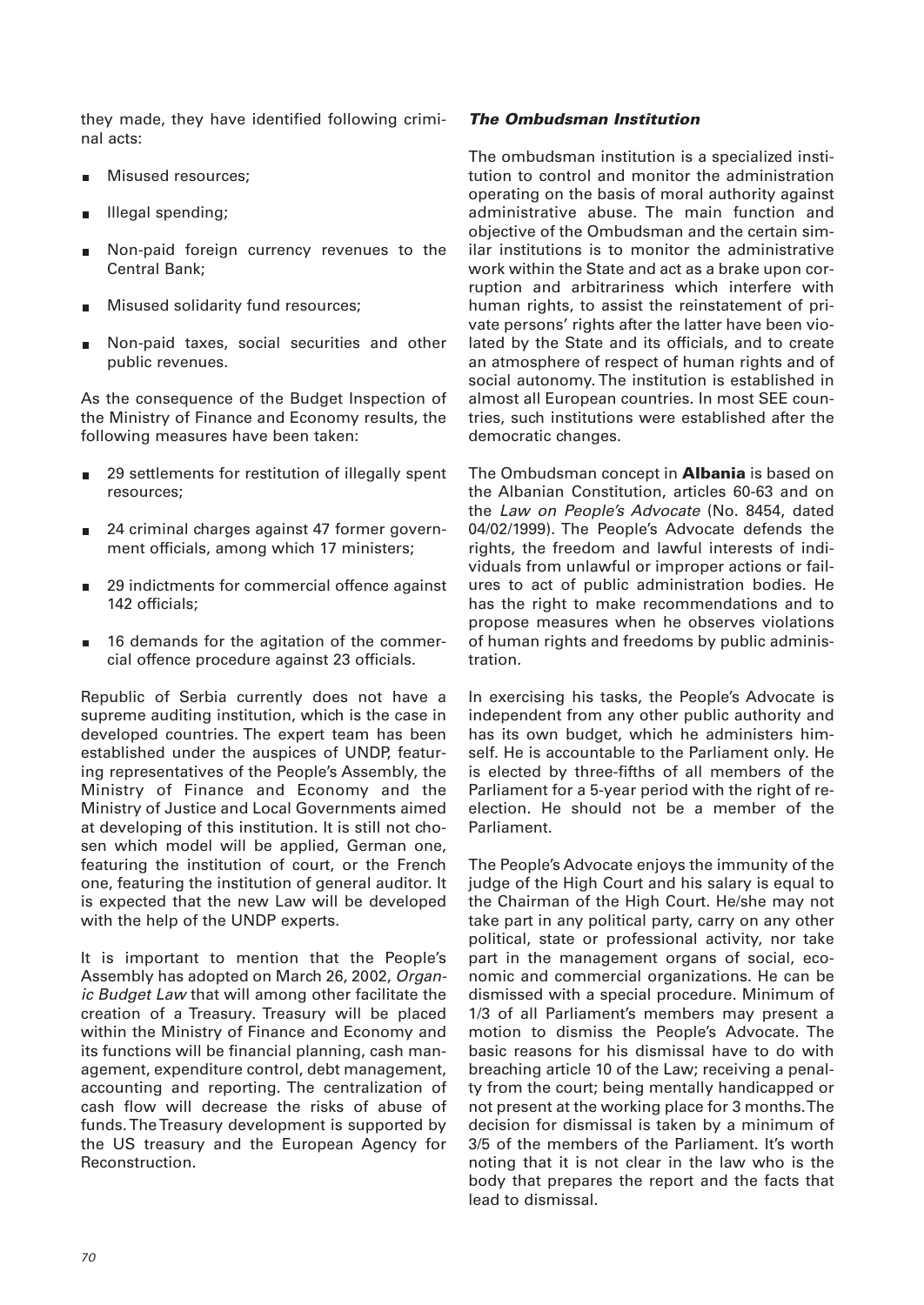Ombudsman has 3 specialized departments:

- The department of the central and local government and the third parties that operate under their dependence;
- The department of the police, secret service, army and the judiciary;
- The department addressing the issues which are not mentioned above, cooperating with non-governmental organizations, and dealing with the studies in the field of human rights and freedom.

Furthermore, in order to provide the best territorial coverage, the Ombudsman is entitled to appoint a local representative. The local authorities of the place where this representative is appointed are also legally obliged to provide him/her with appropriate office and working conditions. The people can contact Ombudsman either by mail or in person.

The people's advocate can start the investigation of any case when he/she observes or doubts that human rights are violated, based on complaints or requests of interested people as well as on his own initiative for any case made public (but still with the approval of the harmed person). All public bodies and officials are obliged to provide any documents and information requested by the Ombudsman.

The Ombudsman submits a report to the Parliament on annual basis.

There is still more to do with respect to defining the relationship between Ombudsman and other state institutions. Traditionally, governmental agencies and institutions are not used to deal with such an institution like Ombudsman.

Since **BiH** is constitutionally comprised of two Entities: FBiH and RS, plus the BiH District of Brcko, directly under the State supervision, each of those has an ombudsman institution.25

On 3 January 2001 the new Law on the Human Rights Ombudsman of Bosnia and Herzegovina came into force and gave the current legal basis for the Human Rights Ombudsman. The new Law replaced Annex 6 of the Dayton Peace Agreement, which was the valid framework of the Ombudsman office since its birth in 1996.

The Human Rights Ombudsman of Bosnia and Herzegovina is according to the Law an independent institution set up in order to promote good governance and the rule of law and to protect the rights and liberties of natural and legal persons, as enshrined in particular in the Constitution of Bosnia and Herzegovina and the international treaties appended thereto, monitoring to this and the activity of the institutions of Bosnia and Herzegovina, its Entities, and the District of Brcko. The Ombudsman, as a controlling mechanism for the protection of guaranteed human rights, normally requires previous exhaustion of domestic remedies if such exist and if they are effective. If any issue appears to arise in connection with any of the rights protected, the Ombudsman conducts an investigation, and invites the Government to submit its observation. At the same time the Ombudsman seeks to achieve an amicable solution between the parties. Where no satisfactory solution is found, the Ombudsman issues a final report in which he states his conclusions as to the violation of the applicant's rights and freedoms and includes recommendation to the Government how to remedy the violation.

The Ombudsman insists that the Government and competent authorities comply with his recommendations. If no compliance can be achieved, the case will be forwarded to the High Representative and referred to the Presidency/ President of the respondent Party to use their political influence and make the relevant subject comply with the Ombudsman's recommendations. On the basis of his report the proceedings can be initiated before the HR Chamber in order that the Chamber's final and binding decision is obtained.

The Ombudsman can also present a special report to any government organ or competent official to remedy occurred or perspective breach of human rights.

The ombudsman has powers to investigate cases involving maladministration and violations of human rights by any state or Entity authority in Bosnia and Herzegovina. If human rights or fundamental freedoms have been actively or inactively violated by any of the public authorities in Bosnia and Herzegovina, the Ombudsmen may intervene and issue a recommendation to the authority concerned. The Ombudsman can also initiate inspections in institutions where he suspects maladministration. According to the Dayton Agreement, the Office should be financed by

 $25$  Web site: www.ohro.ba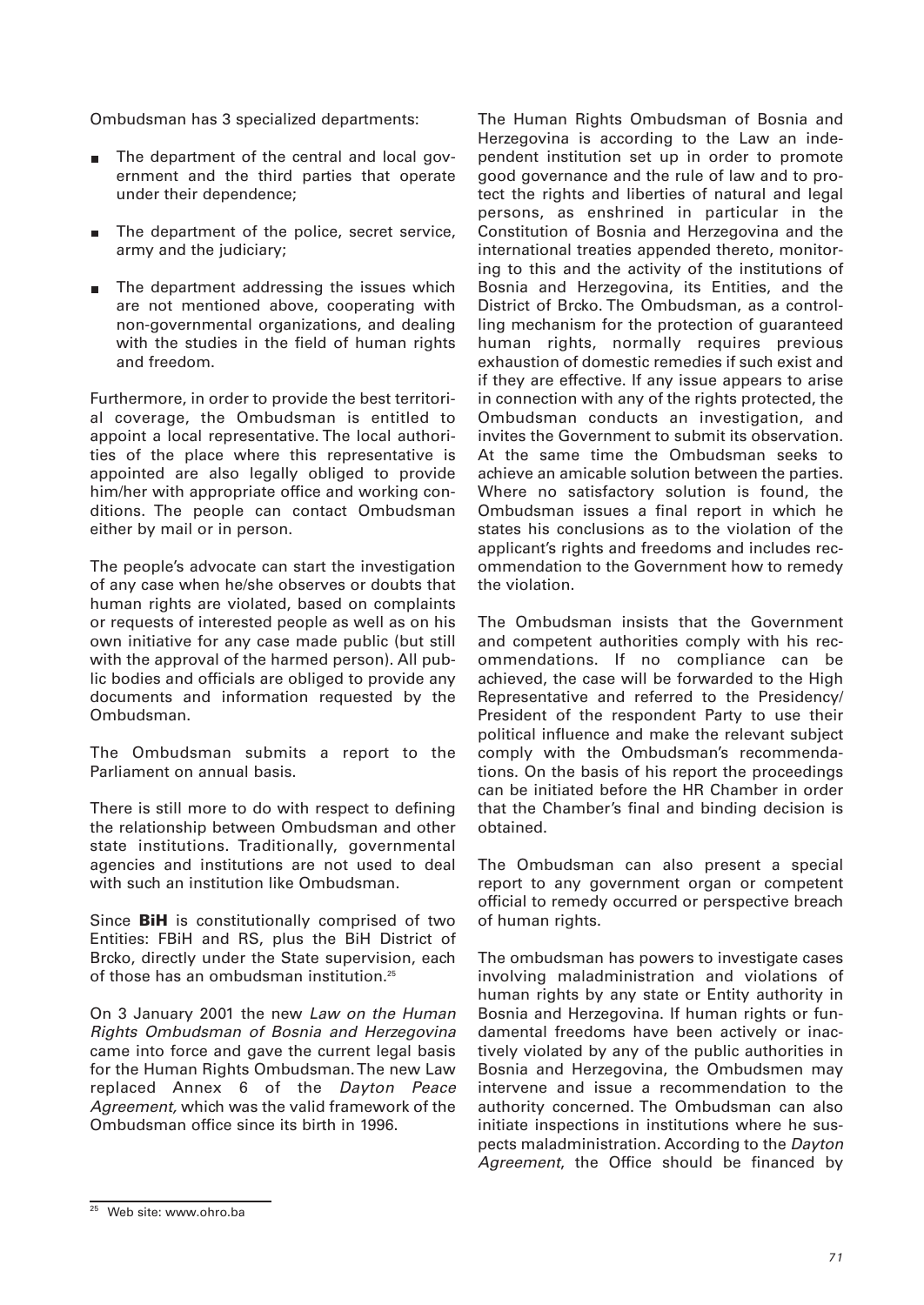Bosnia and Herzegovina and any relevant authority in its geographic and political area of jurisdiction. However, in the view of prevailing budgetary situation in the country, it was clearly not possible to expect that the Government would meet these obligations. Therefore, since the beginning, the Office is mainly financed from voluntary contributions of the member states of the OSCE and the European Union. The salary of the Ombudsperson is covered by the Swiss Government. The office of the human rights Ombudsman of Bosnia and Herzegovina issues Annual Reports. So far four annual reports have been published and presented since 1996. These reports outline, inter alia, the functions and activities of the Office of the ombudsman, co-operation of the Office with authorities, relationship with other institutions and organizations, as well as its financing. The annexes to the Report contain, inter alia, the statistical data, list of decisions and reports, summaries of final and special reports, list of contributions and costs, and other information concerning works of the Office. The copies of the Reports are distributed to numerous international and national organizations and institutions.

Unfortunately, the Ombudsman's office has thus far mostly dealt with the return of refugees and displaced persons (DP), and their property claims, and to a much lesser extent with corruption. If any, such cases would most often refer to the corrupt practices in the Ministries of Refugees and DPs which sought bribes either to allow repossession of property or an extended use of temporary accommodation.

**Bulgaria** is among the few European countries without an Ombudsman institution. Existing safeguard mechanisms cannot always ensure quick, timely, efficient and easily accessible protection of individuals affected by the actions of the administration. As a result, cases of maladministration, including abuse of power, corruption, disrespect of human rights, insufficient levels of gender equality protection, etc. are widespread. All these create the need for a new mechanism, which could operate in parallel with existing institutions and complement their work.

The introduction of an Ombudsman Institution was discussed in the very beginning of the democratic transition, during the elaboration of the new Bulgarian Constitution, adopted in 1991.

However the initial idea was not further developed.

The initiative for establishing Ombudsman type institution was launched again in early 1998 by the Center for the Study of Democracy (www.csd.bg) – a leading Bulgarian non-governmental organization active in the field of policy research, drafting of legislation and advocacy activities. The process started within the framework of Coalition 2000 anti-corruption process (www.online.bg/coalition2000). Experts of the Center for the Study of Democracy (CSD) carried out comprehensive research work, which resulted in the development of a Concept Paper on the Opportunities for Establishment of Ombudsman Institution in Bulgaria and a first version of the Draft Law on the People's Defender.

Parallel to the work on the Draft Law the CSD and its partner NGO's implemented a number of projects for introducing civic mediation at the local level. As a result local mediators and observers were established in some municipalities, operating on the grounds of special agreements with the municipal authorities.

On June 5, 2002, on a plenary session, the National Assembly passed the three introduced Draft Laws on the Ombudsman on first reading. According to the existing legislative procedure on the basis of these drafts a special working group to the Parliamentary Committee on Human Rights will elaborate one consolidated Draft Law.<sup>26</sup> The law is expected to be adopted this fall.

The fast introduction of Ombudsman type institutions on national and local level in Bulgaria can make them an additional guarantee against administrative arbitrariness and for free exercise of human rights. The development of effective institutions for guaranteeing the human rights is also one of the basic criteria for European Union membership.

Legal basis for the People's Ombudsman (PO) in **Croatia** is the Constitution, Article 92 (OG – NN 41/01). According to it, the People's Ombudsman, as a commissioner of the Croatian Parliament, shall protect the constitutional and legal rights of citizens in proceedings before the state administration and bodies vested with public authority. According to the Article 5 of the Decree on Announcement of People's Ombudsman Act of 1992, Ombudsman deals with particular cases of

 $26$  The CSD and *Coalition 2000* experts continued their work on the initial draft and developed an improved version of the Draft Law on the Civic Defender and the Local Civic Mediators (www.csd.bg/news/law/OmbudsmanE.htm#1), which could serve as a basis for the elaboration of the consolidated draft to be proposed for adoption on second reading by the Parliament.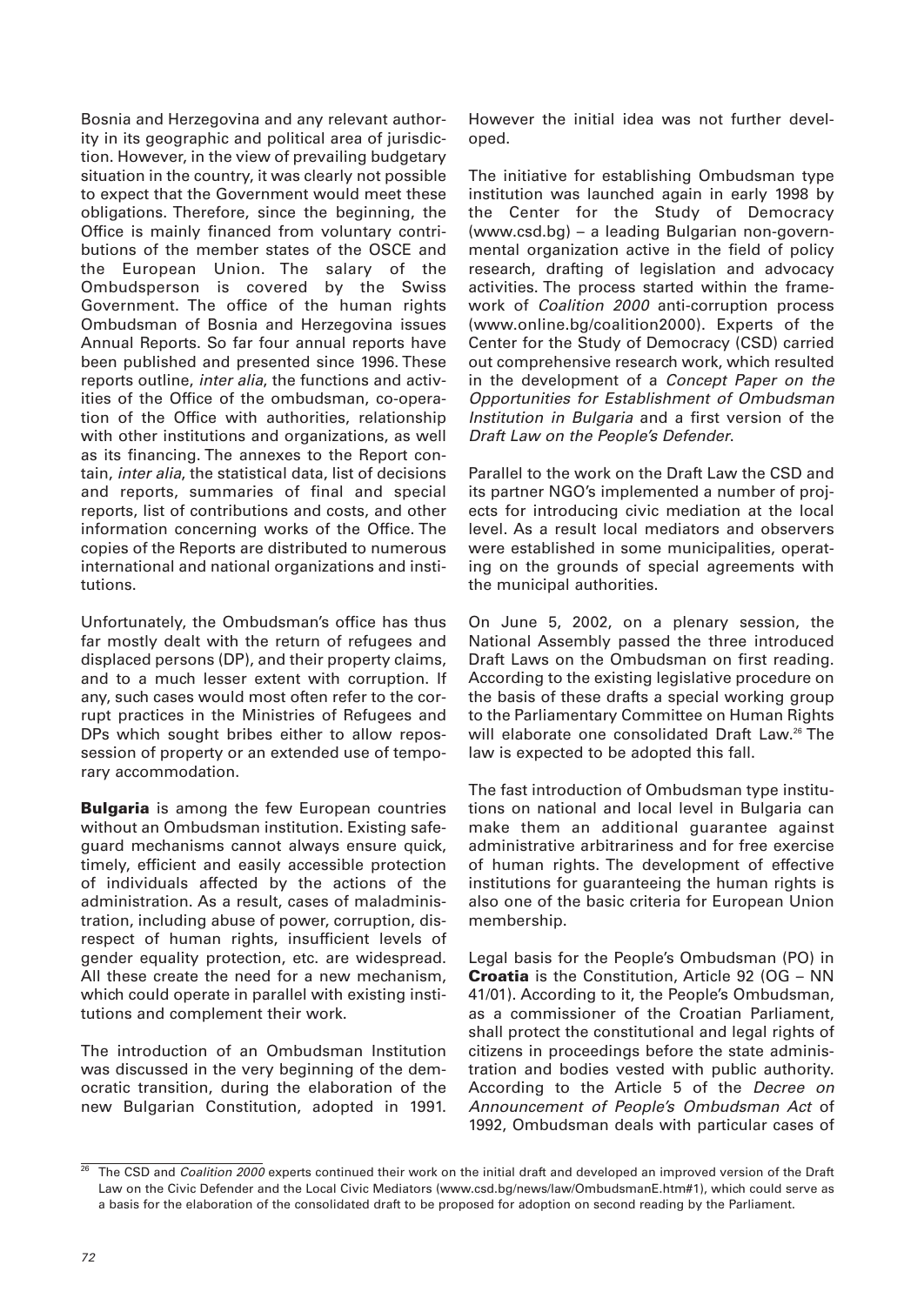endangerment of citizens rights in procedures before state administration and bodies vested with public authority, or persons from these bodies. Ombudsman deals with other important questions for protection of the constitutional and legal rights that are based on other sources of information (from mass media etc.). The organization, internal questions and functioning of Ombudsman are determined by Standing orders about functioning of Ombudsman, adopted in 1997. According to the Law, to be appointed as a Ombudsman (and his Deputies), one has to be Croatian citizen, a lawyer with at least 15 years of working experience in the legal field, and publicly known for his/her personal contribution to the protection of human rights. The Ombudsman is appointed by the House of Representatives of the Croatian State Parliament for the term of 8 years and he/she can be reappointed. The Ombudsman (and his Deputies) can be dismissed before his/her tenure expires with his/her resignation accepted by the Croatian State Parliament, with the loss of Croatian citizenship, or with Decision of the Croatian State Parliament.

The People's Ombudsman does not enjoy immunity, but his independence is assured with his autonomy and also with his/her high moral standards.

The People's Ombudsman deals with the particular endangerment of constitutional and legal rights of citizens in the proceedings before state administration and bodies vested with public authority, or persons from these bodies according to his initiative or on citizens' requirements. Everybody has s right to complain to PO regardless if they are directly endangered, and PO decides freely whether he deals with a case and in what volume.

The Ombudsman warns, informs, and gives suggestions and recommendations. He is not authorized for direct intervention in acts or functioning of state bodies. Administrative state bodies and bodies with public authority have to inform PO immediately, or in maximum 30 days about the actions taken regarding his warnings, information, suggestions and recommendations. If state bodies do not fulfill their obligation, PO will inform Parliament. PO could inform general public in mass media about his warning, information, proposition and recommendations. Mass media are obliged to publish his information and messages.

All data and information have to be available to PO, and he has a right of access to all documentation and records that are in jurisdiction of Croatia. He also has a right of access to all acts of bodies of public administration and bodies with public authority, regardless of their secrecy. PO and his deputies are required to respect the rules about keeping secrets during their function and after their retirement. The bodies of public administration and bodies with public authority are obliged to provide PO with all required information and documentation, and give him all necessary aid. Government workers are obliged to cooperate with PO and on his request provide information and provide answers to questions.

The Ombudsman submits his Yearly Report at the end of March for the previous year. In his Yearly Report, PO provides data about the level of respect for constitutional and legal rights of citizens. The Yearly Reports have to include the most important cases that PO surveyed in previous period, and provide reasons for complains and actions realized by PO. PO has a possibility to provide another report to the Parliament and to authorized Ministries when he concludes that constitutional and legal rights of bigger number of citizens are endangered. For the time being, PO Office does not have Internet page or does not publish its Reports. Even though PO is principally open and available to all unsatisfied citizens, there is obviously lack of communication with general public, which decreases the public sensitivity for particular cases of violation of human rights. General public is poorly informed about performance and possibilities provided by this Institution, which is not only result of considerable self-denial of PO, but also an effect of insufficient interest of mass media and citizens. However, PO remains an important factor of correction and regulation of public administration, and one could estimate that he would have important role in positive changes in Government, especially in government bodies on lower level.

In **Macedonia** the Law on People's Ombudsman was enacted in 1997. Under the Law on the People's Ombudsman (here and after Law on Ombudsman), the Ombudsman is an independent state organ, protecting the constitutional and legal rights of the citizens, violated by the state organs and other organs and organizations with public authority. According to Article 4 of the Law, the Ombudsman is elected and dismissed by the Parliament. His/her mandate is 8 years, and may be elected for one more mandate. The Ombudsman has one or more deputies, elected also by the Parliament. The following conditions must be fulfilled in order to be elected as Ombudsman: candidate has to be Macedonian citizen, graduated lawyer with working experi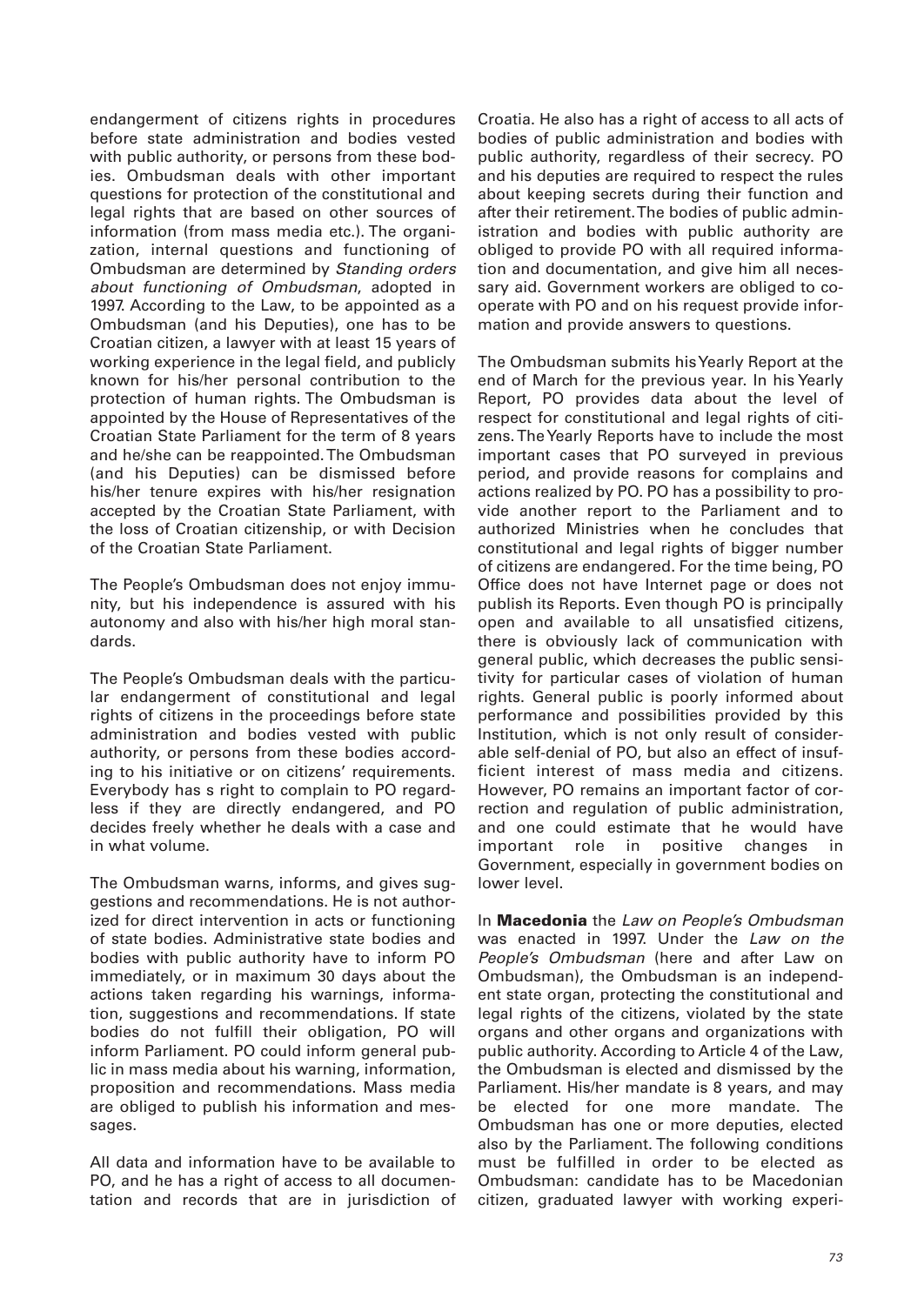ence of over nine years in the legal field, and with proved activities in the field of protection of citizen rights. The Ombudsman and his/her deputies shall be dismissed in the following cases: upon his/her own request; if he/she is convicted for criminal act on imprisonment for at least six months; if he/she has lost the capability for performing the function.

According to the Law the state organs and organizations are obliged to collaborate with the Ombudsman and provide him with all required data and information upon his request, regardless of the degree of their confidentiality and allow him to investigate the case. Ombudsman is required to respect the regulations for keeping the secret.

The Ombudsman begins the procedure upon the complaints of the citizens, or on his/her initiative. During the procedure the Ombudsman may: require explanations and additional information by the state organs and organizations regarding the issues from the complaint; review the matters of the competence of the organs; invite the functionary and public officers from the organ to discuss and explain the issues from the complaint, require an opinion by experts and scientific institutions. If Ombudsman discovers violation of constitutional and legal rights of the citizens, he may: propose to the organs and organizations to start a procedure according to the law; make request to the organ for temporally termination of some provisions; propose initiating an administrative procedure against some public official. The state organs and other organizations are obliged to inform the Ombudsman within 30 days about measures taken upon its request. If the state organ or organization does not inform the Ombudsman for the results of its proposal or recommendations, the Ombudsman may inform the competent Ministry, the Government or the Parliament.

According to the 2000 Annual Report of the Ombudsman, the collaboration with state organs is improving, but is still not satisfactory. The state organs do not respond to his requests and recommendations for taking necessary measures upon the complaints from the citizens.

The funds for the Ombudsman, his/her deputies and the staff are provided by the state Budget. The level of salaries of the Ombudsman and his/her deputies is determined by the Law for appointed officials, while the salaries for the staff in accordance with the law and collective agreement. Such situation may have an impact on the

Ombudsman's independence in performing her/his duty.

The Ombudsman submits a Report for his activities at least once a year. The Report is published in the media. According to 2000 Annual Report, 1,166 complaints have been submitted to the Ombudsman (compared with 1,202 complaints in 1999 and 1,183 in 1998) by 2,500 citizens, while 11 cases were investigated on its own initiative. The Ombudsman has brought a decision for 1,080 complaints or 77.36% (compared with 1,440 complaints or 86.22% in 1999). In 310 cases or 28.70 % a violation of citizen's right has been confirmed (340 or 23.61% in 1999). Upon the intervention of the Ombudsman the state organs and organizations in 189 cases or 60.97% have accepted his proposals and recommendations (in 212 cases, or 62.35% in 1999). There were several cases reporting corruption. Such cases were reported to the competent authorities for further procedure. However, in order to strengthen the legal power of this institution, it is highly recommended to amend the Law and broaden the authority of the Ombudsman, so he would be able to take concrete measures against state organs and other organizations in the cases of violation of citizen's rights.

The ombudsman institution in **Romania** is regulated by the Constitution of 1991 and the Law on the Organization and Functioning of the Advocate of the People Institution (Ombudsman Act), enacted by the Parliament on March 13, 1997.

**Serbia** has not adopted the People's Ombudsman Law yet. Ministry of Law is working on the draft law, which has still not been publicly announced. However, the largest Serbian NGO, "OTPOR," plays, to an extent, an ombudsman role. Constantly criticizing all members of the Serbian political life, they have attracted huge support among all citizens who often complain to "OTPOR" on various issues. "OTPOR" members are licensed observers in all Parliament sessions and they oversee the work of several state institutions (i.e. control of customs officers at border crossings).

\* \* \*

It is important to strengthen the independence and capacity of the already established ombudsman type institutions as additional guarantee against administrative abuse of power. The institutions need to be granted powers to exercise free monitoring and specific control within a comparatively broad scope which includes the regulation of society in general: the operation of the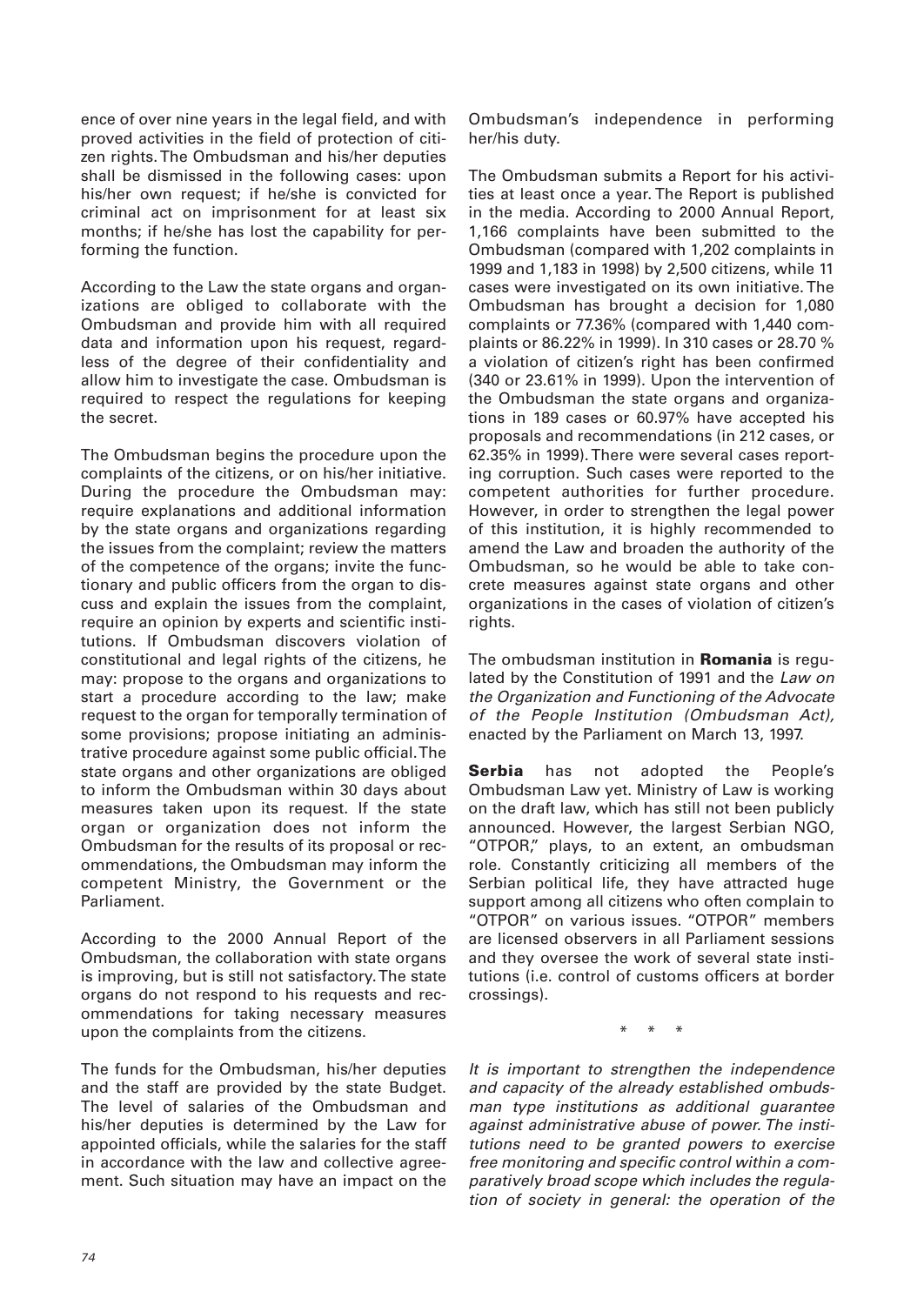executive power and the administration in its narrow meaning, the judicial system's administration and any other exercise of public activity.

# **4.4. Law Enforcement**

Law enforcement agencies such as police, customs etc., as well as specialized anti-corruption agencies have to play an important role in preventing and counteracting corruption.

# *Specialized Anti-corruption Agencies*

Establishment of a body with special powers to investigate cases of corruption and to submit them to the competent authorities which can take legal action is considered to be of great importance for some SEE countries.

In **Albania** the Government has established Anti Corruption Monitoring Group (ACMG) to monitor the Anti-Corruption Plan, approved by the Inter Ministerial Commission of the fight against corruption. This plan is in the shape of the "National Anti-Corruption Matrix," dated 7 April 2000. The establishment of this group is in accordance with the initiative undertaken by the Albanian Government in the framework of the Stability Pact Anti-Corruption Initiative (SPAI).

The ACMG is composed of the Monitoring Board, which is an *ad hoc* body and the Permanent Anti-Corruption Unit under the Ministry of State. The responsibilities of ACMG as well as the duties of the Monitoring Board and of the Permanent Unit are defined in an Order of the Prime Minister.

Various Anti-Corruption units exist in different state bodies. One of them is the anti-corruption sector at the General Prosecutor's Office. The staff employed in this office is too small to handle the large volume of work they have to deal with. Most of the activities of the Office are made public in the newspapers. The anti-corruption office does not produce any report that would present its achievements.

Other institutions that investigate corruption and abusive practices, such as the Department of Internal Auditing, have not been effective. The Department of Internal Auditing has been more of a political tool, rather than an institution that monitors the abuses of government's funds and tax payers' money. During 1992-1996 period, when the Democratic Party was in power, the Department of Internal Auditing was mainly used against local government officials that belonged to the opposition, or against socialist ministers

embroiled in political conflict with the Socialist leadership.

The Albanian government has set up a department specialized to fight corruption, even at the ministerial level, but so far it did not produce any practical result. This agency has produced unreliable data and information that could not be sustained at the court, without having a real impact against corruption. One of the paradoxes is that even when customs officers or high ranking officials were dismissed on charges of corruption, almost none of these cases were taken to the court.

Establishment of a specialized agency in **BiH** is pending and mostly relates to adoption of the anti-corruption act. The outstanding issue is where this agency should be located and the current legislature debate ranges between strengthening certain sectors in the existing institutions or creating a new institution that will be specialized in the anti-corruption issues alone, as outlined above.

In **Bulgaria**, several options for the institutionalization of such an agency have been considered. In early 1999 a Draft Law on Combating Corruption and Financial Crime was prepared and discussed. The controversial issue in it was the status of the proposed new entity – Government Agency for Combating Financial Crime and Corruption as a specialized body with the Council of Ministers. The decision taken was in favor of extending the activities of the existing authorities instead of setting up a new agency.

The state agency in **Croatia** dealing with corruption is the anti-corruption office of the State Security Agency (SST). The Agency itself answers directly to the Prime Minister and a special law regulates its activity. The anti-corruption office has been operating since 1999, and it follows a certain strategy in fighting corruption, which is kept confidential. The results of its work are also kept as confidential and the report is only made to the Prime Minister. This office co-operates with the office of the General Prosecutor, Customs Department and the Tax Department. Because of the confidentiality of the work, the relations with the public are limited and the office does not regularly report to the media.

The specialized agency for anti-corruption and fight against organized crime (USKOK) was set up on 11 October, 2001, by Parliament Decision about announcement of Law for Agency for anticorruption and fight against organized crime. It is envisaged to operate as an office of the state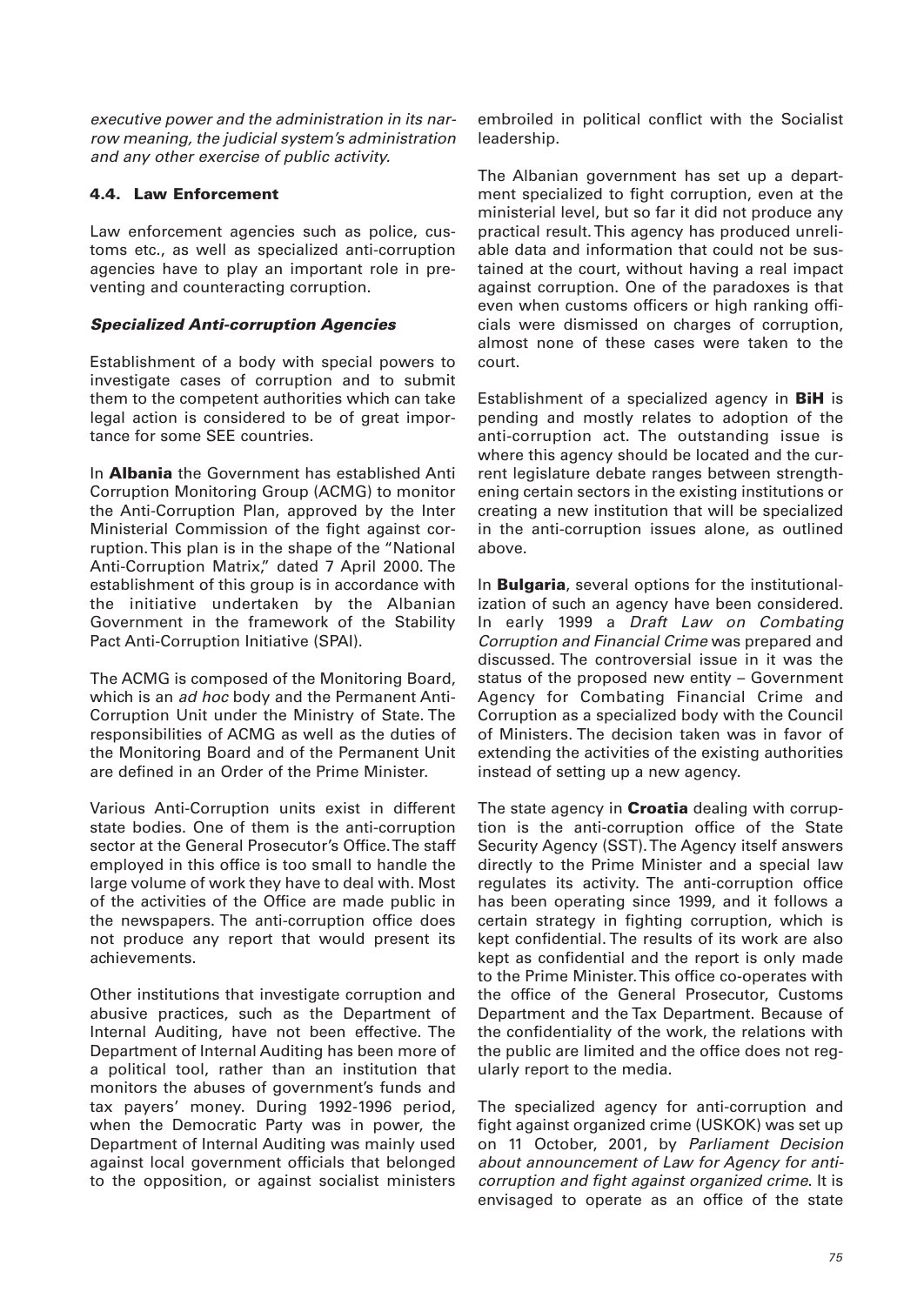attorney with broader powers. This office has preventive but also intelligence and investigative functions. It has a multidisciplinary composition and includes prosecutors, investigators, accountants and other specialists. This Office co-ordinates the work of agencies on a national level and will play an important role in the international exchange of information of investigations relating to corruption and organized crime. The USKOK should coordinate the operation of existing state bodies that can help in the struggle against organized crime - Internal Revenue and Customs Services, the Bureau for Preventing Money Laundering, the police. The USKOK should also eliminate the possibility for other bodies to avoid complying with orders coming from the bureau or to obstruct its investigations. Furthermore, the forming of a special police unit under the direct command of the USKOK has been envisaged, as well as of a special service to safeguard USKOK agents, protected witnesses and repented witnesses. A special prosecutor is at the helm of the USKOK, who, along with his seven deputies (all of whom have the status of state attorneys) and several financial, database and criminology experts, gather information, investigate and cooperate with similar international institutions, in order to at least curb, if not once and for all root out, widespread crime in Croatia. USKOK has Department for investigation and documentation, Department for fight against corruption and public relationship, Department for prosecution, Secretary and Administrative services.

It is too early to estimate how successful the USKOK Project will be in Croatia. Its efficiency primarily depends on the quality and knowledge of its staff, as well as on public and media perception of its operation. To ensure the proper functioning further training and material support will be needed.

There is no specialized anti-corruption agency in **Macedonia**. According to the new Law against Corruption, the special State Committee shall be elected by the Parliament, with task to propose measures for combating corruption, in cooperation with other competent institutions. This body shall propose to the Parliament measures for combating corruption, and work on specific cases.

The Ministry of Finance and Economy of the **Republic of Serbia** is the main Government coordinator of the State's fight against corruption. The Ministry is the home to the Anti-corruption Office, which is the headquarters for the Council for the fight against Corruption and the Anti-corruption Task Force. Anti-corruption Office secures

the information flow between all the parties involved, coordinates relations with the media and civil society, and manages international relations concerning the Government's anti-corruption initiatives. At the moment, the office is made up of three state officials, but a staff of five is actually planned to run the office.

## *Police Force, including Border and Metropolitan (Special Units for Investigating and Prosecuting Corruption Crimes and Internal Corruption)*

Police force plays an essential role in curbing corruption so the existence of special units for investigating and prosecuting corruption crimes and internal corruption is of great significance.

In **Albania** at the Ministry of Public Order, there are two departments that address corruption related issues:

- The Fight Against Economic Crime Depart- $\blacksquare$ ment, which tracks corruption cases in both the governmental and private sectors;
- Information Service of the Public Order, which  $\blacksquare$ tracks corruption among police forces.

The Fight against Economic Crime Department has been established in 1997, as part of the General Criminal Department together with some other departments such as Interpol, the department of the fight against drugs, etc. The sector focuses its fight against the following types of crime:

- Smuggling;
- Forgery of securities, money, documents;  $\blacksquare$
- Theft of art works;  $\blacksquare$
- Misuse of public position, bribery;  $\blacksquare$
- Money laundering;  $\blacksquare$
- Financial fraud;
- Penalties in the commercial companies, tax  $\blacksquare$ tariffs, etc.

The internal monitoring of this department is performed by the Security Service of Public Order and the Inspection of the Minister himself. The department operates under the Penal Code, Civil Regulations and the Military Ethic Code. All of the above provide for disciplinary and penal meas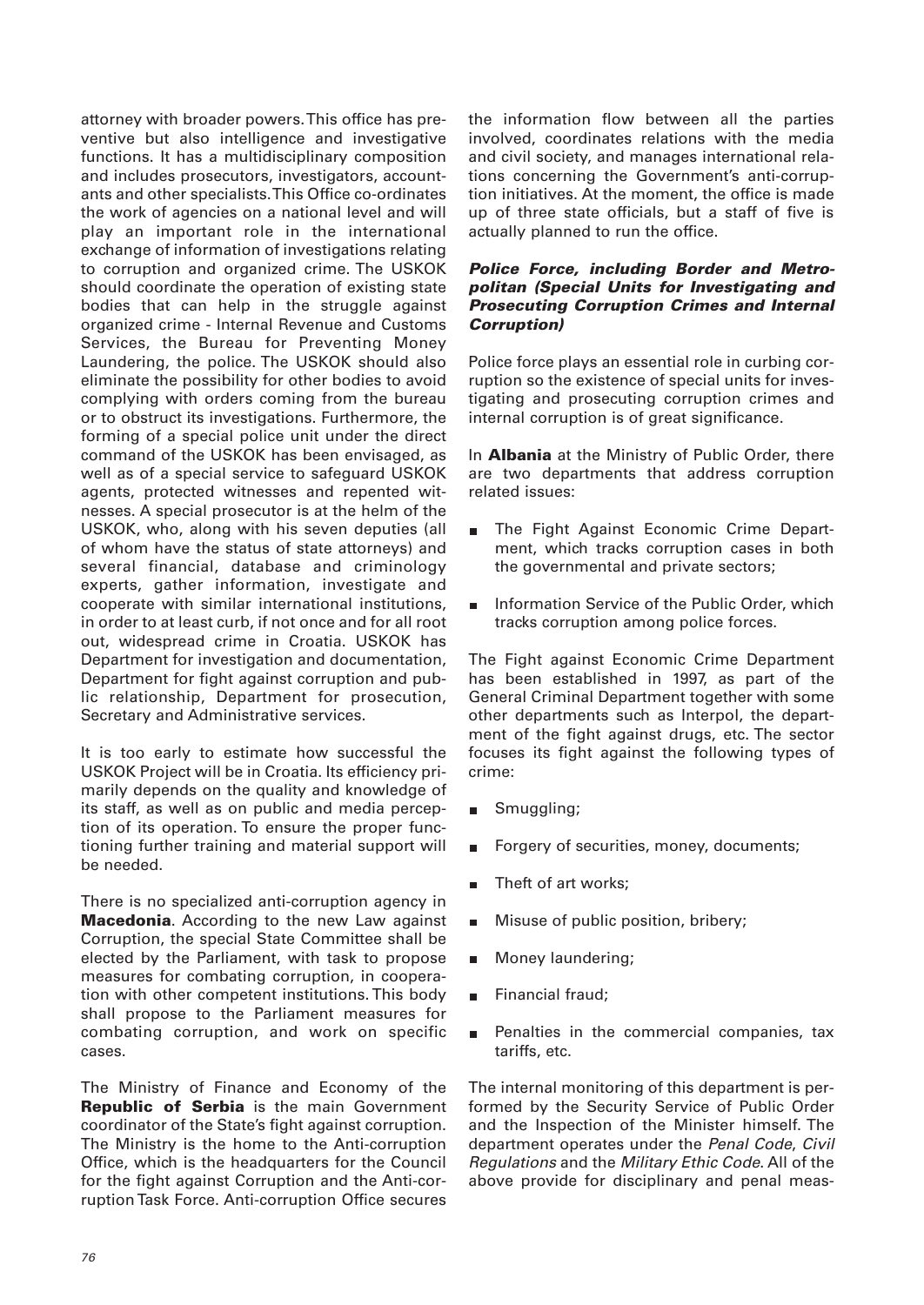ures for the misuse of public administration position or for breaking the law.

The Ministry of Finance has also several departments that include in their activities the fight against corruption. These are the Budget Department and the Treasury, which administers and controls the budget funds. A necessary next step is to further increase the effectiveness in the operation of these units.

The only unit that has vastly covered this agenda in **BiH** is the State Border Service (SBS). They currently control all the official border crossings in BiH. The clearance of goods and the transit of people is legally possible only there, although some 400 illegal crossings continue to operate throughout the country's borders. The SBS's authority does not stretch beyond the narrow borderland strip.

The preliminary police investigation was introduced in **Bulgaria** in the Code of Criminal Procedure, in force since January 7, 2000, aimed at improving the state's policy on crime by accelerating investigation through removing unnecessary formalities from criminal procedures. The Bulgarian Police were given the power to investigate about 80% of committed crimes. The advantages and disadvantages of this legislative act have been seen in practice: about five times more police investigations were sent to the prosecution than in the previous year with an option for trial; the average time used to investigate crime was also reduced by a factor of at least five. At the same time many police officers without the necessary legal background have received the powers to investigate; in certain cases this has had an unfavorable effect on the quality of police investigation. In addition, the 2001 amendments to the Code of Criminal Procedure instead of solving the outlined problems increased procedural formalism that brought seriously difficulties to police investigation, making it slower and less efficient.

In 2001, the Ministry of Interior made serious efforts adopting the following anti-corruption priorities:

It completed the restructuring of the adminis- $\blacksquare$ trative services in the Ministry in accordance with the Law on Administration – demilitarization of the administration and regulation of their status in compliance with the Law on Civil Servants. However, it is still necessary to continue the work on the elaboration and application of a system for selection, appointment and career progress of human resources, based on criteria of professionalism and motivation (minimum term of experience, professional training, examinations, etc.).

- The new structure of the Ministry assigns the function of coordinating the work of the various services on fighting corruption to one of the Deputy Ministers. Within the Inspectorate of the Ministry a unit on internal corruption monitoring and prevention has been established.
- A Practical Manual for Police Investigators has been written. Two additional manuals are also being prepared to help the police officers – one for safeguarding public order and one for protection of human rights.

More flexible legislation and its potential to realize greater procedural efficiency is needed, including measures such as improving police investigators' legal skills and training.

In the Ministry of the Interior of **Croatia** there is Crime and Corruption Department. On their web pages there are information about fight against corruption (http://www.mup.hr/korupcija/stoje. html), free of charge telephones, fax and e-mail address where one could give information about corruption. In the period from September 25 to the end of November 2001, there were all together 240 telephone calls on toll-free phone, 20 fax messages, and 160 e-mail messages. The police have been investigating some leads and indications reported by the citizens on suspected corruption. Following an initial surge, the number of reports has been decreasing every day. The police say they are aware that, although anonymity is guaranteed, they will have difficulty obtaining information about bribery because it is always secret. Although the results so far were not spectacular, the police will not close their toll-free phone because they want to provide a permanently available address for citizens to report corruption and since it is believed to be a positive sign of co-operation between citizens and state bodies.

In **Macedonia** there was a special unit in the Ministry of the Interior designed to combat this kind of crime, but one year ago this unit was reorganized, and now city police forces in units for economic crime have officers who deal with corruption cases. The real problem in combating corruption is that Macedonian legal system does not allow special investigative measures as legal use of agent provocateur, controlled delivery, tapping of the telephones, etc. Macedonian constitution does not allow eavesdropping and this has to be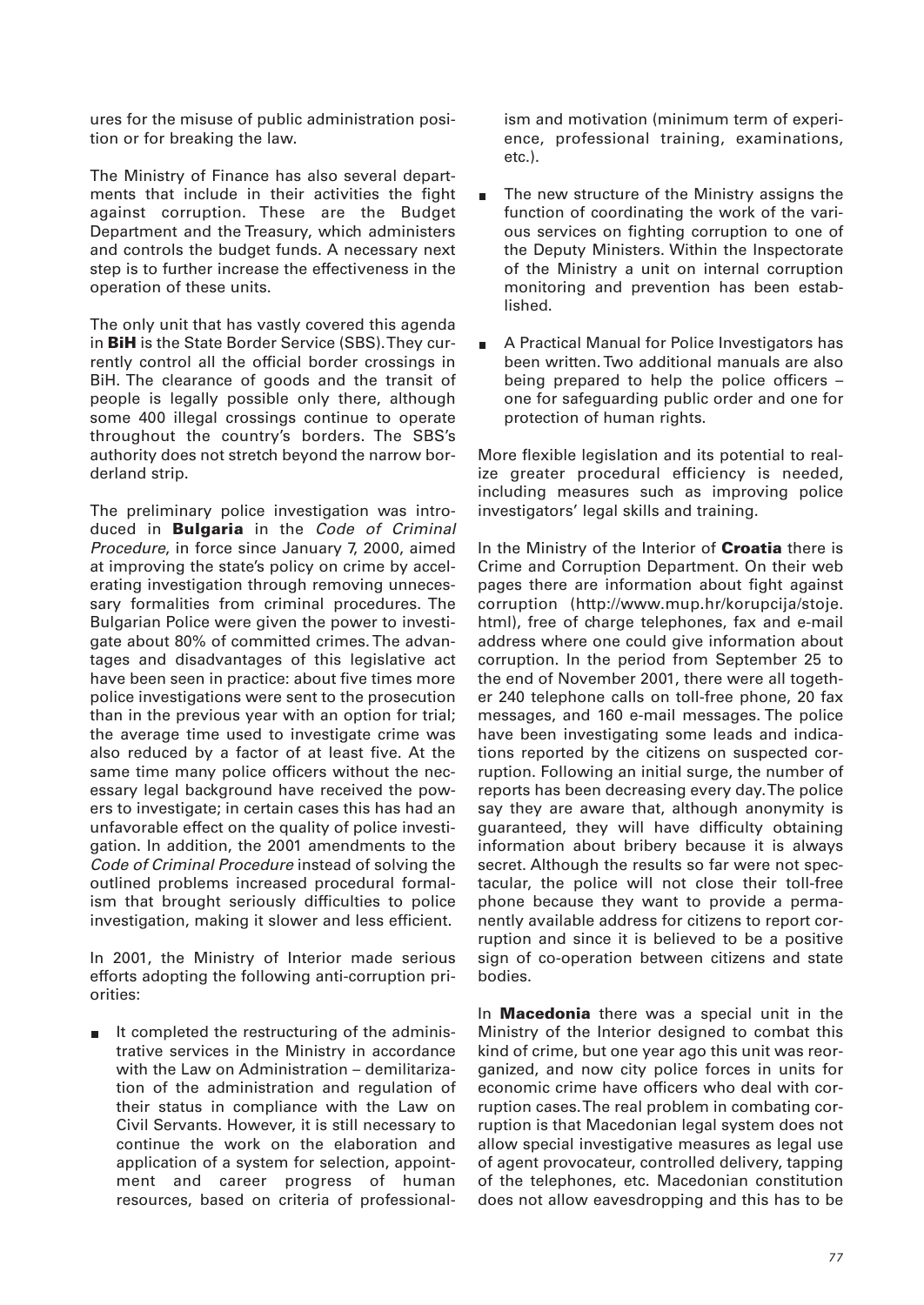changed because this method is the most effective way to combat corruption. Unfortunately, until now there was not enough determination of the Government and other competent authorities for this. There are no regulations that prohibit and punish corruption within police forces. Police officers are officials according to Article 122 of the Criminal Code and they can be prosecuted under the Criminal code provisions. Disciplinary bylaws in the Ministry of Interior proscribe only disciplinary offences.

It is expected that the **Serbian** parliament will adopt new Law on fighting terrorism, organized crime and corruption before the end of July 2002. This Law will create the legal ground for the development of special prosecutor's office in charge of the whole Serbian territory. Special prosecutor will have much higher authorizations than it was the case so far. It will be able to arrest persons who are protected with various immunities (members of parliament, government, army) and detain them for longer period of time. The law will also provide the ground for formation of special police units, special detention units and special court. All members of special teams will be extremely well paid for local circumstances. Witness protection program will also be included, which is very important for fighting organized crime. This law (a mixture of Italian and Slovenian laws), as it is announced by the Serbian Government, is supposed to bring an end to organized crime. It will deal with terrorism, organized crime, corruption, distribution of illicit drugs, trafficking in human beings and various other illegal activities.

# *Customs. Anti-Corruption Reforms. Units for Investigating and Prosecuting Corruption Crimes*

In **Albania** there is Anti-Smuggling Unit (General Customs Department). This unit has two branches: the anti-smuggling branch and the department of investigation and information.

The program to reduce smuggling, adopted by the Anti-Smuggling Unit, includes several activities and steps that will be taken, such as computer automation of the customs, establishment of structures to fight smuggling, studying and reviewing the references, decrease of the customs' tariffs, etc. Considering the role of customs and its exposure to corruption, the Unit cooperates with other governmental institutions to achieve effectiveness: the Ministry of Public

Order; the Ministry of Defense; General Prosecutor Office; National Information Agency; and international agencies such as Euro-customs and the neighbors' customs. The unit regularly produces reports, which present their specific results over a period of 3, 9 and 12 months. The department has an information sector that analyses the work and publishes it in the media. The department reports to the Ministry of Finance.

Since 1996, the Customs and Fiscal Assistance Office (CAFAO) under a program funded by the EU has been assisting the State and Entity authorities of **BiH** to implement the customs and tax related provisions of the Dayton Peace Agreement.

In terms of customs, the key items of customs policy and tariff laws are now all in place, and BiH has a single and uniform customs territory for the first time. The administration of customs and customs procedures is an Entity level responsibility and the CAFAO program is therefore working with the Federation and Republika Srpska to draft identical Entity-level implementing legislation and regulations to reflect the State Customs Policy Law.This is being simultaneously supported by the delivery of specialist training in each customs regulation to local customs officers. Such training follows general training delivered to all customs officers by the CAFAO program.

The CAFAO program is also focusing on assisting the Customs Services to enforce the law. A significant step forward in fighting customs crime was the creation during 1999 of Customs Enforcement sections within each Entity Customs Service. The CAFAO program has provided the Sections with both classroom and on-the-job training, as well as all of the equipment necessary to enforce the Customs Law. The Sections will be further consolidated with the future introduction of Customs Enforcement legislation, including penalties, powers and offences for customs officers. The Customs Enforcement Sections' activities are also supported through the CAFAO-initiated "Customs Hotline" established in each Entity in September 1999. This ongoing advertising campaign is encouraging the people of BiH to assist in the fight against customs crime by reporting via a dedicated telephone line any information they believe could assist the Customs Services.

Action is also being taken to ensure that customs staff themselves uphold and enforce the law and prevent possible internal corruption, with the

 $27$  European Commission, Customs fight against corruption and organized crime, (http://europa.eu.int/comm/external\_relations/see/actions/customs.pdf)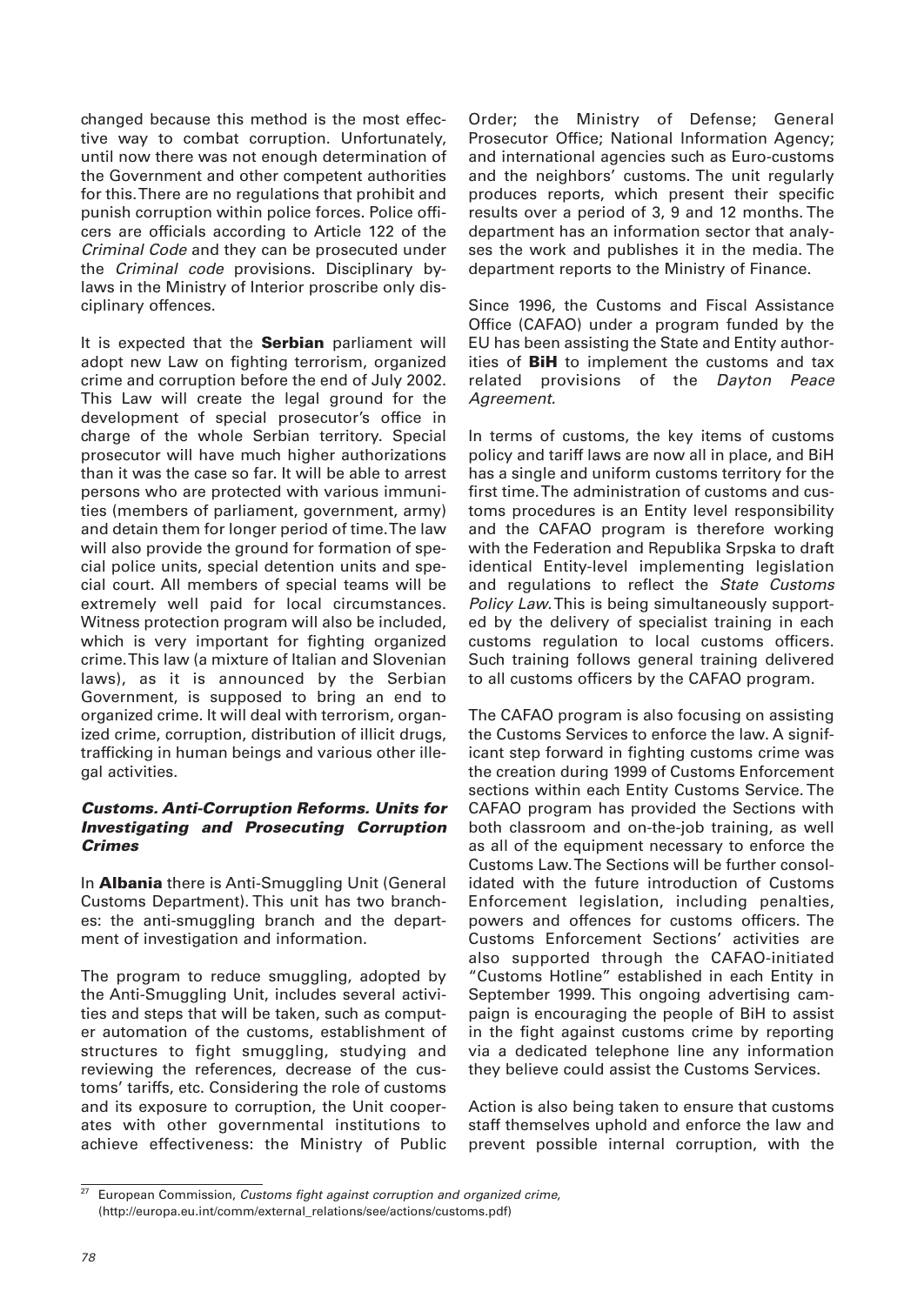CAFAO program assisting the authorities to introduce internal audit and management assurance functions. The introduction of a countrywide customs computer system (ASY- CUDA++) is the final and essential element in the modernization and development of customs in BiH. Joint Entity project groups, supported by CAFAO, are currently developing a prototype of this computer system for future pilot testing and then full implementation in BiH. The system will handle all data associated with the clearance and movement of customs goods within BiH, while also assisting the authorities to selectively investigate suspected cases of customs crime.<sup>27</sup>

According to the information available from CAFAO and Ministry of Foreign Trade and Economic Relations, there is no satisfactory cooperation between entity customs administration, and there is a lot of room for improvements. Measures will be taken that are expected to streamline procedures and establish mechanisms of external auditing of custom services. Two customs administrations operate as competitors and apply the single customs policy inconsistently, which leads to diminished total customs revenues and permanent abuses. Serious analysis needs to be undertaken in connection with future organization of customs services, including consideration of introduction of customs administration at BiH level, which is the option that might resolve many of those problems and make the customs system much more efficient and transparent.

This function of customs was elevated to the BiH State level mostly through the function of SBS. No civil society organization has ever been invited to monitor the performance of the customs.

The open nature of the economy in **Bulgaria** in which between 65 and 75 percent of the GNP is realized through imports and exports creates opportunities for the existence of illegal crossborder activities. Like before, in 2001 the Bulgarian customs authorities were one of the basic mechanisms involved in the redistribution of national wealth. According to the surveys of Coalition 2000, in the period 1998-2000, 25-35 percent of all the imports and the exports passed through illegal channels.

In 2001 two opposite trends marked the gray import and smuggling in the country. On the one hand, there was a constant increase of legal import of goods, semi-manufactured articles and raw materials. A basic factor for this positive development is the increased presence of the big hypermarket chains like Metro, Billa, Ramstore and the supermarket chains Fantastico, Oasis and others in the country. Similar positive influence comes from the presence of many multinational companies, which continue their penetration in Bulgarian market either directly or by cooperation with a Bulgarian partner.

On the other hand, in 2001 there was an increase of the pressure over border control authorities to allow illegal and semi-legal import and export of goods (unlike the initial years of the transition in Bulgaria when smuggling was dominant, after 1998 the prevailing violations involved mainly import at lower prices, use of incorrect lists of goods, etc.). The following important changes on the domestic market account for this increase:

- The reduction of the sales of part of the mass  $\blacksquare$ and luxury goods due to worsening economic situation of consumers.
- The changes in the structure of sales determined by the penetration of the big hypermarket and supermarket chains which drove out of the market part of the dominating until then elements of the chain with large importer wholesaler warehouse - retailer.

Unlike previous years, in 2001 the situation in the customs authorities was seriously influenced by the results of the parliamentary elections in June. When it became clear that the elections would bring changes, illegal trafficking intensified immensely. According to estimates, three more channels were opened again passing through Varna, Bourgas and Capitan Andreevo. It could be argued that by the end of August 2001 there was massive import of goods levied with very low customs duties. According to Coalition 2000 estimates building up reserves of goods in the summer months rose to almost 200 percent in comparison with the same period in previous years. An emblematic example in this respect is the import of alcohol. According to big international importers at the end of 2000 the Bulgarian market resembled any other European market with about 10 percent of gray import while in the middle of 2001 again almost 50 percent of the imported alcohol had illegal origin.

According to the Report of Audit Office in year 2000, with the Decree of Minister of Finance, the Committee for Internal Control was established in **Croatia**. The members of the Committee were in charge to provide the internal control and require all the data and documentation in Ministry of Finance, Tax and Customs Administration. It was also decided that the Committee would function till the establishment of the Department for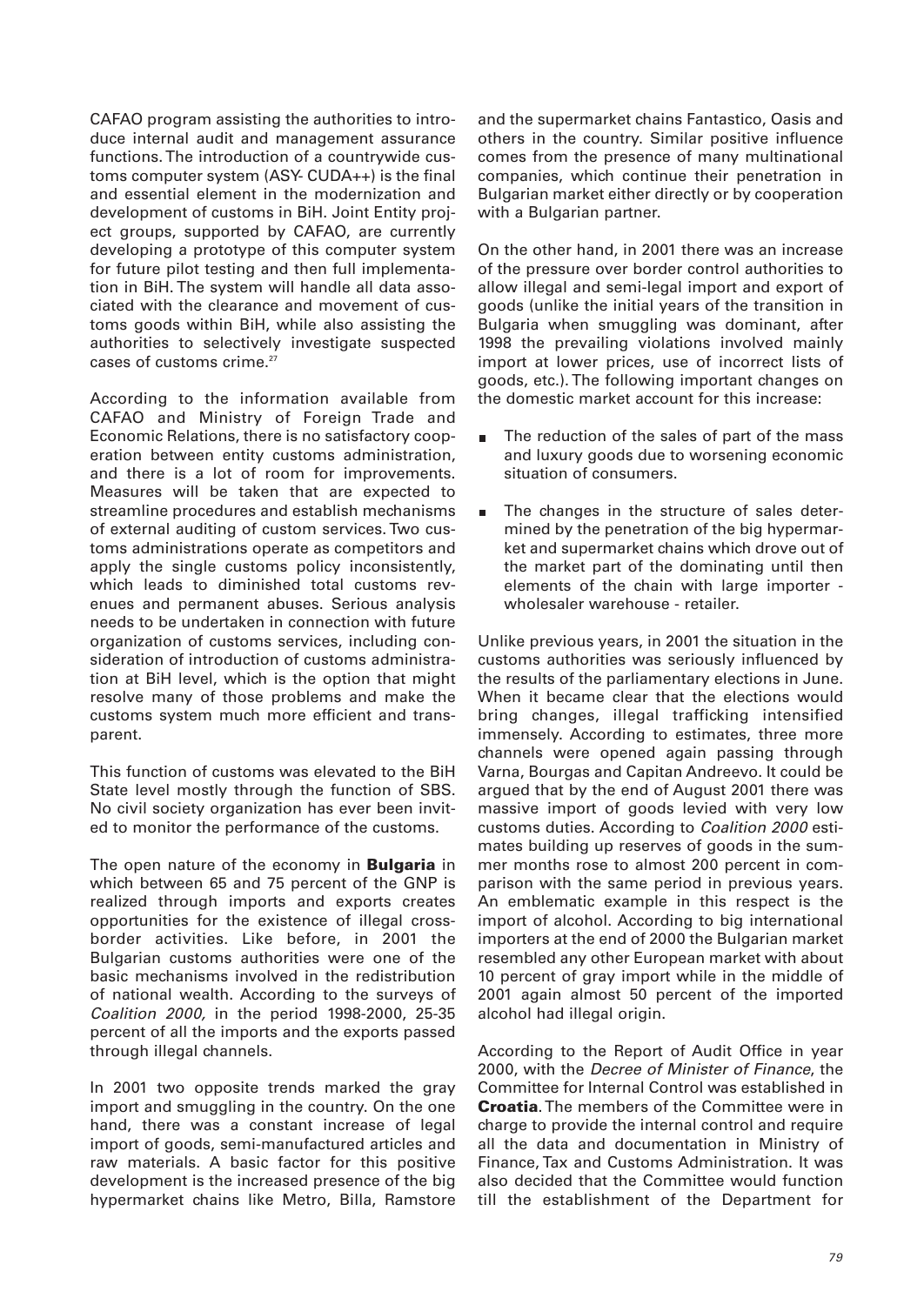Internal Control, which would inspect the whole Ministry of Finance (Audit Office, 2001).

With Article 33 of the Decree about Internal Organization of the Ministry of Finance, adopted in 2001, it was decided to organize Independent Department for internal control that inspects lawful functioning of public servants and employees in the whole Tax Administration. This Department is responsible for control of Central Office, Regional Offices and Branch Offices. It makes inspection of the particular cases according to the rule of control. Hence, it provides measures for detection, reporting and legal proceedings against cases of determined disrespect of law, including corruption.

In Customs Administration of Croatia there are no special departments for detecting and proceeding the acts of corruption, neither are applied special measures for combat against corruption. However, with the Article 53 of the Decree about Internal Organization of the Ministry of Finance, Department for Internal Control was organized in Customs Administration. The Department systematically investigates the violation of laws and rules from the side of custom employees, realizes the procedures for determination of the facts and circumstances important for legal behavior of custom employees, proposes the expert opinions for submissions of reports or requests for offence or discipline procedure due to the transgression of custom regulation from the side of custom employees. The Department has also authority to deal with investigations and proceedings with cases of crime and corruption.

In **Macedonia** Customs has no special unit for investigating and prosecuting corruption crimes.

Similar to police officers, custom officers have criminal law status of official persons and there is no special procedure for investigating and prosecuting them. Many attempts to prevent corruption in customs have been made, but results were poor. There is no civil society involvement in monitoring the work of the customs. According to the public opinion, custom officers are one of the most corrupted professions.

Federal Customs Office in **Serbia** is included in the anti-corruption activities of the Government of Serbia, which is not surprising because its practical competence does not extend to the Republic of Montenegro as it is supposed to. Customs has formed a department that deals with anti-corruption, which has publicly announced a phone number through which citizens can report on any irregularities that are done by customs officials. Contact phones for possible complaints are opened in every custom office, i.e. at every border crossing. Unfortunately the number of reports that have been received through this phone line is surprisingly small. However, several criminal charges were brought against customs employees as a direct result from operating this phone number. Federal Customs Service focused on education of its employees. All employees received letters that explained the criminal and societal consequences of accepting bribe, which is the most often form of corruption in customs. They have also been informed about recent corruption study conducted by the Center for Liberal and Democratic Studies and its content.

In the fight against corruption, the Federal Customs Administration of Yugoslavia (FCA) has reconstructed the service for combating smug-



Source: SELDI Corruption Monitoring System

gling and custom investigation. This service, thanks to intensive international cooperation with other custom services during the past year as well as to Yugoslavia's return to World Customs Organization, now has the possibility of following various goods and their flows. In order that this undoubtedly important service should work better, after the changes in custom legislation, changes in authorities patterned by those in European countries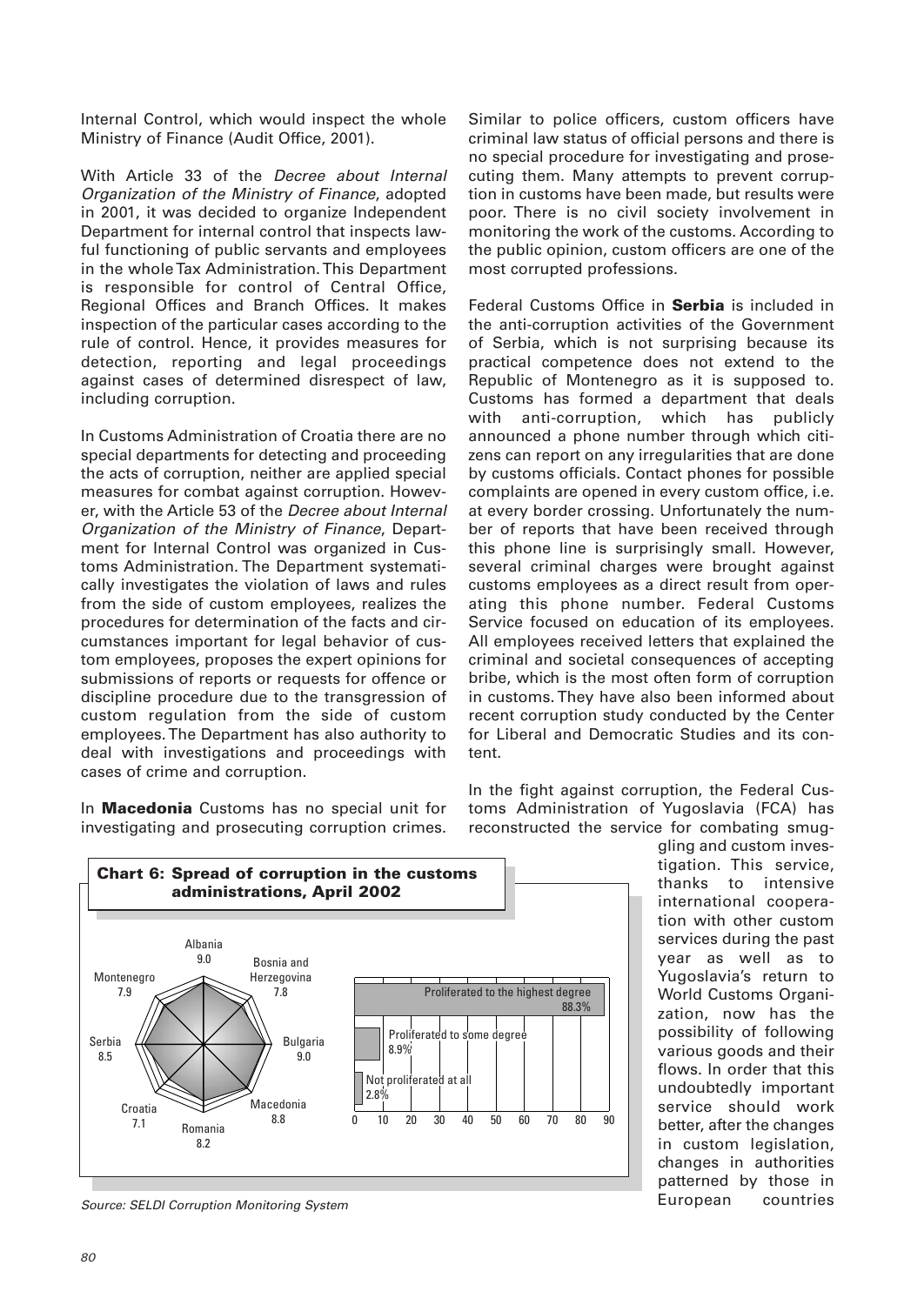should be introduced (possibility of tracking, superintendence, entering and checking the business premises, deep control, arrests, carrying and using guns). According to the latest data, illegal import of the excise goods has been reduced, especially of petrol, petrol derivatives and cigarettes. The Yugoslav Customs Administration estimates that the results in the period to come will be even better.

According to the Report of the Federal Customs Administration for the period October 2000-October 2001, Yugoslav Customs Service has registered 4,456 customs violations worth EUR 10M, and 1,269 foreign exchange offences of which EUR 4.6M has been confiscated. Managing staff has been replaced, whereas the employees who violated their duties have been punished. Apart from appointing new director and vice-director of the FCA, 11 out of 14 managers have been replaced. New 11 managers were chosen in the public contest. Since January 1, 2001 disciplinary actions against 31 workers have been undertaken because of the grounded suspicion that they committed serious violations of the position.

For the stimulation of workers from the current budget item, which stipulates rewards in cases of diligence and contributions to the service, money rewards have been introduced for the workers who find out the customs and foreign exchange offences.

Customs and "OTPOR" have started a joint action called "Bring respect back to customs." "OTPOR" activists are present on each border crossing and they are allowed to oversee all the activities in the customs area. It is intended that this action will increase the sense of responsibility among customs officials and raise the risks for corruption. After all, this action should bring respect back to all customs employees.

## *Corruption and Trafficking in Human Beings*

The analysis of methods and preconditions for trafficking in human beings towards South East European countries and through their territories has shown that one of the major and probably most important factors for it during the transition period is the corruption in law-enforcement and border control institutions.

Trafficking in people has been constantly growing in South East European countries and is in most of the cases under the control of organized crime. It can be divided in several different forms depending on the persons illegally crossing the

border including the transfer of illegal immigrants, women to be engaged in prostitution, labor force to work under inhuman conditions, trafficking in children, illegal adoptions at exorbitant prices, etc.

In **Albania** the human beings trafficking started at the beginning of the '90s and gradually became a serious social concern. Albania is considered as a country with a high level of human beings trafficking.

In June 2001, on the decision of Prime Minister, the working group in charge of designing the "National Strategy for the Fight against Human Trafficking" was established. This working group includes representatives from the Ministry of Public Order, Ministry of Justice, General Prosecution Office, etc.

The aim of the strategy is to define the main guidelines with respect to prevention and impediment of the human beings trafficking as well as to protect and help the victims of such trafficking, and create conditions for their re-integration in the society.

This document will highlight the measures that the government will undertake to achieve this goal within a 3 year period, as well as the action plan for every concerned state institution.

United Nation's Mission to **BiH** is involved in the struggle against human trafficking. More recently BiH has joined Interpol and has launched some prevention activities with its own Entity police capacities, centrally coordinated within the Ministry of Civil Affairs and Communications.

UNMBIH conducts regular surveys on organized crime in various forms, but particularly on human trafficking. Most of these reports are internal and sometimes are shared only with the official authorities, so the general public has no access to the data.

In **Bulgaria** the cases of trafficking in people fall under the scope of application of the Criminal Code of Republic of Bulgaria and criminal liability is provided for the perpetrators of such offences.

Two general types of offences are regulated under the Criminal Code – illegal crossing of the state borders under Article 279 and trafficking under Article 280. Two different cases of illegal border crossing are envisaged. The first one consists of entering or leaving through the state border without the permit of the competent state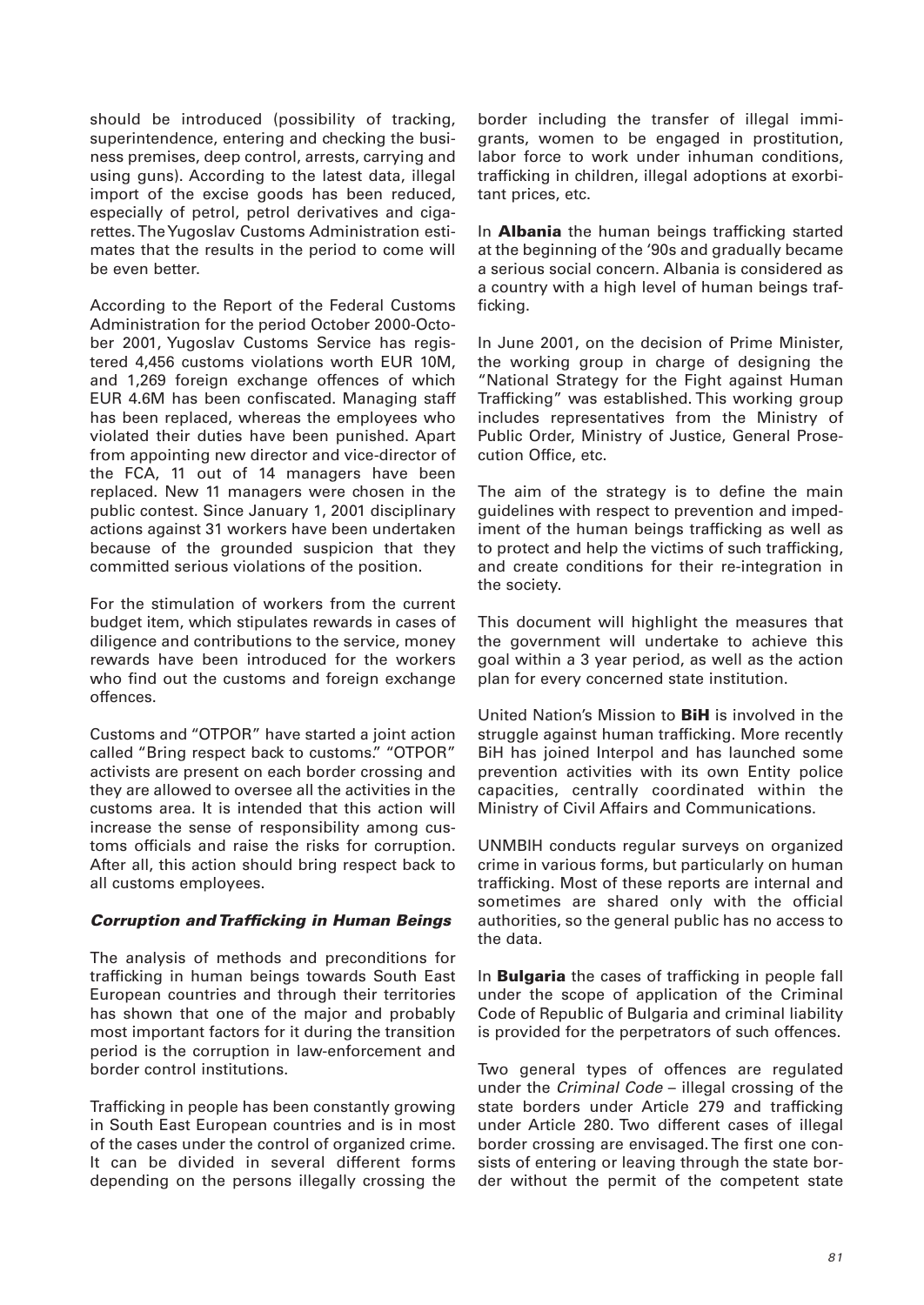

Source: Bulgarian National Border Police Service

authorities, while in the second one there is a permit given but the border has been crossed not through the specified places. The trafficking in people consists of transferring persons or groups of persons across the state border either without the permit of the competent authorities or with such a permit but not through the places specified thereof.

Separate provisions are included in the Criminal Code dealing with certain offences usually accompanying the trafficking in women.

Criminal networks are increasingly using **Macedonia** as a transit country for human trafficking, but it also appears that a great number of women are being forced to remain in the country to work as prostitutes. Numerous activities have been taken to fight this kind of crime. Primarily, guarding of the border has been improved, and the main routes for illegal crossing closed. For example, according to the report for first five months in year 2000, the Ministry of Interior has registered 616 illegal crossings into Macedonia. Report mentioned the existence of a criminal network operating in the country that lures women into traveling to Macedonia with the false promise of work as waitresses, and upon arrival forces them into prostitution. Trafficking is increasing in the western region of Macedonia – in Tetovo, Gostivar, Struga, and Ohrid through the border crossings of Strumica, Delcevo and Kriva Palanka.

From January 25, 2002, the Criminal Code was amended with a new criminal offence called, "trade with humans" (art.418-a). According to this criminal offence, trafficking in persons means recruitment, transportation, transfer, and harboring of a person, by means of the treat or use of force or other means of coercion, or by abduction,

fraud, deception, abuse of power, or by the giving or receiving of payments or benefits to achieve the consent of a person having control over another person, for the purpose of exploitation. Exploitation includes slavery, practices similar to slavery, forced labor, servitude, removal of organs, or the exploitation for the prostitution or other forms of sexual exploitation. The most active NGO in Macedonia working in this field is International Organiza-

tion for Migration. Its counter-trafficking program is focused in providing direct assistance to the victims, in raising awareness and in capacity building with the Ministry of Interior and other local NGO's.

There are no studies of the link between trafficking in human beings and corruption. In last several years there were criminal investigations against police officers involved in human trafficking.

Republic of Macedonia has signed and ratified the Vienna Convention and Strasbourg Convention and other international documents regarding organized crime but there are no studies about the link between political corruption and organized crime.

Ministry of Interior of **Serbia** has had some success in discovering groups that were dealing with trafficking in human beings. However, this problem seems to be increasing due to a presence of large number of international soldiers stationed in Kosovo. It is expected that Special Prosecution Office will more seriously approach the problem than it was the case so far. Nevertheless, further international cooperation is necessary for dealing with this regional issue.

For now, the regional approach in counteracting trans-border crime and corruption is still overshadowed by individual national efforts which are further fragmented by the artificial division on challenges to internal security on one side, and external security of a particular country on the other. The presented overview offers an argument in support of complex challenges, which are facing not only the societies in Southeast Europe, but also the countries of the European Union.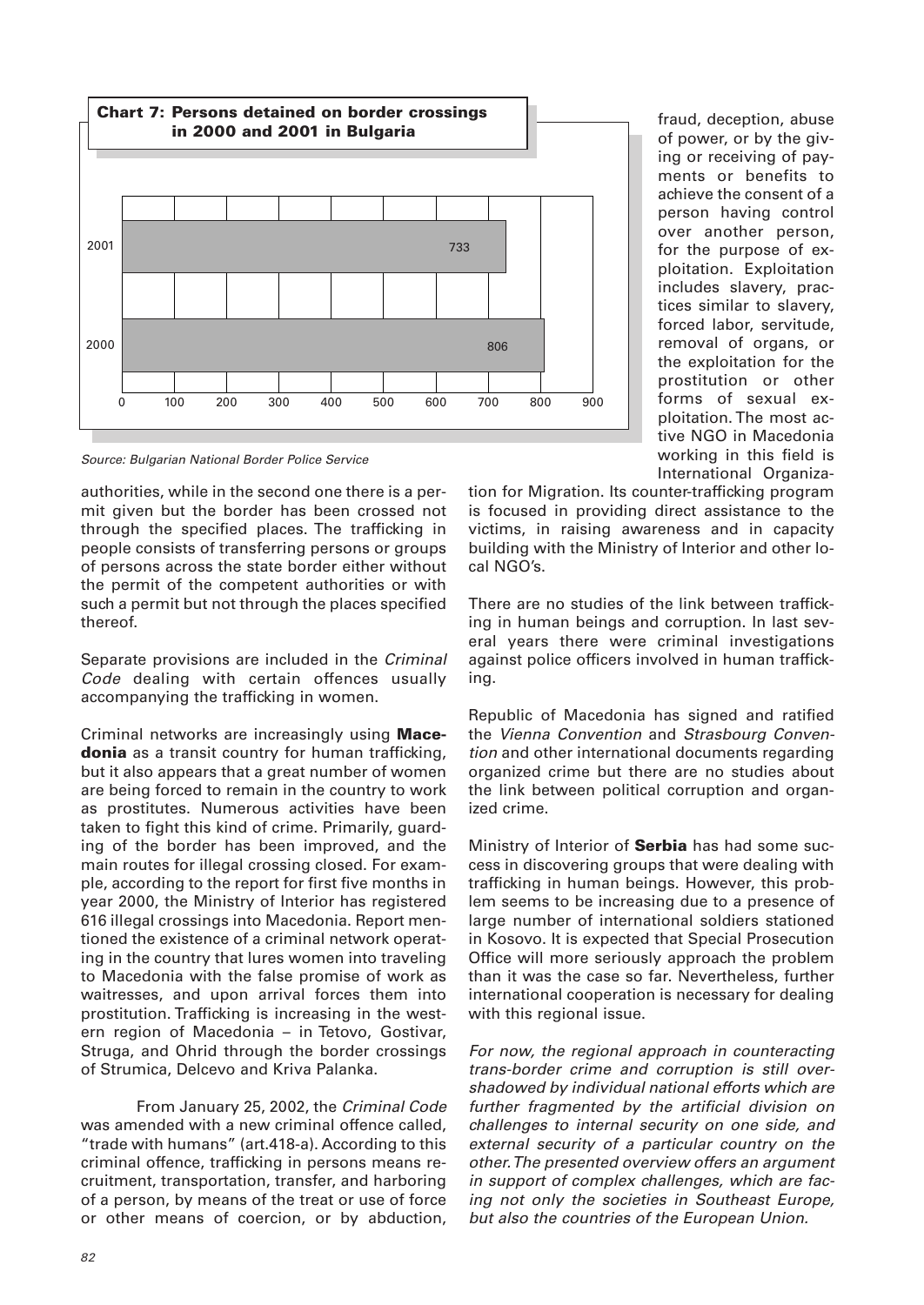### **4.5. Legislature. Transparency and Accountability. Budget Process**

Preventing corruption in the Legislature and acting quickly upon discovering prerequisites enabling the Parliaments to adopt effective anticorruption measures are of primary importance. At the same time, the legislative amendments and the adoption of new laws should only be undertaken after serious consideration, preparation of a general conceptual framework and compliance with the existing legislature, public discussion of the proposed drafts and taking into account the opinion of all parties involved. The following main problems are important in this respect: specialized anti-corruption committees; internal rules for MPs (conflict of interest, etc); transparency and citizens' participation in the legislative process.

In **Albania** the Law No. 8379, dated 29 July, 1998, defines the state budget as an annual financial program which comprises the Parliamentary approved funds, and where all revenues, loans and other inflows, as well as the expenses incurred by the government, public administration, local government and the judiciary are included (Article 2).

The Minister of Finance completes the budget draft and presents it to the Council of Ministers by October of every fiscal year. After the Council of Ministers gives its approval, it forwards it to the Parliament by the 20th of November of the fiscal year. If the parliament does not approve the budget till the 31 December, then the Council of Ministers approves and implements the expenditure budget for a period up to 3 months from the

initial date of the new fiscal year. It's worth mentioning that the law does not provide room for extra budgetary accounts.

The Constitution envisages sanctions for the conflicts of interest for members of the Parliament. According to Article 69, the MP cannot be at the same time: a judge or a prosecutor; actively serving in the army; a Police or National Security official; a Diplomatic representative; a mayor or prefect; chairman or member of election commissions; President of the Republic and high public administration official as described in the law. However, the Parliament has not established any specialized anti-corruption body yet.

The legislative process has become more transparent during the last years. Due to the large number of newspapers and private television channels, people can be informed much better on what is going on during the legislative process. The Parliament itself in some cases has complied with the idea of citizen participation and an example for that is the fact that NGO representatives were allowed to attend the meeting of Parliament where the NGO law was passed. Citizens participated also in the Parliament meetings regarding the Constitution. On the other hand, the meetings held on "Fiscal Package" and on "State Budget" remained closed for the public.

One of the basic principles in **BiH** is accuracy and a prior approval (there is no collection or spending without the decision of Parliament for acceptance of the budget or a decision on temporary financing). According to the Constitution of FBiH and that of RS, the President of FBiH and RS respectively shall dissolve the Parliament if they



fail to pass the budget before the start of the budget year.

Once the Government has adopted the Budget and passed it to the Parliament for adoption (both houses in case of FBiH), and once it is passed by the absolute majority in the Parliament, the President signs a decree making the Budget effective.

Both Entity Governments have introduced specialized anti-corruption working groups that consist of repre-

Source: SELDI Corruption Monitoring System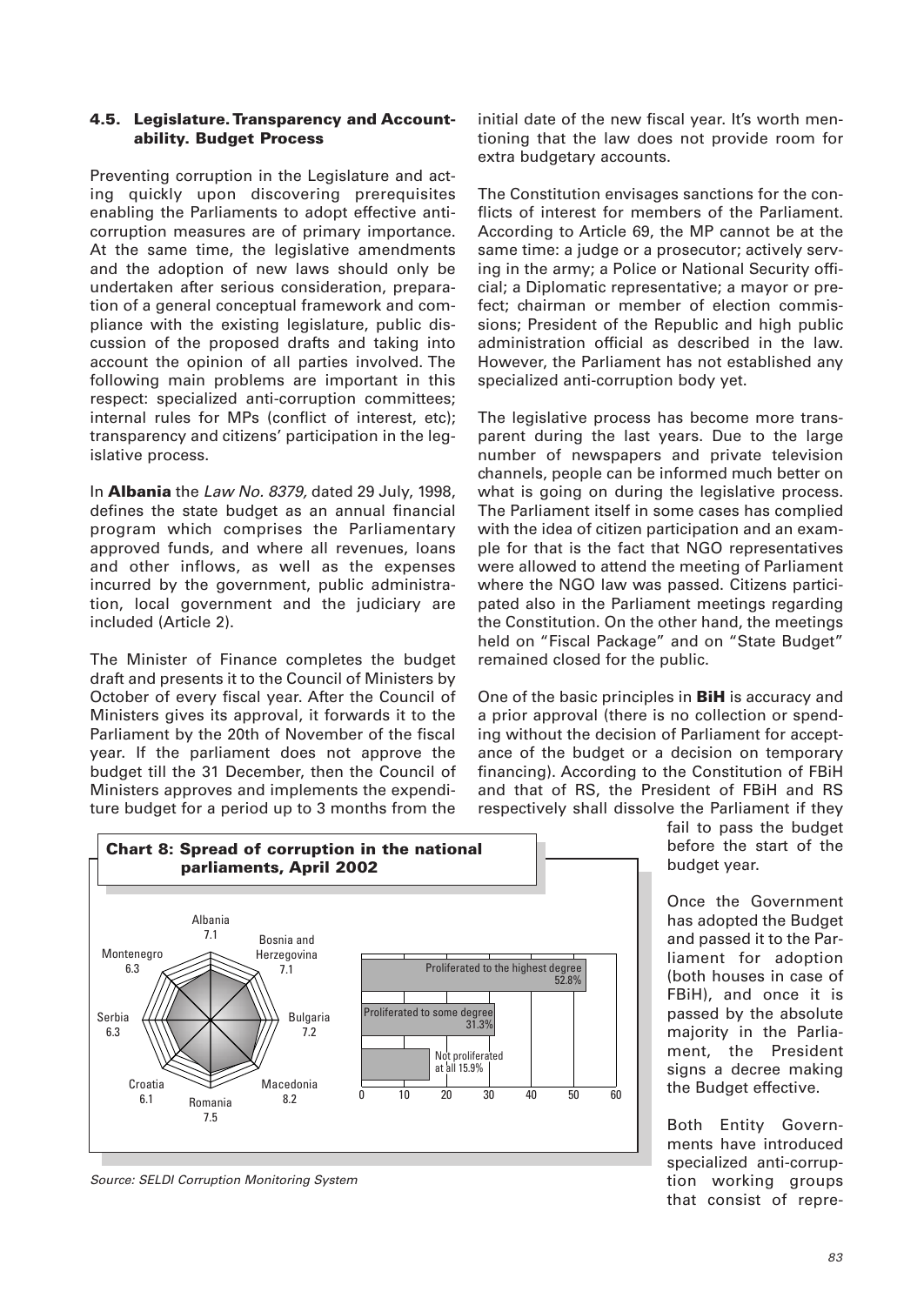sentatives of the key ministries and other public institutions. These groups are the strategic government think-tanks. Governments of both Entities have adopted framework strategies to fight corruption.

As discussed above, the more recent practice is to organize public debates and hearings and that is indeed the case of the new Anti-corruption strategy of BiH. One such debate was organized by the Council of Ministers of BiH, starting on 06 March 2002 in duration of two months. The same procedure applies to all the acts, laws and strategies that undergo the regular procedure for their adoption (rather than special, fast-track). The Constitutions describe in precise terms those instances when introducing the special adoption procedure in the Parliaments may skip the public discussion.

Over the past few years state institutions in **Bulgaria** manifested a strong reflex of defensiveness and self-preservation rather than developing mechanisms to protect the citizens and society against abuses of power. Although the Rules of Organization and Procedure of the National Assembly provide for avoiding the conflict of interest, regulating receiving gifts and hospitality, etc. the Legislature should play a more decisive role in counteracting corruption with the National Assembly itself providing an example of effective anti-corruption efforts.

In 1994, **Croatia** passed the Budget Law. According to this law, the Budget is defined as an estimate of the annual revenues and receipts, and the determined amount of expenditures and other payments made by the state (and local government units) for all budgetary beneficiaries and approved by parliament. Very often the Budget has been re-balanced. There are no systematic data about the level of neither public debt, nor are there any restrictions on the deficit or the national debt. The system of internal and budgetary control is weak and ineffective. Only part of all actions for the establishment of a state treasury system has been taken.

The parliamentary Finance and Budget Committee has to have the resources and the qualified personnel to estimate the Budget proposals that the government sends to the parliament. However, lack of transparency of the budget can increase the voters' confusion and reduce politicians' incentives to be fiscally responsible. Creating confusion by making it less clear how policies translate into outcomes, policymakers

can retain a strategic advantage versus rational, but not fully informed, voters. This advantage would disappear with transparent procedures; therefore, the policymakers would often choose to adopt ambiguous procedures. The less electorate knows and understands about budget process, the more the politicians can act strategically and use fiscal deficits and overspending to achieve opportunistic goals.

Transparency on budgetary decisions is necessary to improve policy decisions and to hold governments accountable. It is, however, not sufficient. Participation of democratic institutions is required just as it is required from civil society, legislatures and the media in order to make transparency effective in bringing about better budgetary outcomes. Institute of Public Finance – Zagreb has published a basic guide to the Croatian budget: "A Citizen's Guide to the Budget."28 The guide provides a general introduction to the budget. It analyses the various fundamental aspects of national and local budgets; including revenues, expenditures, extra-budgetary funds, and the consolidated budget of the general government. The guide also describes the budgetary process and the main institutions engaged in the process. It also provides a glossary of budgetary terms and an appendix on the taxes in Croatia. The 2,500 hard copies of the guide were distributed free of charge to individuals in parliament, government ministries, public enterprises, the business sector, media, universities, and the broader public. The guide has been widely quoted, discussed and commented upon in the Croatian media, and will hopefully have an impact on policy through a more informed debate on budget issues. Similar Citizens Tax Guide and Citizens Guide for Financial Institutions have been published at the end of 2001.

The government during the first quarter of 2002 should prepare internal rules for MPs incorporated in the Law Regulating the Prevention of the Conflict of Interest. Such a law would regulate the prevention of any possible conflict arising between high ranked state officials and their private interest. The law should be scheduled for parliamentary procedure and become formally accepted by the end of the first half of 2002. After the expected adoption of the draft law by the Government and subsequent adoption by the Parliament, it shall be necessary to set up the Commission for the Conflict of Interest and provide funds for its work (compensation for its members, equipment etc.). In Draft of the Law it is proposed that the state officials will have to reg-

<sup>&</sup>lt;sup>28</sup> The guide is available in Croatian and English at: http://ijf.hr/eng/budget\_guide/proen.pdf.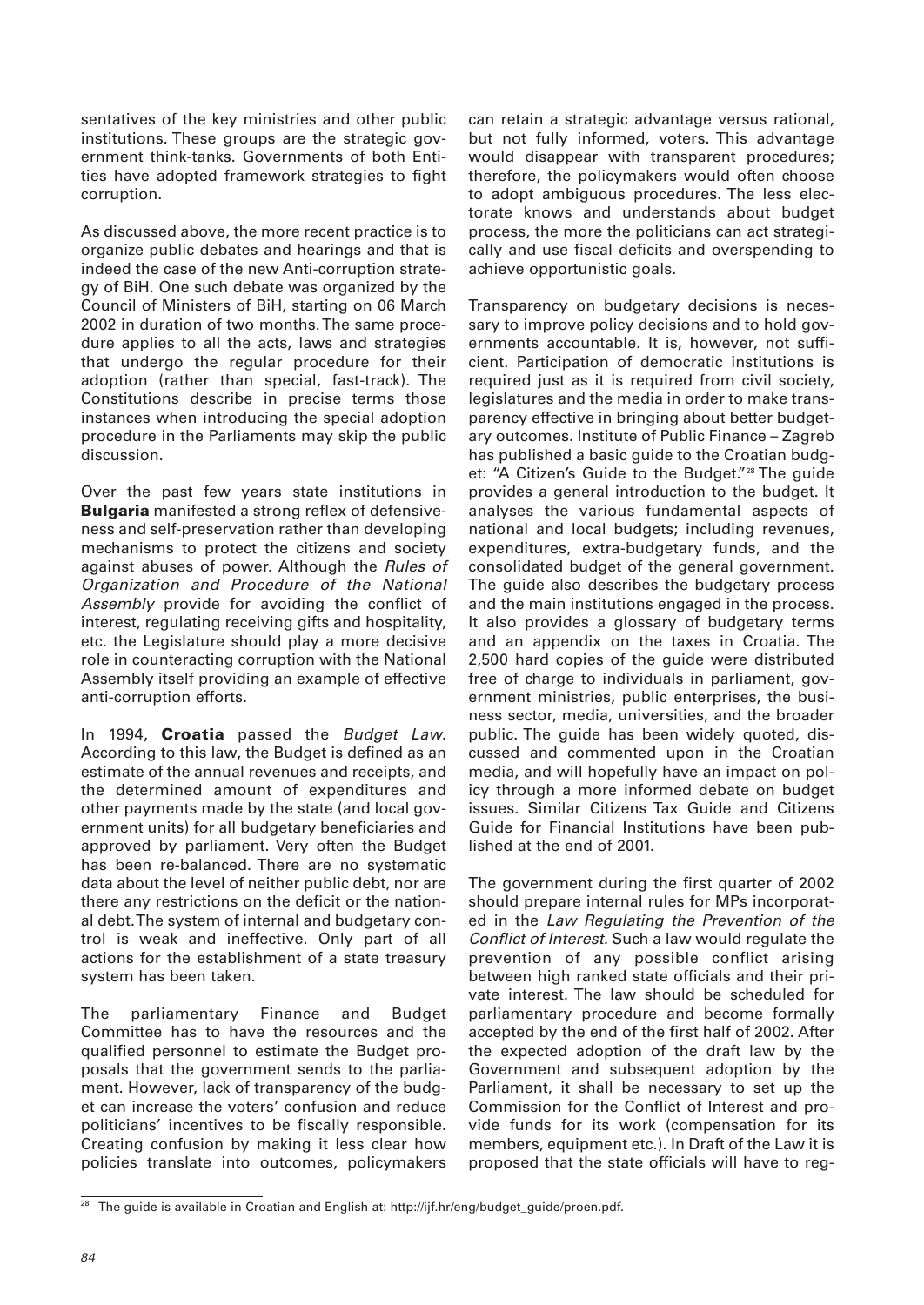ister all accepted gifts valued more than 500 kunas (appr. \$60).

One of the ways to improve transparency in Croatia would be to establish specialized parliamentary bodies in charge of evaluating the transparency, accuracy, and projections of legislative process and government budget. These bodies must be independent. So far, very little has been done.

Generally, in **Macedonia** the legislation is drafted by the competent ministries and other government agencies and in very rare cases by the Members of the Parliament. There is broad practice for participation of the professors of the University in drafting of the legislation. The citizens do not participate in the legislative process, although strong public interest exists for adopting certain new laws or for amending the existing laws. Such interest has been expressed during the public discussion on the proposed Amendments to the Constitution, organized by the Law Faculty, including the Macedonian Academy of Science and Arts and other experts, when some of numerous suggestions have been accepted, mainly under the strong public support.

The Minister of Finance is responsible for the preparation of the Budget Proposal and its submission to the Government. Upon the report on fiscal conditions of the current fiscal year, the Minister of Finance proposes the directives and objectives of the fiscal policy and main categories of estimated revenues and expenditures for the following fiscal year, and submits it to the Government in April for the following year. The Budget Proposal is submitted to the Parliament by the Government not later than the middle of November. If the expenditures require a new source of revenues, or if the planned expenditures should be reduced by more than 5% as a result of failure to generate the planed revenues, rebalance of the Budget is proposed. In the last several years, the Budget was often rebalanced, sometimes more than once. Upon the adoption of the Budget, the Minister of Finance notifies the users that they may allocate the revenues and expenditures to separate unit-users.

Within the framework in the treasury system, which has been introduced in Macedonia, the budget users may open one or more subaccounts, depending on their own revenues, donations, loans etc. The Ministry of Finance shall open the sub-account (unit-users) upon the user's request. The users themselves and the Ministry of Finance perform the control over the legality and intentionally use of the budget funds and other revenues. There are no provisions in the Budget Law or internal rules of the Ministry of Finance regarding the conflict of interest.

There are no specialized anti-corruption committees in **Serbia** - neither in the People's Assembly of the Republic of Serbia, nor in the People's Assembly of the FRY.

Sessions of the People's Assembly and its committees are open to the public by rule (Rules of Procedure, Art.169). Sessions of the Assembly are broadcasted live on Radio and Television of Serbia. Parliament sessions are not open to the public in cases defined by law or when parliament decides to do so.

Journalists cover the work of parliamentary committees. Committee reports are available to the public, as journalists holding accreditations get them together with all parliamentary materials, which they get regularly. Committee meetings are closed to the public in cases defined by law or when parliament decides to do so.

Internal rules for the members of parliament are determined by the Rules of the Parliamentary Procedure. Day-to-day running of the legislative body is regulated by the Rules. There are many violations in practice, and politicians can be said to exert influence on the work of the administrations, by either speeding up or slowing down the adoption of certain decisions and their performance, or by preventing decisions from being made. The Law on the Election of People's Deputies does not prohibit deputies from holding other posts, so that they can be owners or managers of enterprises. Many deputies take advantage of information acquired ahead of other businesspersons, because deputies are often informed about draft legislation relevant to business long before it is enacted. Deputies can also lobby the government for regulations to be adopted, which would place them in advantageous business situation. They also influence the adoption of laws helping them to acquire personal gain.

\* \* \*

Increasing transparency and accountability in the work of the Legislature Institutions are important prerequisites for strengthening the prestige of the Parliament and for the consolidation of democratic values in SEE countries. The accomplishment of this objective requires the establishment of systematic control over compliance with the laws and internal rules by the MPs. In order to reduce corruption in the legislature the following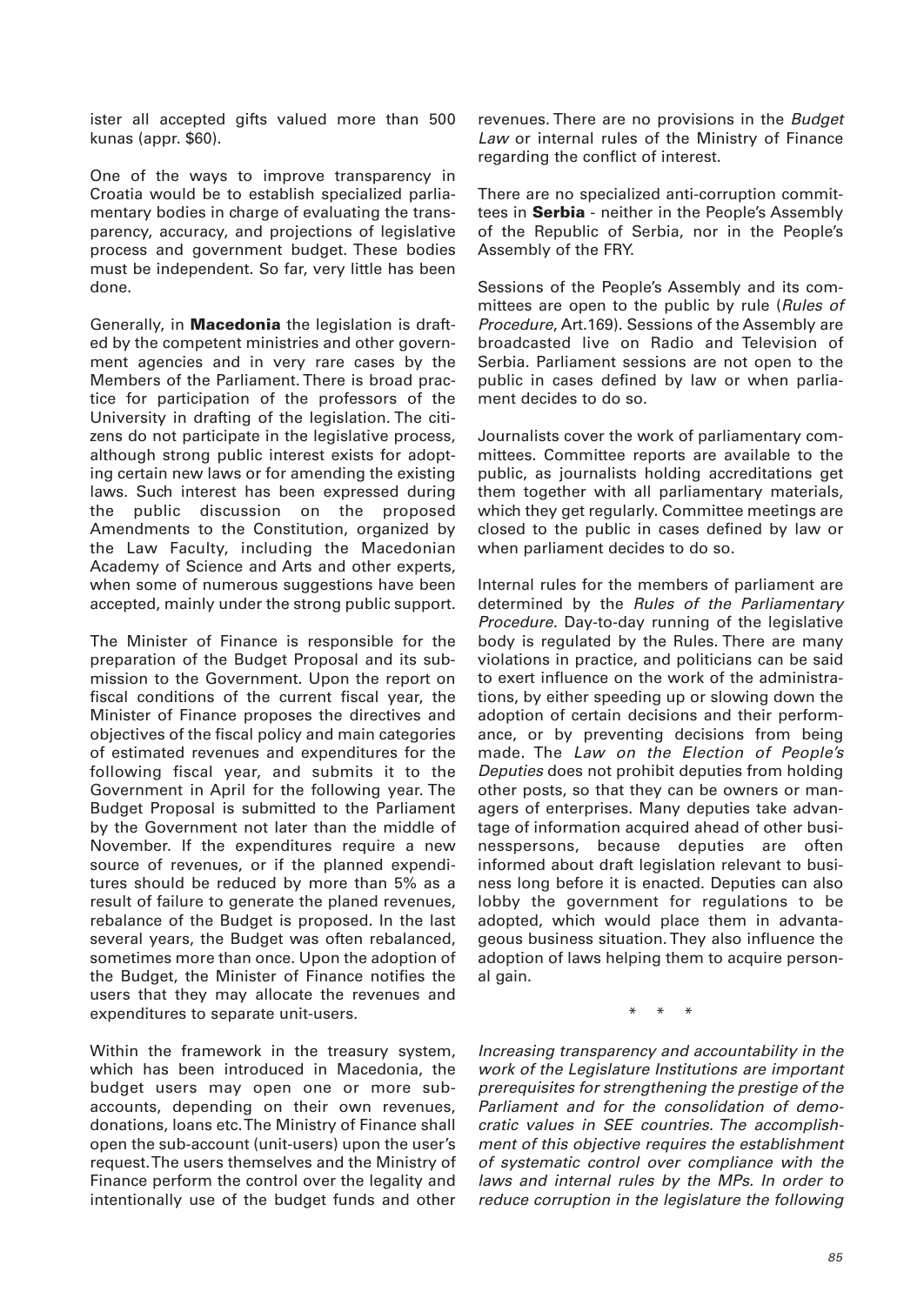measures are recommended: establishment of a specialized body on the ethics of the MPs, led by an independent expert with an outstanding public reputation, whose activities and regular reports should be independent of the Parliament or any other institution preventing conflict of interests (similar of the existing bodies in some EU member states, such as the UK); bringing greater transparency to the budget process and the Parliament's finance; introduction of a mechanism for informing public about financial violations committed by the MPs, as well as the sanctions imposed.

Stronger efforts and good will from the Parliaments are needed for the adoption and implementation of measures and control mechanisms which contribute to the more effective counteraction of the internal factors fostering corruption, facilitate the creation of a favorable institutional environment for preventing corruption in the legislative process and for the development of the anti-corruption attitudes and behavior.

# **4.6. Political Parties**

The political corruption, including the one related to the political parties, has two main aspects: a trust abuse and an effort to establish control (monopoly) over the political arena by using power and influence in an undemocratic way.

Financing of political parties is one of the spheres in which the political corruption most often takes place. The acceptance and implementation of the legislation that shall restrict the possibilities of widening the corruption is considered to be of great importance in terms of carrying on an efficient fight against corruption.

The most reliable means for fighting corruption in political parties are: creating legal rules of political parties' registration and functioning, and especially their financing; evasion of the influence of the interested financial spheres and their private interests on the policy of the parties; active control and the necessary transparency and publicity of the parties' finances.

The existence of rules of registration, functioning and financing of the political parties makes transparent the struggle for obtaining political power according to the democratic principles.

#### *Registration of Political Parties – Requirements, Procedure, Revocation of Registration*

Most of the Southeast European countries have adopted legal and regulatory framework regarding political parties registration as follows.

In **Albania** any group of people who want to establish a political party should deposit with the Ministry of Justice the statute and the program of that party. The Ministry of Justice should give its official approval or refusal within 45 days of receiving the documentation needed to establish a political party.

In **BiH**<sup>29</sup> this is regulated by the provisional election law of the OSCE that governed all the elections prior to the coming autumn 2002 elections. The registration is handled in line with the law on associations of citizens.

The High Representative has the authority to revoke any party's registration, ban it, prohibit its activities and temporarily or permanently suspend any of its members, or ban them from public appearances. This may be conducted without a prior warning or an appellation mechanism.

Every candidate standing for elected office at the level of Bosnia and Herzegovina or the Entity level is obliged, no later than fifteen (15) days from the day of accepting candidacy for the elections, to submit to the Election Commission of Bosnia and Herzegovina, on a special form, a signed statement on his or her total property situation.

The statement should include the property situation of the candidates and close members of his or her family: spouse, children and members of the family household the candidate has a legal obligation to sustain.

The Election Commission of Bosnia and Herzegovina announces ninety (90) days before the elections the number of voters entered on the Central Voters Register for each electoral race. No political party, coalition, list of independent candidates or independent candidate can, based on the number of voters announced by the Election Commission of Bosnia and Herzegovina, spend more than one (1) Convertible Mark per voter in

 $\frac{29}{29}$  In spite of the existing legislation, results of TI's public survey indicate political parties as most corrupt. 37.8 percent of respondents said that corruption is widespread in political parties, and 31.7 percent of respondents think that corruption is on very high level in the political parties in BiH. Only 2.5 percent respondents among general public think that corruption is on low level in political parties in BiH. Out of 12 public institutions (customs, juridical, etc.) in BiH, most of the respondents (10.8 percent) choose political parties as most corrupt. Enterprise managers surveyed reported that up to 4 percent of their company turnover is spent on unofficial payments to political parties.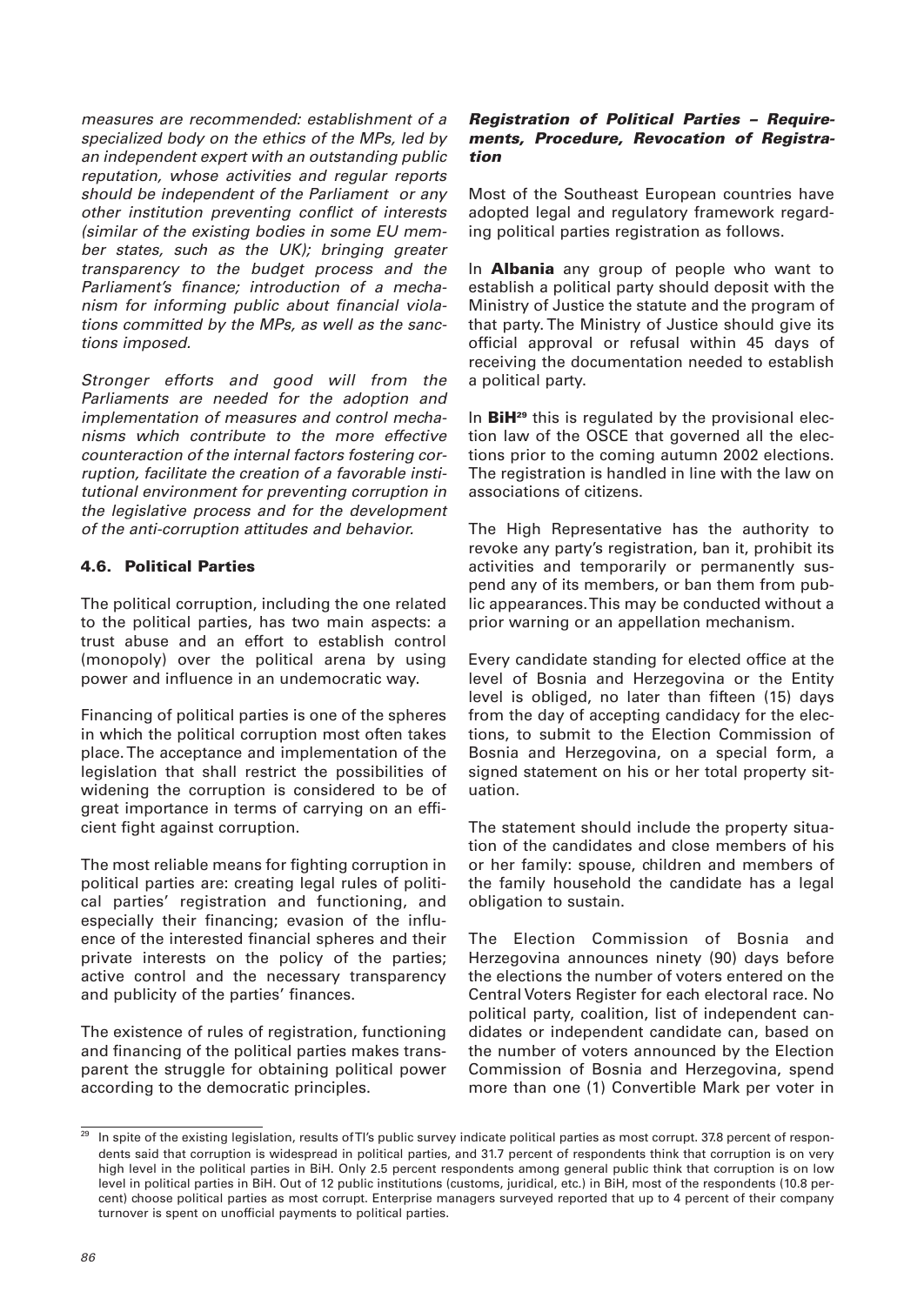each electoral race for the purposes of the election campaign.

In order to participate in the elections political parties, independent candidates, coalitions and lists of independent candidates have to certify their eligibility with the Election Commission of Bosnia and Herzegovina. The registration of a political party with a competent authority is a precondition for its certification.

In **Bulgaria** a new Law on Political Parties is in force since March 28, 2001. According to this Law, only Bulgarian citizens possessing electoral rights could establish a political party. The Law stipulates that political parties are established by a constituent assembly, which adopts the statute of the party and appoints the managing bodies. Political parties are registered in a separate registry kept by the Sofia City Court. The registration procedure starts upon a written application by the managing body, which represents the political party according to its statute. A set of documents are required to be presented together with the application: the constituting document, the statute of the party, and a list of at least 500 members – founders of the party (indicated by their names, unified civil number, address and handwritten signature). A declaration by the party's leaders certified by a notary and stating that the above documents are true is also required.

The Sofia City Court should examine the application within one month following its submission in an open sitting with participation of a prosecutor and subpoenaing of the applicant. If the Court admits the registration it is obliged to enter the party in the registry within 7 days following the announcement of the decision. The decision of the court, by which the registration has been admitted or refused, could be appealed before the Supreme Court of Cassation within 7 days following the learning about the decision. The Supreme Court of Cassation issues a final decision within 14 days following the submission of the complaint. The decision of the Court for admitting the registration is promulgated in State Gazette within 7 days of its presentation and the political party obtains the status of a legal person from the date of the promulgation.

The Law on Political Parties in **Macedonia** was enacted on July 28, 1994. According to Article 7 of the Law, a political party can be founded by 500 Macedonian citizens, living in Macedonia, who make a statement for voluntary membership in the political party. Every person may withdraw from the political party. Political party is founded

at the Assembly of founders, which adopts a decision for founding of the party, Program for its activities, an Article of Agreement, and elects the bodies of the party.

The political party is registered in the Register of political parties in the Appeal Court in Skopje. The political party is obliged within 30 days from the day of its founding to submit an application for registration. Upon the application, the Appeal Court is obliged within 15 days to bring a decision for registration of the political party. The Appeal Court can refuse the application if it finds out that the Program and the Article of Agreement of the political party are against the constitutional order or support or call for war aggression, national and racial intolerance and hatred.

The political party terminates its existence: upon the court decision, which forbids its existence; if the Constitutional Court finds out that its program and Article of Agreement are not in accordance with the Constitution; when its authorized body brings a decision for its revocation; and if the number of members of the party decreases under the minimum required by the Law.

The Law on Election of Deputies regulates the establishment of the electoral commissions and their activities. According to the Law, the State Electoral Commission, self-government commissions and sub-commissions are responsible for election process. According to the new Law on Election of Deputies, which has been adopted recently, the President of the State Electoral Commission and the President of the State among the respective lawyers elect their deputies. The presidents and members of local electoral commissions are proposed by the Government and opposition parties and elected by the Parliament. The last 1999 presidential elections and 2000 local elections have been declared as unfair, irregular and undemocratic, accompanied with numerous infringements of law, electoral procedure and violence. Therefore, it is expected that the rules defined by the new law shall narrow the possibilities for such situation and guarantee more democracy and independence of the commissions.

In **Romania** the political class seems determined to act for its own unpopularity, embracing symbols of abuse and corruption. To quote only one example from an endless list, the fortune of the Romanian Communist Party, including buildings of flats, dachas, Ceausescu's hunting lodges (over 40), was turned after the Romanian Revolution in a public real estate agency. Generations of politicians, regardless of their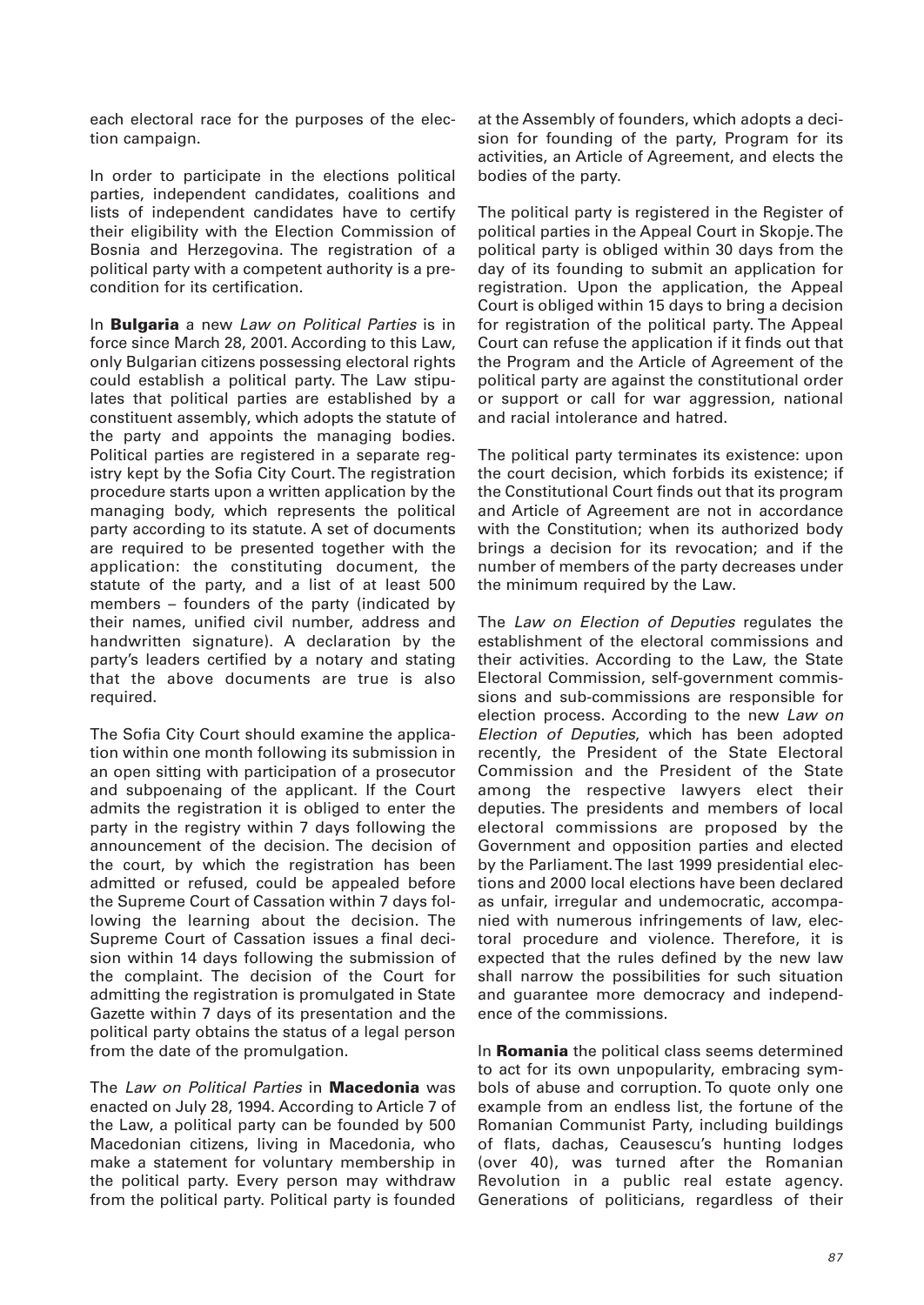political party, have used its services for themselves and their families, both in the capital and in mountain resorts. The winner of the 1996 elections, the Democratic Convention of Romania, promised that it will liquidate the Regime, restore the houses to the owners who had previously been illegally dispossessed by the Communist Party and privatize the rest, but it did not live up to this promise. In 2000, the new winners of elections, the Party for Social Democracy of Romania found most of the dachas already occupied and since evacuating former dignitaries is a long and painful process – even Ceausescu-time ministers can still be found residing in Protocol houses – they preferred to seize the buildings of another agency, Locato, which used to rent them to embassies and other rich clients and use them for themselves and their clientele for free.

Another example is the financing of the political parties. Though tough rules were enacted immediately after 1989 to govern the political money in Romania, it is a public knowledge that no major party comes even close to compliance. The media and NGOs monitored the costs of the last campaign for the general elections (November 2000), market value of paid advertising, open campaign and other related events and compared the results with those disclosed by the parties, according to the law. The staggering result is that the real costs exceeded five to ten times the legal limits, which implies that 80-90% of the campaign funds were black political money. Some party leaders (from the opposition) admitted openly that they broke the rules, and started to advocate for more transparency and reasonable standards.

In **Serbia**, the activities of political parties are regulated by the Law on Political Parties, adopted in 1990 and amended in 1993 and 1994. According to the Article 5, political party can be found by at least 100 persons holding a Yugoslavian citizenship that are at least 18 years old. Act on founding of a political party must contain names of the founders, and aims and objectives of the political organization. Political party defines its internal organization based on democratic principles (Article 6). Political party must be registered in the Register of political parties in the Ministry of Justice of the Republic of Serbia. The Ministry of Justice must give official answer (approval or refusal) in the period of 30 days since the application has been filed.

Political organization terminates its existence if:

it makes a decision on the termination of its existence

- a number of its members drops bellow 100
- its work is forbidden by the authorized institu- $\blacksquare$ tion (Supreme court)

One of the reasons for which political party might be forbidden is if its activities are financed from abroad.

## *Funding of Political Parties – Applicable Legal Provisions*

In **BiH**, according to the Law on Party Financing<sup>30</sup> (State level law) a party may obtain funds from membership fees; contributions from legal Entities and natural persons; income generated by property owned by the political party; budgets of Bosnia and Herzegovina for financing of the parliamentary groups in accordance to the Art. 10, Entities, or any subdivision thereof; and profit from the income of the enterprise owned by the party.

The total amount of the single contribution may not exceed eight average worker's salaries according to the official information by the Bosnia and Herzegovina Agency for Statistics in a calendar year and may not be cumulated more than once a year.

Public grants appropriated for political youth organizations do not count towards the contribution limits imposed by this article and are reported on political party financial disclosure forms separately from other incomes to the party.

If the total amount of the contributions given by the single contributor exceeds 100 KM such payment must be recorded in the financial report.

A state body, public institutions, public companies, local community bodies, humanitarian organizations, businesses which by virtue of their activity are exclusively intended and directed for non-profit, religious communities, as well as economic association in which public capital has been invested to the amount of a minimum of 25% may not finance parties.

Private enterprises, which through government contracts perform public services, cannot financially support political parties.

According to the Law on Party Financing, political parties have obligation to render a public statement of account. A political party is obliged to file with the Election Commission of Bosnia and Herzegovina a financial report for each calendar

<sup>30</sup> Law on Party Financing, (http://www.ohr.int/ohr-dept/legal/oth-legist/default.asp?content\_id=6015)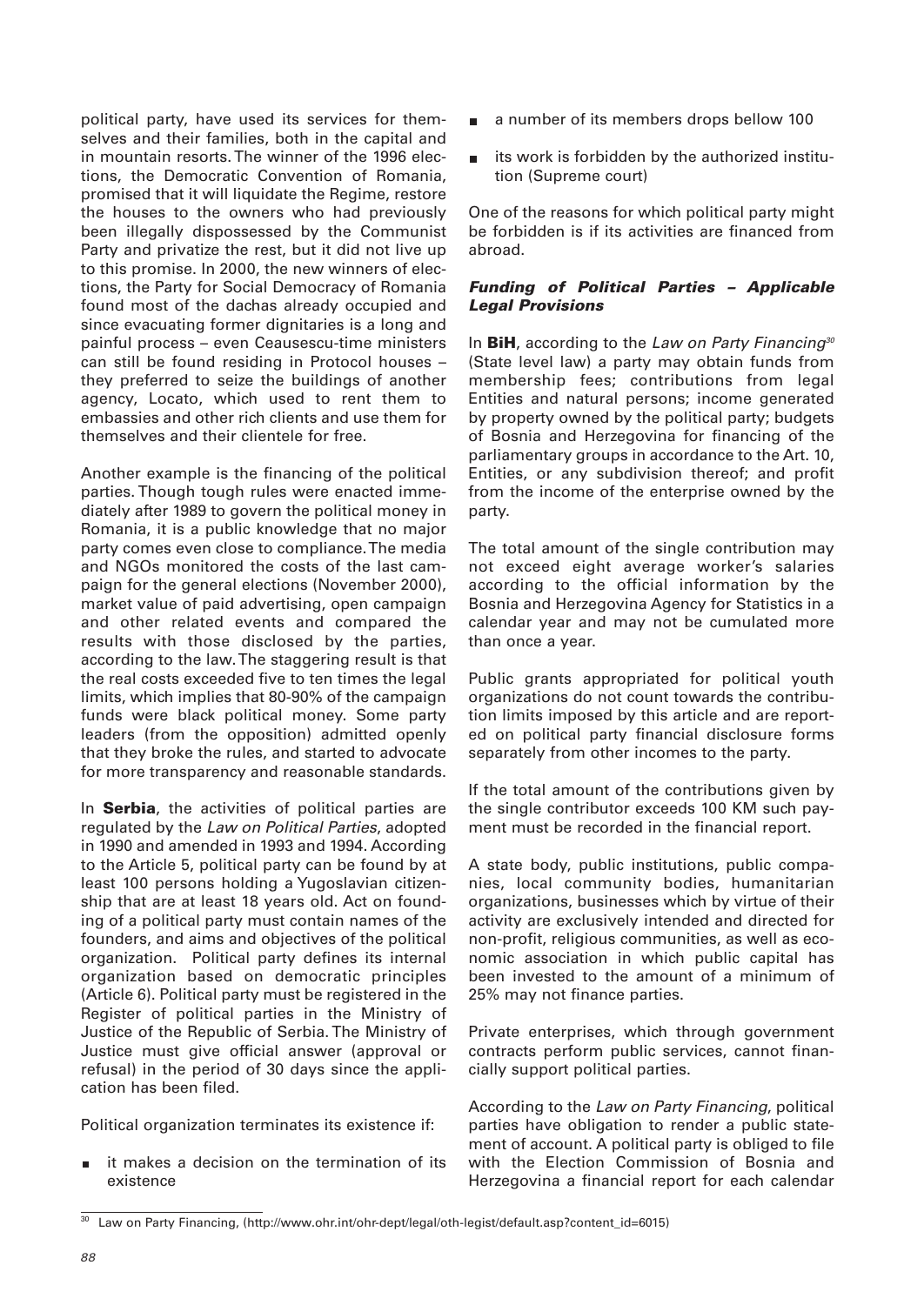year (accounting year). A political party has to file a separate financial report for the campaign period as determined in the Election Law.

Political parties have to submit by 31 March of the following year a financial report in a format approved by the Election Commission. Such report shall contain the same information as determined in the Election Law. The Election Commission of Bosnia and Herzegovina issues Regulations in order to implement this article, whereby it specifies in detail the content, form, manner and other details of reporting.

A political party, coalition, list of independent candidates and independent candidate that participates in the elections at any level in Bosnia and Herzegovina are obliged to submit a financial report for the last three months to the Election Commission of Bosnia and Herzegovina. In addition, no later than thirty (30) days after the Election Commission of Bosnia and Herzegovina publishes the election results, a financial report must be submitted to the Election Commission of Bosnia and Herzegovina for the period beginning on the day of submission of the application for certification until the certification of the results.

The Election Commission of Bosnia and Herzegovina has jurisdiction with respect to enforcing this chapter, and power to make determinations that a political party, coalition, list of independent candidates or an independent candidate, or any other person has violated provisions of this chapter. The Commission has the power to assess civil penalties against any political party, coalition, list of independent candidates or independent candidate for non-compliance with the mentioned provisions, or to take appropriate administrative action within its general authority under this law.

Before assessing a civil penalty or taking administrative action, the Election Commission seeks to achieve voluntary compliance with the political party, coalition, list of independent candidates or independent candidate determined to be in violation.

The party system in **Bulgaria** is not yet based on principles and models, which would make it more transparent. The interweaving of political parties with the state apparatus in any society tempts to advance particularistic political interest under the guise of public interests, including through the use of corrupt means. The introduction of state financing based on objective criteria, accountability and strict rules to ensure the transparency of party finances as a whole and of the funds used

during pre-election campaigns in particular was therefore urgent in order to curb corruption in political parties and to sever the informal bonds between political parties and private interests. The legislation on the funding of political parties has been enacted in 2001.

The newly adopted Law on Political Parties contains a number of anti-corruption provisions, including prohibition for political parties to engage in business activities or hold equity in companies; exhaustive listing of revenues of political parties and regulation of their annual state subsidies; assigning overall control over political party revenues and expenditure to the National Audit Office. Nevertheless, the continued tolerance of anonymous donations makes it impossible to have full transparency of the parties' income because a portion of it remains beyond state control.

The activity of political parties in **Croatia** is regulated by Law on Political Parties, adopted in 1993. The Law (part III, article 18-22) contains the regulation about funding of political parties. Possible funding sources of political parties are: membership fee, voluntary contribution, revenues from publishing activities, revenues from advertisement and organization of parties' manifestations, subsidies from state budget and budgets of local self-government units, profit of firms in parties' ownership. A party whose candidates are elected for Parliament receives fixed amount for its function, and variable amount that depends on numbers of its MPs. The sources for the functioning of political parties are distributed by Parliamentary Committee for election, appointment and administrative duties. Party's revenue is subject to a public announcement. The parties have to publicly announce the source and purpose of the money collected during the year. If parties do not record their revenues in adequate bookkeeping, of if they receive revenues against the law, the parties lose the possibility for subsidy from central government budget. Bookkeeping has to be performed in line with the rules applied for nonprofit legal entities. The political parties, which receive subsidies from central government budget, have to provide Parliament each year with financial statement for the previous year. This financial statement will be controled by State Audit Office.

In comparison with regulation in many other countries, regulation of funding of political parties is almost completely undeveloped. The sources of political parties' money, the ways and means of its spending, and regulation of the control over spending are not clearly determined.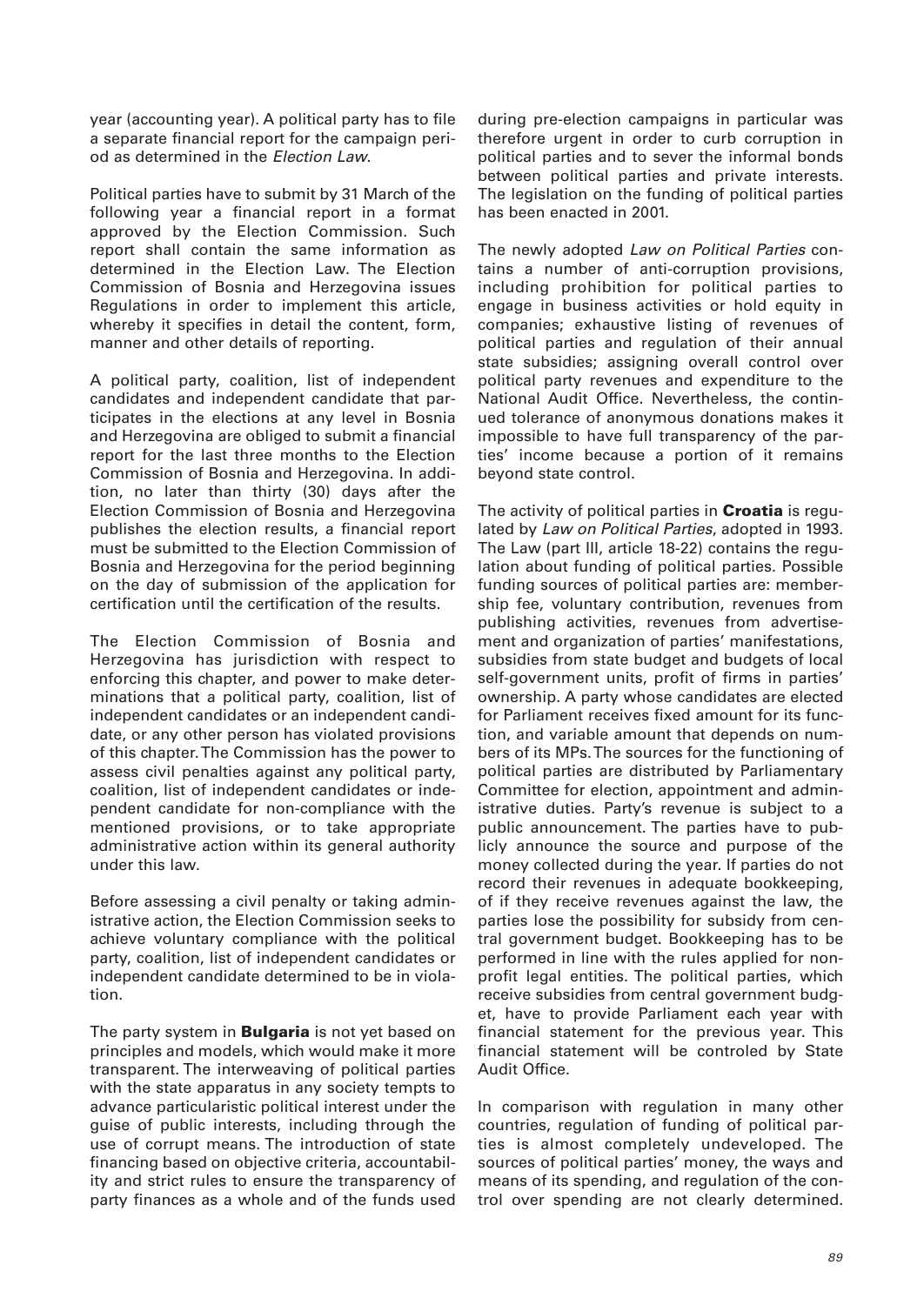

Source: Corruption Assessment Report 2001, Coalition 2000

Everybody is finding his/her way and solution according to the knowledge and capabilities. The unregulated system of political parties financing enables political and material corruption of elected politicians.

It is not surprising that political life in Croatia is overloaded with different suspicions and conflicts of interest, and that only few politicians are consistent, respect principles and protect public interests of their constituency. This completely biased and deformed political praxis can be changed only with structural changes in political and organizational framework. Because of that, Croatia is confronted with serious obligation of introducing multifaceted regulation of funding of political parties, which could enable establishing of the situation similar to developed European countries.

To secure a just and equal position for all political parties in Croatia and to secure objectivity and righteousness in the implementation of political programs, a reform of the legal status of political parties in Croatia is necessary. The financing of political campaigns has proven to be one of the major weak spots. TI Croatia is demanding that the regulations for political party financing be tightened. Public debates have been initiated by TI Croatia to speed up and improve the process of reforms.

The group of Croatian legal and political experts in co-ordination of the Croatian Legal Centre began to prepare changes and improvements of Law about political parties. They propose three

different funds for political parties financing: first for social activity, second for staff education and third for preelection activity, which would be under full control of general public. It is expected that the Amendments of Law will be discussed and accepted in the Parliament during the first half of 2002. Unfortunately, the Draft Amendments to the Law (or a new Law – it is still not clear) does not contain any directive regarding many problems of political life (for example politi-

cal party accounts – availability to the public, including obligation for publishing), as well as the legal regulation of lobbying, so there are no regulation or/and limitations.

In **Macedonia** according to the Law, the political parties may derive resources for their activities from the membership fees, donations, revenues, their own property, credits, gifts, legacy, and from the state Budget.

The political parties are not allowed to obtain resources from governments, international institutions, organs and organizations from foreign countries and other foreign persons, from state organs, organs of the local self-government, outof-budget resources, and from the state owned enterprises (including those, which have started the privatization process). The Constitutional Court has abolished the provision, which allows the political parties to derive resources from performing business activities, which creates opportunities for abuse of power and corruption. However, instead to respect the decision of the Constitutional Court, the ruling party VMRO-DPMNE has transferred the property, including shares, to its own members, who have become major shareholders in various companies and banks. The political parties have a legal obligation to maintain accountability for revenue and expenses. The political parties have to make evidence of the amount and source of their revenues.

Under the Law, the sources of political parties are public. The Law defines public disclosure of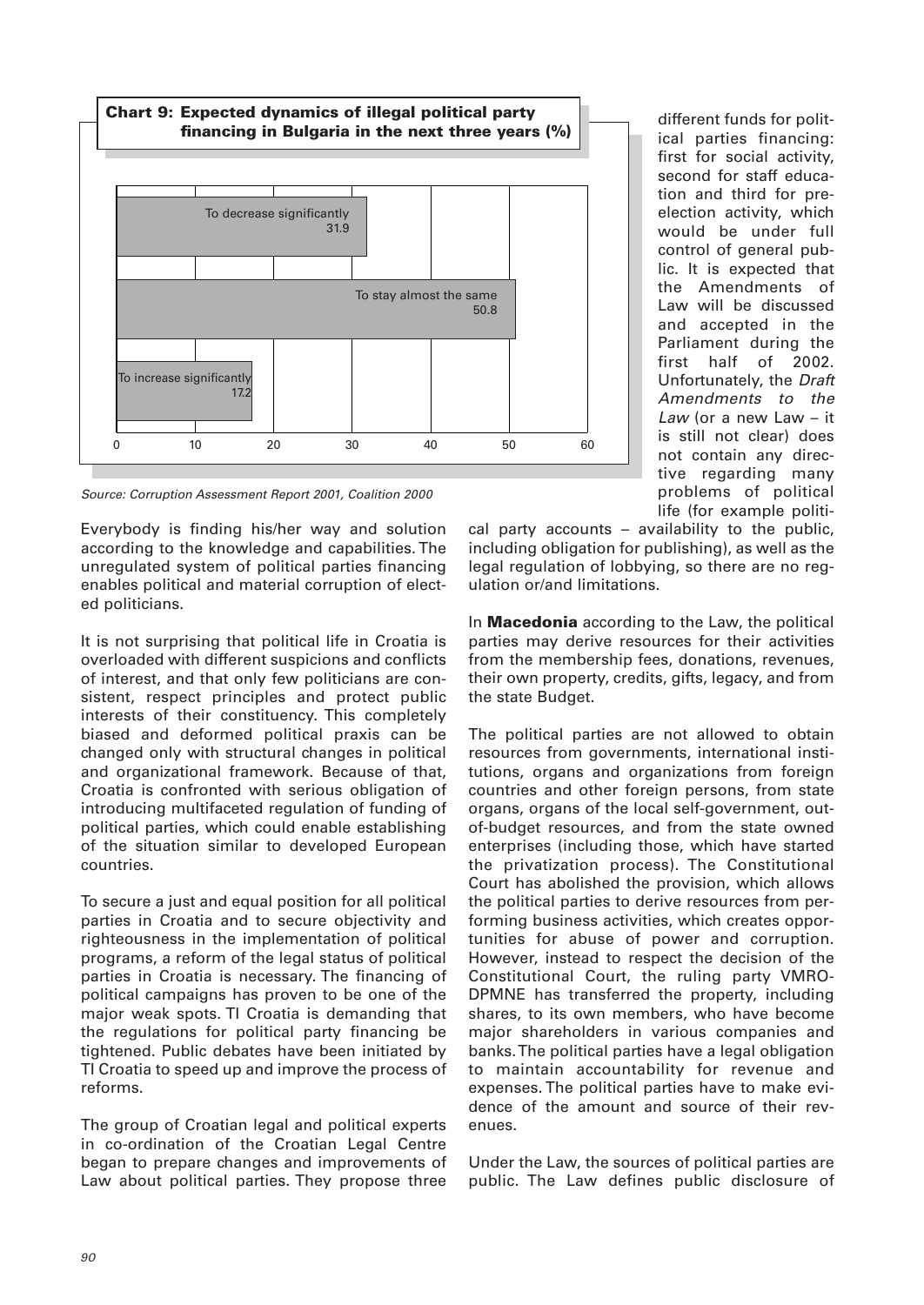resources of the political parties. The competent state organ supervises the financial activities of the political parties.

However, the financing of the political parties is performed in nontransparent manner. In spite of the provision of the law, which does not allow financing from abroad, there are indications that a large amount of funds from abroad have been transferred to the ruling political parties by lobbying groups from abroad, during their election campaign. There is no efficient control on the resources of political parties, especially those coming from abroad, due to the lack of political will and because of confidentiality of such activities, which usually are executed through secret channels. According to the legal provisions the funds provided in the Budget for political parties in amount of 30% shall be divided equally to the parties, which received at least 3% of the total votes during the last elections, while the rest of 70% of the funds shall be divided to the political parties which candidates have been elected as deputies in the Parliament, according to the number of their deputies. The individual gifts and donations by the physical and legal persons may not exceed 100 average salaries in the country. During the elections, the individuals' gifts and donations from the physical persons and legal persons may exceed up to 200 average salaries in the country in the last month.

The Financing of Political Parties Law in Serbia was adopted in 1997. Under this law, a political party can acquire funds needed for its operation from membership dues, donations, income from its own property, ownership rights in enterprises and credits, as well as from budget of the Republic of Serbia. Political parties cannot be financially supported by the authorities and organizations from foreign countries and other foreign nationals, or by state or local organs of authority, except in ways defined by law. Anonymous contributions are allowed if they do not exceed 3% of a party's net income from the preceding year. Parties represented in parliament also receive means from the Serbian budget.

Campaigns for parliamentary and presidential elections are partly funded from the budget. Maximum permissible contribution a legal entity can contribute to political party equals to 50 net average monthly salaries in Serbia. Public enterprises may not give contributions to political parties. Parties are legally bound to keep records of income and expenditure; the sources of income are public knowledge.

In practice, the Financing of Political Parties Law never really became effective in Serbia. Despite the legal obligation to make financing transparent and to conduct all operations through bank accounts open to financial supervision, neither the ruling parties nor the opposition heeded the law. Most of the income of the opposition parties came from foreign donors (which the law bans) or local businessmen, anonymously. During the former regime, it was quite reasonable for opposition parties' donors not to reveal their identity.

The situation did not change significantly after political changes in 2000. Political parties are still



constrained by the law only formally, duly keeping books showing only permissible income and contributions. Major donations still go unreported, which leads to political corruption. It is not known whether any supervision of the financing of political parties has been carried out lately. An investigation against several Socialist Party of Serbia (SPS) officials, suspected of masterminding alleged irregularities in the financing of the SPS at the time

Source: SELDI Corruption Monitoring System. Scores close to 1 correspond to low spread of corruption, those close to 10 to highest degree of proliferation.